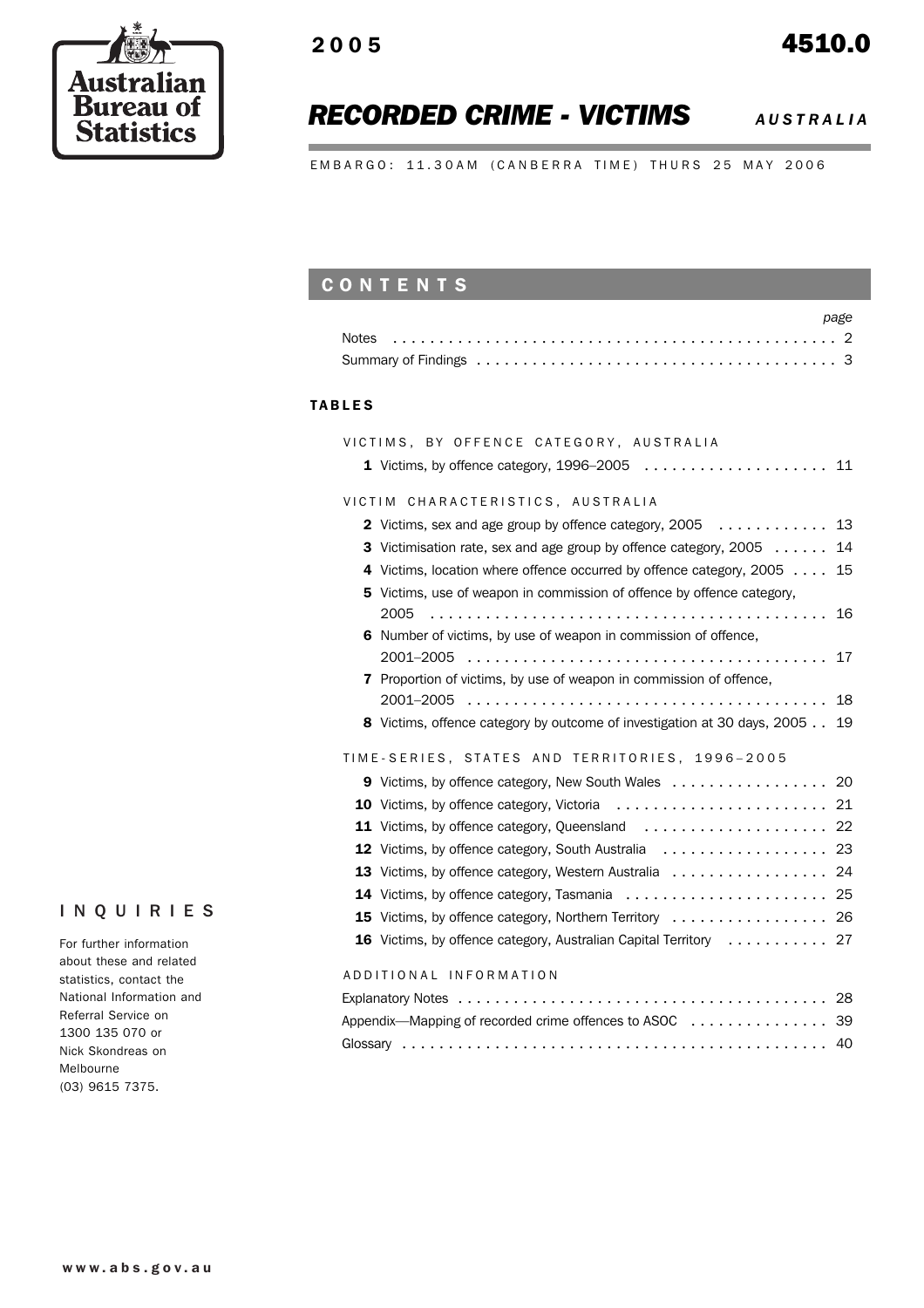## NOTES

| ABOUT THIS PUBLICATION              | This publication presents national crime statistics relating to victims of a selected range<br>of offences that have been recorded by police. These statistics provide indicators of the<br>level and nature of recorded crime victimisation in Australia and a basis for measuring<br>change over time. As not all crimes are reported to or recorded by police, other data<br>sources can assist in providing a more comprehensive view of crime levels in society.                                                                                                                                                                                                                                                                                                                                                                                                                                                                                       |
|-------------------------------------|-------------------------------------------------------------------------------------------------------------------------------------------------------------------------------------------------------------------------------------------------------------------------------------------------------------------------------------------------------------------------------------------------------------------------------------------------------------------------------------------------------------------------------------------------------------------------------------------------------------------------------------------------------------------------------------------------------------------------------------------------------------------------------------------------------------------------------------------------------------------------------------------------------------------------------------------------------------|
| INTERPRETATION OF<br><b>RESULTS</b> | The statistics contained in this publication are derived from administrative systems<br>maintained by state and territory police. Although national standards and classifications<br>are used, differences over time in the level of recorded crime may reflect factors other<br>than a change in the incidence of crime. Over time there have been significant changes<br>in police recording systems, business rules and legislation resulting in some<br>discrepancies remaining between states and territories for some offence types. Short<br>term effects on the level of crime recorded by police may also occur as a result of<br>individual jurisdictional initiatives, such as special task forces formed to combat<br>particular offences, or implementation of proactive policing campaigns to encourage<br>reporting by the public. Details of differences that impact on the statistics are in the<br>Explanatory Notes paragraphs 19 to 74. |
|                                     | The Australian Bureau of Statistics (ABS) is working with police agencies to develop a<br>National Crime Recording Standard (NCRS) to further improve the national<br>comparability of the Recorded Crime Victims collection. (See Explanatory Notes<br>paragraph 17).                                                                                                                                                                                                                                                                                                                                                                                                                                                                                                                                                                                                                                                                                      |
| CHANGES IN THIS ISSUE               | To facilitate more appropriate use of recorded crime statistics, an index measure has<br>been introduced in this issue. Indexes are useful to understand and analyse changes over<br>time within a jurisdiction and are not recommended for direct comparison across<br>jurisdictions. (See Explanatory Notes paragraphs 87 to 90).                                                                                                                                                                                                                                                                                                                                                                                                                                                                                                                                                                                                                         |
|                                     | National data for assault and sexual assault are not available due to significant differences<br>in recording practices across jurisdictions for these offence types. While data for assault<br>and sexual assault are included for individual states and territories, they are based on the<br>particular recording practices adopted in each jurisdiction and should not be used to<br>compare these offence types across jurisdictions. Results from the 2005 National Crime<br>and Safety Survey have been included in the Summary of Findings as they provide<br>national data on victimisation, including assault and sexual assault, that complements the<br>2005 recorded crime series.                                                                                                                                                                                                                                                             |
| FURTHER INFORMATION                 | More information about ABS activities in the field of crime and justice statistics is<br>available from the Crime and Justice theme page on the ABS web site.                                                                                                                                                                                                                                                                                                                                                                                                                                                                                                                                                                                                                                                                                                                                                                                               |
| ACKNOWLEDGMENTS                     | The ABS acknowledges the valuable contribution of the Board of Management of the<br>National Crime Statistics Unit, the National Crime Statistics Advisory Group and the staff<br>of the various agencies that provide the statistics that are presented in this publication.                                                                                                                                                                                                                                                                                                                                                                                                                                                                                                                                                                                                                                                                               |

Dennis Trewin Australian Statistician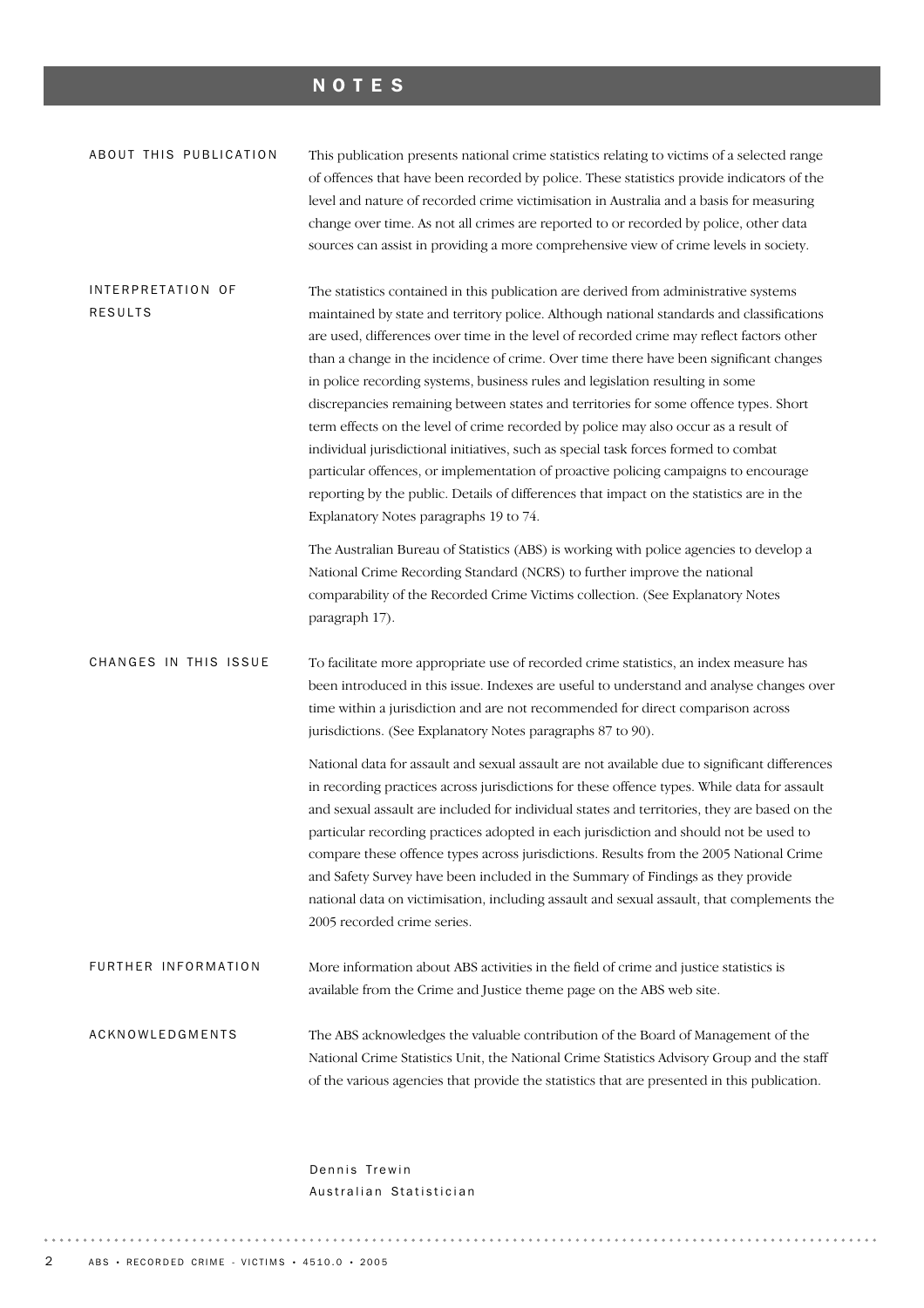### SUMMARY OF FINDINGS

#### INTRODUCTION

This publication presents statistics on incidents of victimisation for a selected range of offences that came to the attention of police and were recorded by them in the period 1 January 2005 to 31 December 2005.

. . . . . . . . . . . . . . . .

When an incident of crime victimisation occurs, there are a number of ways in which this can be measured and a number of stages where a measurement can be taken; from the time that a person perceives they have been a victim through to reporting to police and the laying of charges. From among a range of possible ways of measuring crime, there are two major sources of data produced by the ABS that can inform the user about crime victimisation. The first of these is a measure of crimes reported to and recorded by police; and the second is direct reports from members of the public about their experiences of crime as collected in household surveys. Neither of these sources will provide a definitive measure of crime victimisation, but together they provide a more comprehensive picture of victimisation than either measure alone. Both sources have a number of limitations, however, of which users should be aware.

Recorded crime statistics are the result of incidents coming to police attention and a subsequent decision making process carried out by police in accordance with the criminal law. As such they are subject to different legislation, rules of operation and procedures in different jurisdictions. A 'differences in recorded crime' project completed by the ABS in 2005 found that differences between jurisdictions in police recording systems, business rules, procedures and legislation can partly explain differences in recorded crime across states and territories for certain offence types, in addition to changes in the incidence of criminal victimisation. This is particularly so for assault and sexual assault. As a result this publication does not present national statistics for these two offence categories although data for states and territories are presented. However, national level information for these offences, as well as some comparative data for a range of other offences, are available from the 2005 ABS National Crime and Safety Survey and are presented below to complement the recorded crime data.

For further information about differences across jurisdictions refer to paragraphs 19 to 74 of the Explanatory Notes.

The National Crime and Safety Survey is conducted periodically by the ABS and was last conducted during April to July 2005. The survey collected information from individuals and households about their experience of some selected crimes, whether they reported these crimes to police, and crime-related risk factors experienced in the 12 months prior to the survey. The crimes for which information was obtained include: household crimes comprising break-in, attempted break-in and motor vehicle theft; and personal crimes comprising robbery, assault, and sexual assault. SELECTED RESULTS FROM THE ABS 2005 CRIME VICTIMISATION SURVEY

> From the survey, the following victimisation rates (proportion of persons or households experiencing a crime) were obtained:

- ! Assault increased from 4.3% of persons in 1998 to 4.8% in 2005. Movements between 2002 and 2005 were not statistically significant for this offence type.
- ! Sexual assault was 0.3% of persons in 2005.
- ! Break-in to a home, garage or shed decreased from 5.0% of households in 1998 to 3.3% in 2005, while attempted break-in decreased from 3.2% to 2.6%. Motor vehicle theft decreased from 1.7% of households in 1998 to 1.0% in 2005.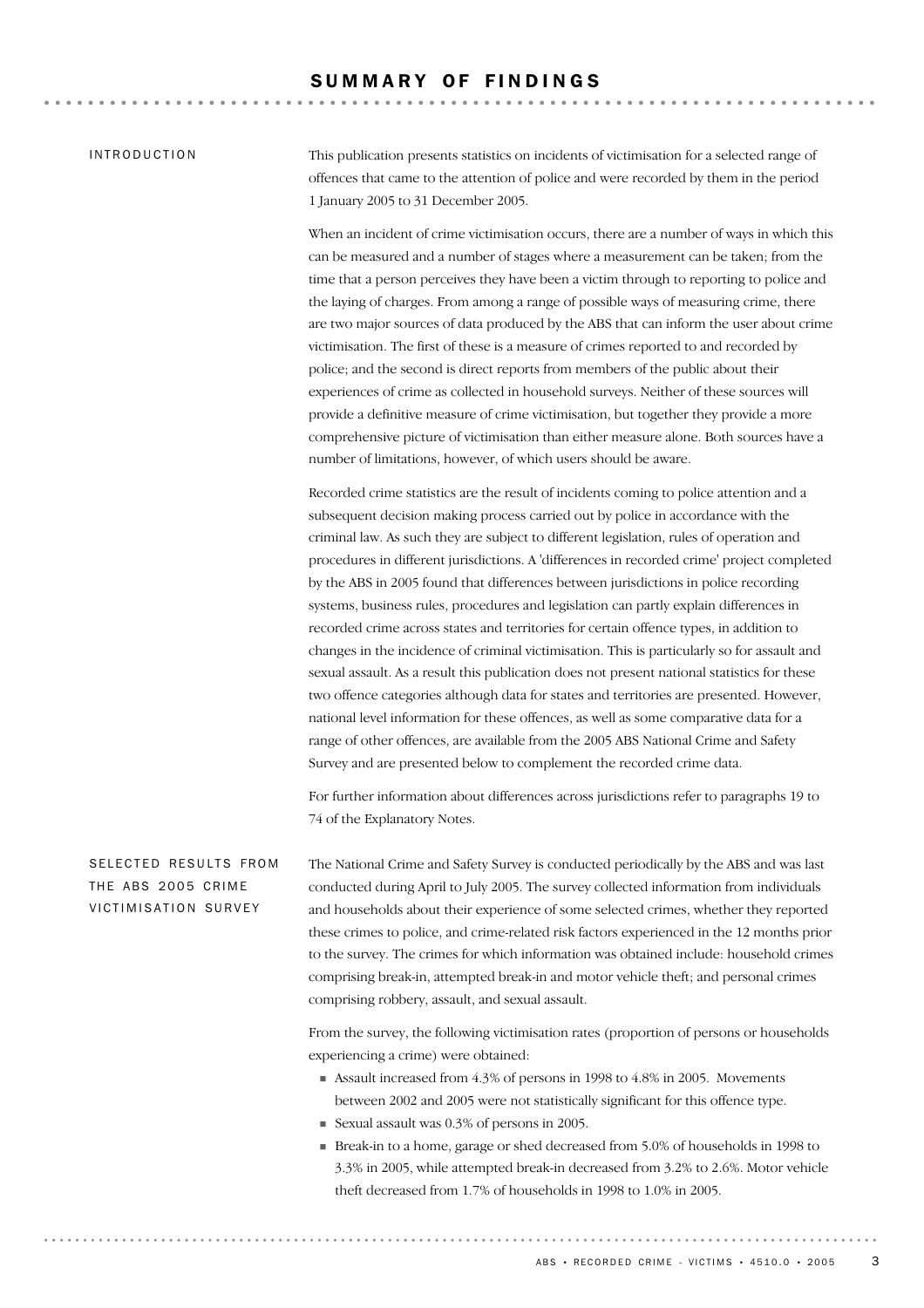SELECTED RESULTS FROM THE ABS 2005 CRIME VICTIMISATION SURVEY *continued*

! Robbery decreased from 0.6% of persons in 2002 to 0.4% in 2005. Movements between 1998 and 2002 were not statistically significant for this offence.



(b) Persons aged 15 years and over.

(c) Persons aged 18 years and over. Data for 1998 are not included, as males were not included prior to 2002.

(d) Differences between the 1998 and 2002 rate are not statistically significant.

(e) Differences between the 1998 and 2005 rate are not statistically significant. (f) Differences between the 2002 and 2005 rate are not statistically significant.

*Source: Crime and Safety, Australia, 2005, cat.no. 4509.0*

The proportion of victims who reported to police the most recent incident of crime they experienced varied depending on the type of offence. Household crimes were more likely to be reported to police than personal crimes. In 2005, 74% of victims of break-in and 90% of victims of motor vehicle theft reported the most recent incident to police, compared to 38% of robbery victims and 31% of assault victims.

## CRIME REPORTING RATES



*Source: Crime and Safety, Australia, 2005, cat.no. 4509.0*

Further detailed information about these survey results can be found in *Crime and Safety, Australia, 2005* (ABS cat. no. 4509.0).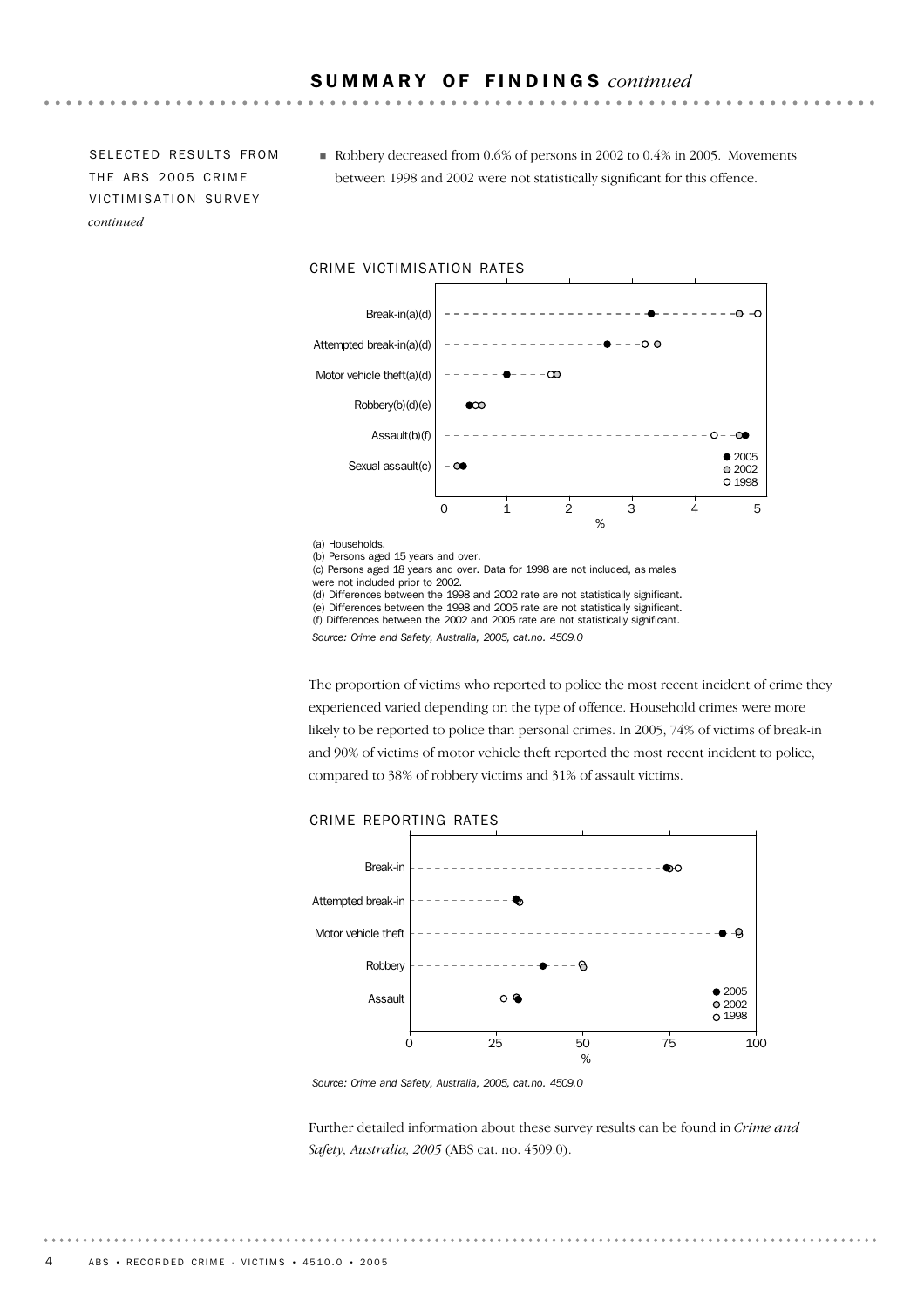## S U M M A R Y O F F I N D I N G S *continued*

The remainder of this Summary of Findings discusses results from the Recorded Crime, Victims collection for 2005. Caution should be exercised when comparing results for recorded crime and data from the National Crime and Safety Survey. The two data sets have different scope and coverage, are based on different methods of measurement, and have different sources of error. For further information see paragraphs 93 to 94 of the Explanatory Notes. RECORDED NATIONAL CRIME VICTIMISATION LEVELS

Victims in the recorded crime collection can be a person, premise or organisation depending on the type of offence. A person reporting a crime with multiple offences may be counted multiple times depending on the type of offences. For example, a victim who was robbed and abducted would be counted separately as a victim under the offences of robbery and kidnapping/abduction. Conversely, a victim of multiple assaults would be counted only once. For these reasons, it is not meaningful to aggregate the number of victims across each offence type and produce a 'total number of victims'; it is only meaningful to look at victim counts within each offence category. *Measuring crime victimisation*

> For further information about the scope and counting methodology of this collection refer to paragraphs 3 to 9 and 76 to 83 of the Explanatory Notes.

The number of victims recorded by Australian police declined in most offence categories in 2005 when compared to 2004. The number of victims of homicide and related offences decreased by 10%, while victims of motor vehicle theft and unlawful entry with intent both decreased by 8%. Other theft and kidnapping/abduction both decreased by 5%. *Number of victims*

Increases were recorded for blackmail/extortion (6%) and robbery (2%).



VICTIMS(a), Percentage change in number-2004 to 2005

(a) The definition of a victim varies according to the category of the offence (see Glossary).

In 2005, the victimisation rates for motor vehicle theft (397 per 100,000 population) and unlawful entry with intent (1,398 per 100,000 population) were the lowest since national reporting began in 1993, while homicide and related offences remained the same as 2004 (4 per 100,000 population). The victimisation rate for other theft was the lowest since 1995 (2,554 per 100,000 population).

The victimisation rate for robbery increased by less than 1% from the 2004 rate to 83 per 100,000 population.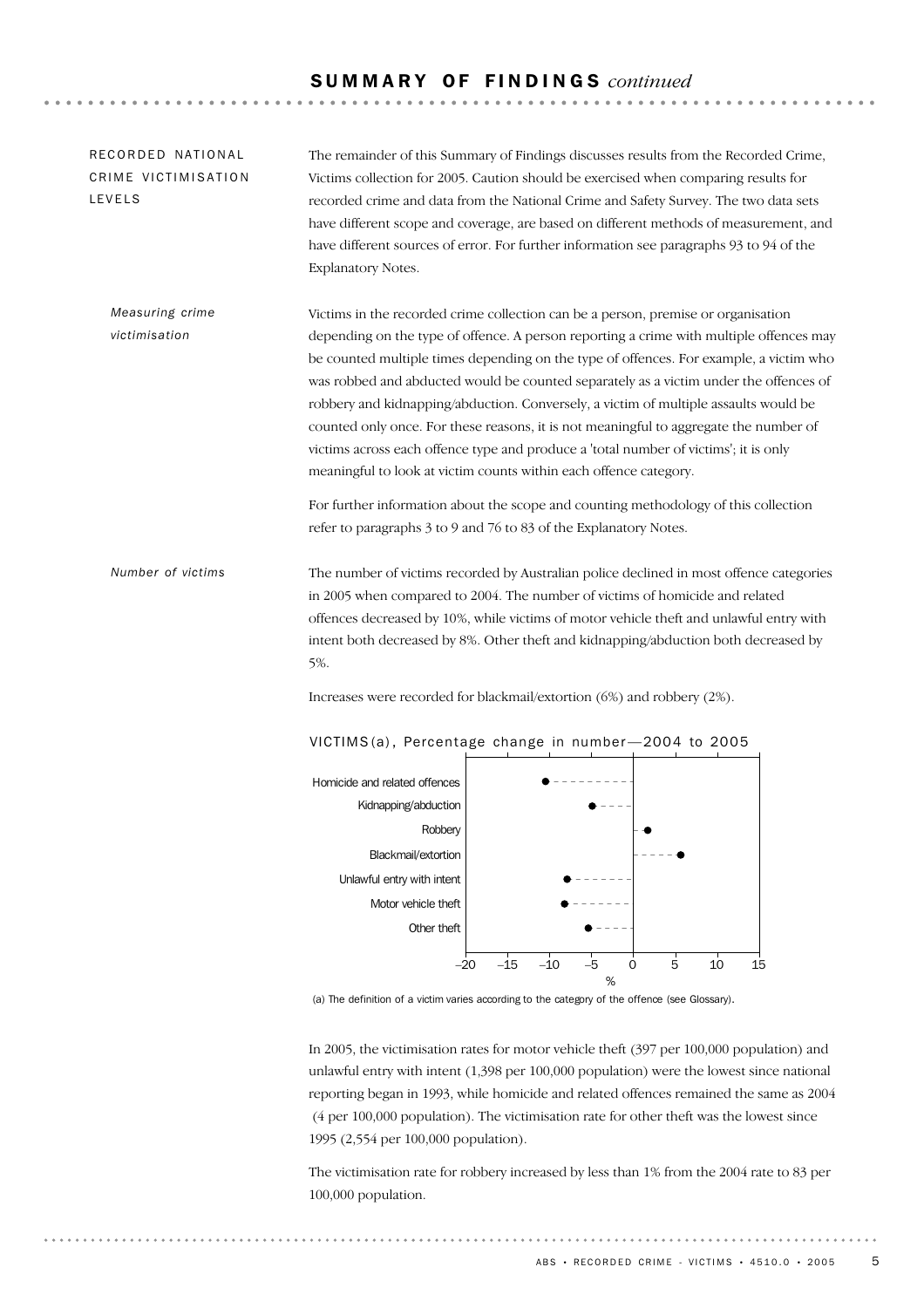## S U M M A R Y O F F I N D I N G S *continued*

In 2005, more males than females were victims of robbery (71% of victims were male), attempted murder (68%), blackmail/extortion (64%), murder (62%) and driving causing death (46%). The reverse was the case for kidnapping/abduction (64% of victims were female). *Sex and age of victim* Although national data is not available for assault and sexual assault in this publication due to differences in recording practices, assault had increased for all jurisdictions in 2005, compared to 2004. A number of jurisdictions have introduced new procedures or legislation relating to domestic and family violence, which may have affected these results. Sexual assault decreased in most states and territories during 2005. *Number of victims continued*

VICTIMS(a), Selected offence categories by sex



(a) Refers to person victims and does not include victims for whom sex was not specified.

Persons aged 25 years or older comprised approximately 70% of recorded victims of blackmail/extortion, murder and attempted murder. In contrast, this age group comprised approximately one in four victims of kidnapping/abduction. Those aged 25–34 years were twice as likely to be victims of attempted murder than the general population.

Over half of the victims of kidnapping/abduction (54%) were under 20 years of age. This offence had the highest proportion of victims aged 0–14 years (36%). Persons aged 10–14 years were nearly three times more likely to be victims of kidnapping/abduction than the general population.

Persons aged 15–19 years were just over three times more likely to be victims of robbery than the general population.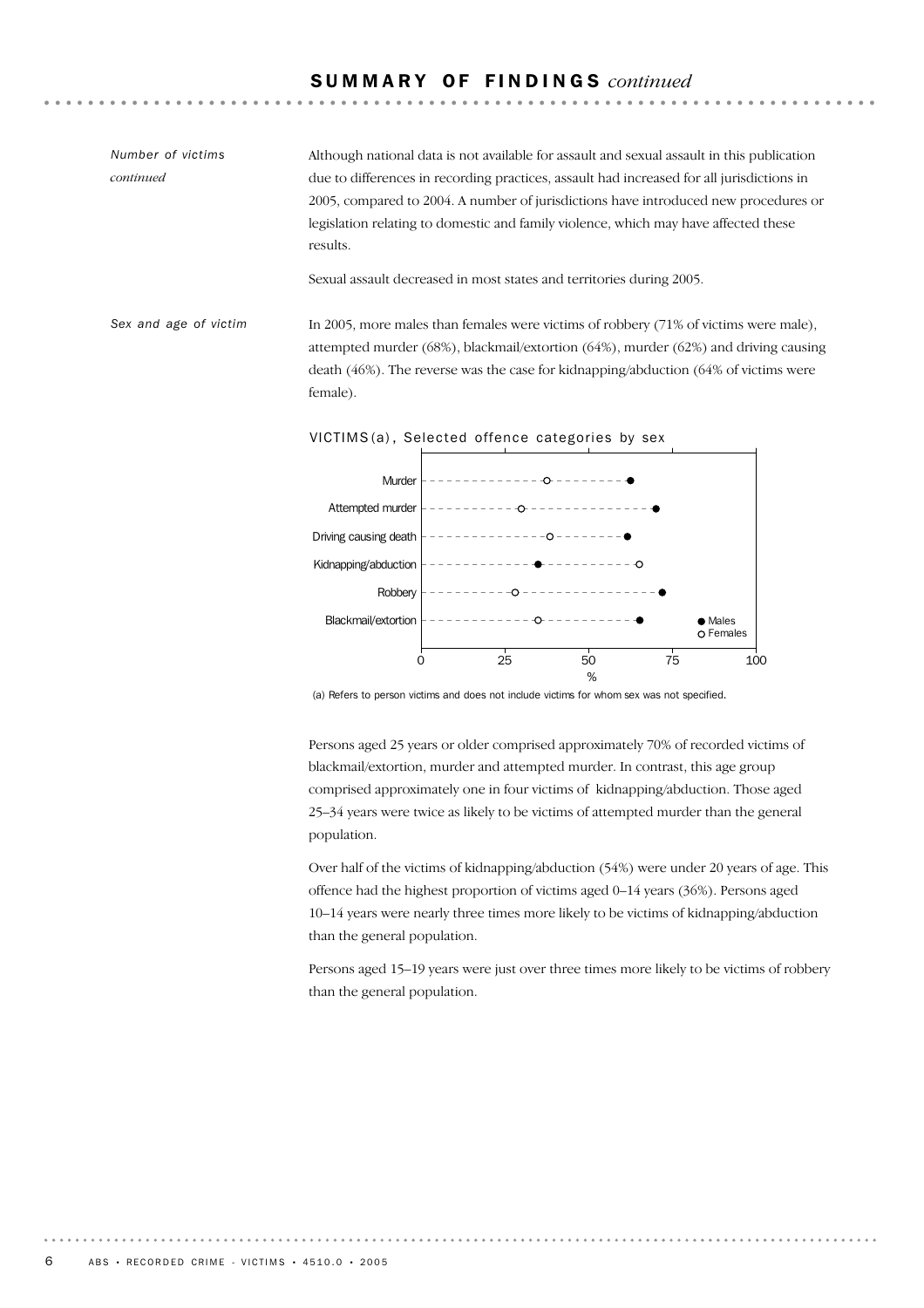*continued*



(a) Refers to person victims and does not include victims for whom age was not specified.

Further variation existed across certain offence categories when classified by age and sex.

Males aged 25–34 were three times more likely to be a victim of attempted murder than females of the same age group.

For kidnapping/abduction those aged 10–14 had the highest victimisation rate for males (8 per 100,000 population), while for females the slightly higher age group of 15–19 years had the highest victimisation rate for this offence (15 per 100,000 population).

The victimisation rate for robbery was the highest in the 20–24 year age group for females (101 per 100,000 population). For males the 15–19 year age group was the highest for this offence type (338 per 100,000 population).

In 2005, most victims of murder (64%) and attempted murder (54%) were subjected to these offences in a residential location. For victims of motor vehicle theft, this offence was most likely to have occurred in a community location (53%), followed by a residential location (28%). Unlawful entry with intent was most likely to have occurred in a residential location (66%). Nearly three in five robbery victims were subjected to this offence in a community location, with three quarters of these occurring on a street/footpath and 9% in a transport services and facilities location. Three in five victims of kidnapping/abduction were taken from a community location, and a further one quarter taken were from a residential location. Over one quarter of victims of other theft were subjected to this offence in a retail location. *Location of offence*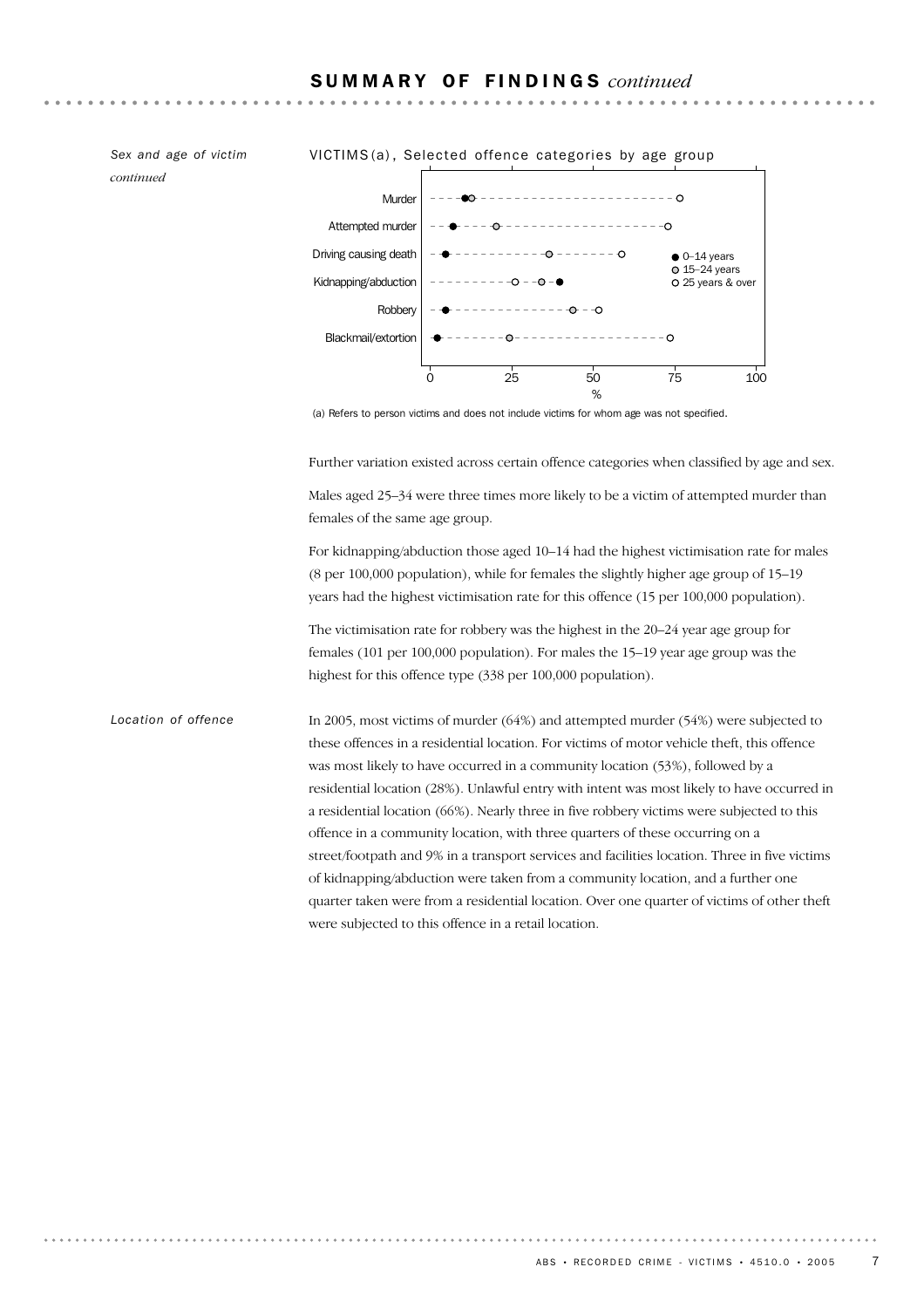*Location of offence continued*



(a) The definition of a victim varies according to the category of the offence (see Glossary).

In 2005, the most common offences for which a weapon was used were attempted murder (72%) and murder (59%). A knife was the most common type of weapon used and was involved in nearly one third of murders (30%) and attempted murders (29%). A firearm was involved in 18% of attempted murders, 10% of murders and 5% of robberies. *Weapon use*

#### VICTIMS (a) , Weapon used in commission of offence



(a) The definition of a victim varies according to the category of the offence (see Glossary).

Murders involving a weapon increased by 7% from 2004, but were 15% lower than in 2001. The proportion of weapon use for this offence was similar in 2005 compared to 2001 (59% in 2005 compared to 60% in 2001).

The proportion of robberies in which a weapon was used declined from 42% in 2001 to 37% in 2005. The proportions have remained relatively stable since 2002, ranging from 36% to 37%.

The proportion of kidnappings/abductions where a weapon was used increased from 13% in 2004 to 16% in 2005; however, the 2005 proportion was lower than that recorded in 2001 (21%).

A knife was used in 30% of murders recorded in 2005, the highest proportion since 2001 (29%), while the use of firearms for this offence continued to decline for this same period, from 16% in 2001 to 10% in 2005. Murders involving other weapons comprised 15% of the total.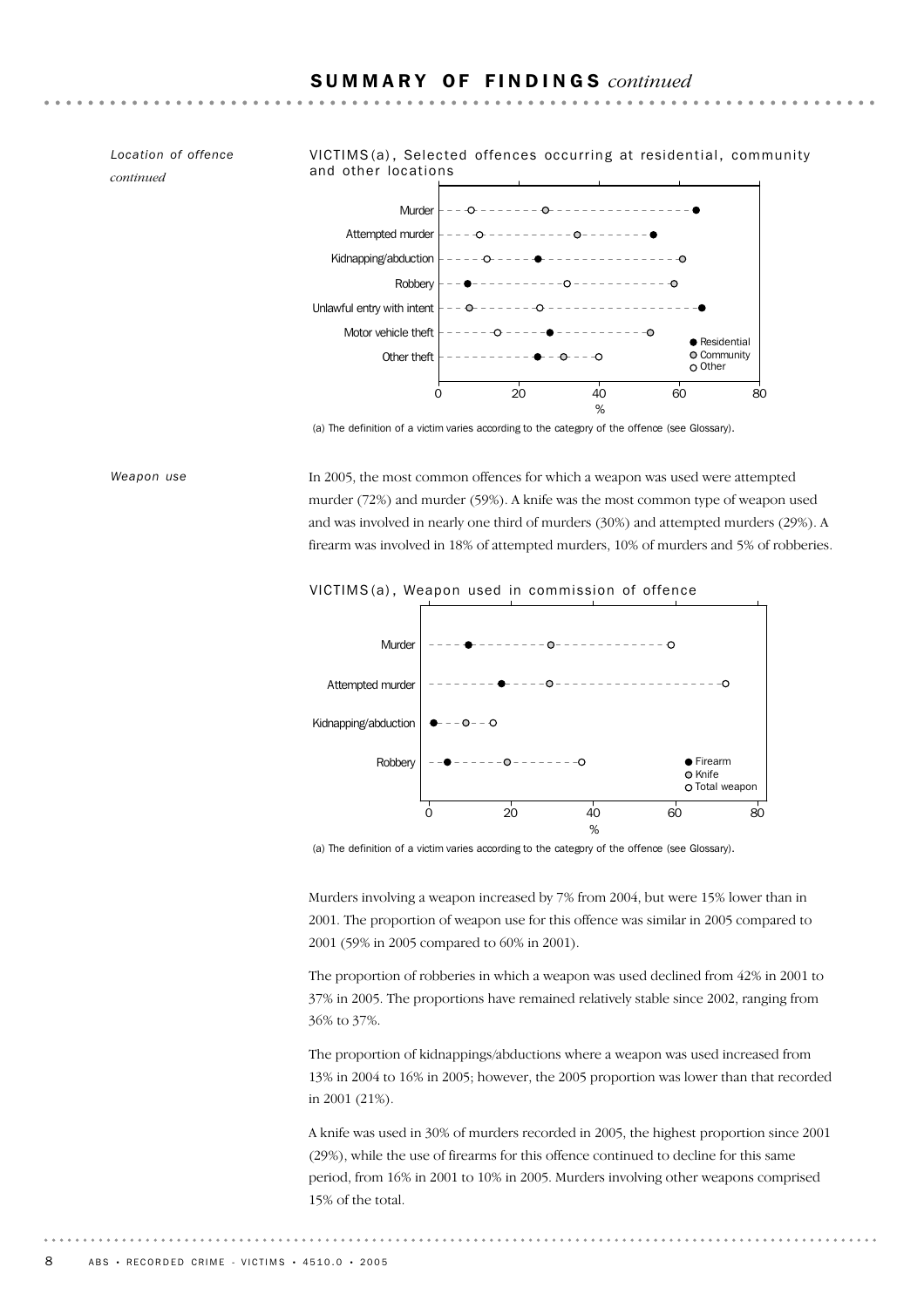#### *Weapon use continued* VICTIMS, Weapon used in commission of murder



The use of knives was more prevalent for robberies than firearms, comprising 19% of all robberies. This proportion was slightly higher than the proportion in 2004 (18%), but lower than that recorded in 2001 (23%). Firearms accounted for 5% of total robberies in 2005, a slight decline from the proportions recorded in the preceding four years (around 6% of all robberies). Other weapon use ranged between 8% and 9% during the period 2001 to 2005.

#### VICTIMS, Weapon used in commission of robbery



*Outcome of investigation*

In 2005, approximately two-thirds of the investigations into driving causing death (68%), attempted murder (65%) and murder (64%) were finalised within 30 days of a victim becoming known to police.

The lowest proportions of finalisations at 30 days were for victims of unlawful entry with intent (9%), motor vehicle theft (12%) and other theft (15%). However, of the total finalised for these offence types, a high proportion had an offender proceeded against by police: other theft (85%), unlawful entry with intent (81%) and motor vehicle theft (72%).

The highest proportions of investigations finalised where there was no offender proceeded against were for victims of kidnapping/abduction (32%), motor vehicle theft (28%), blackmail/extortion (26%) and robbery (25%).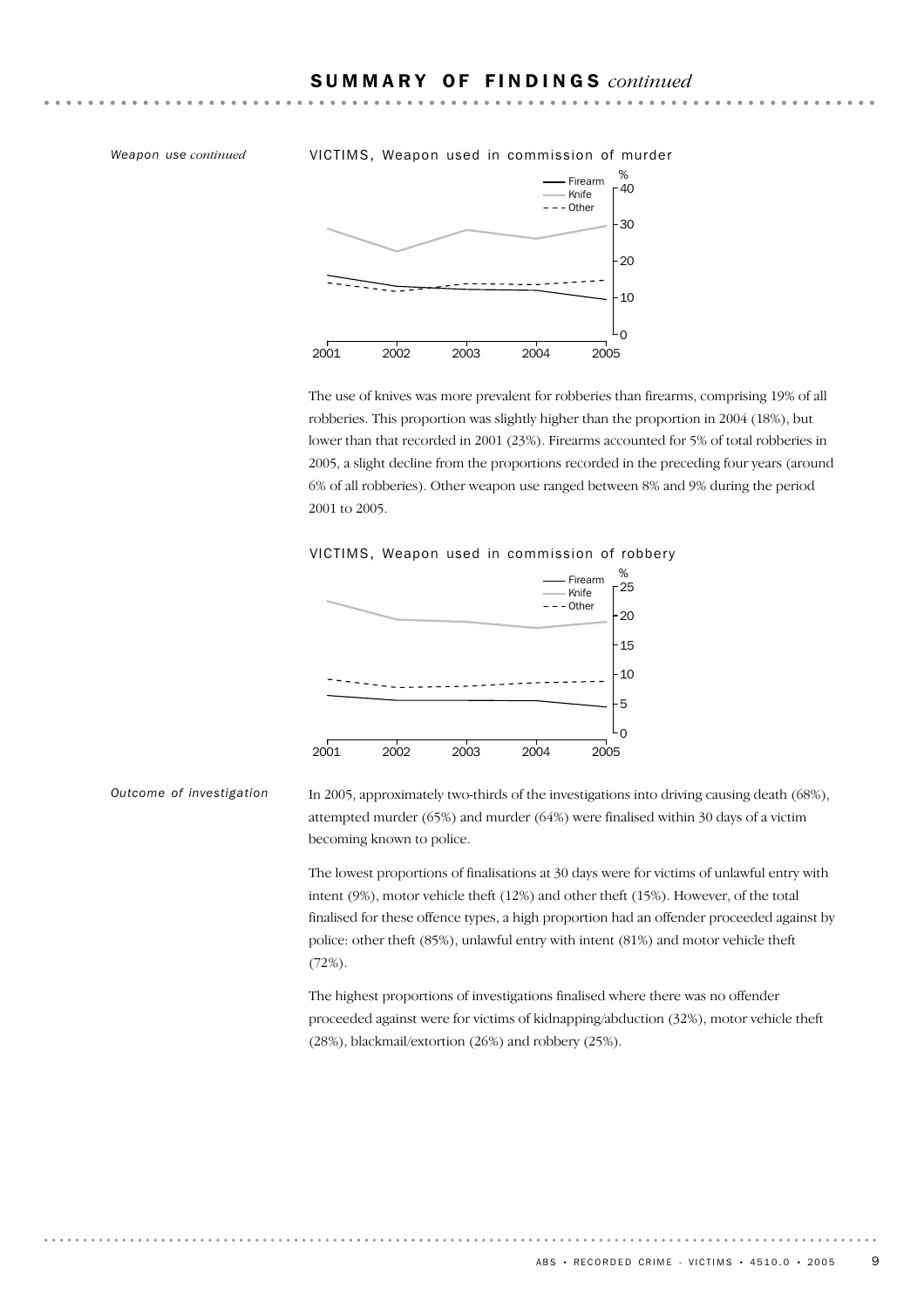$\mathbf{A} = \mathbf{A} + \mathbf{A} + \mathbf{A} + \mathbf{A} + \mathbf{A} + \mathbf{A} + \mathbf{A} + \mathbf{A} + \mathbf{A} + \mathbf{A} + \mathbf{A} + \mathbf{A} + \mathbf{A} + \mathbf{A} + \mathbf{A} + \mathbf{A} + \mathbf{A} + \mathbf{A} + \mathbf{A} + \mathbf{A} + \mathbf{A} + \mathbf{A} + \mathbf{A} + \mathbf{A} + \mathbf{A} + \mathbf{A} + \mathbf{A} + \mathbf{A} + \mathbf{A} + \mathbf{A} + \mathbf$ 

*continued*

#### *Outcome of investigation* VICTIMS (a) , Outcome of investigation at 30 days  $-------1$ Homicide and related offences Kidnapping/abduction  $\bullet$ Robbery  $--- + - -$ --------------0 Blackmail/extortion Unlawful entry with intent  $\vert - - \bullet \infty \vert$ Motor vehicle theft  $\vert -- \rightarrow \infty$ Other theft  $\bullet$ Offender proceeded against Total finalised at 30 days 0 15 30 45 60 75 %

(a) The definition of a victim varies according to the category of the offence (see Glossary).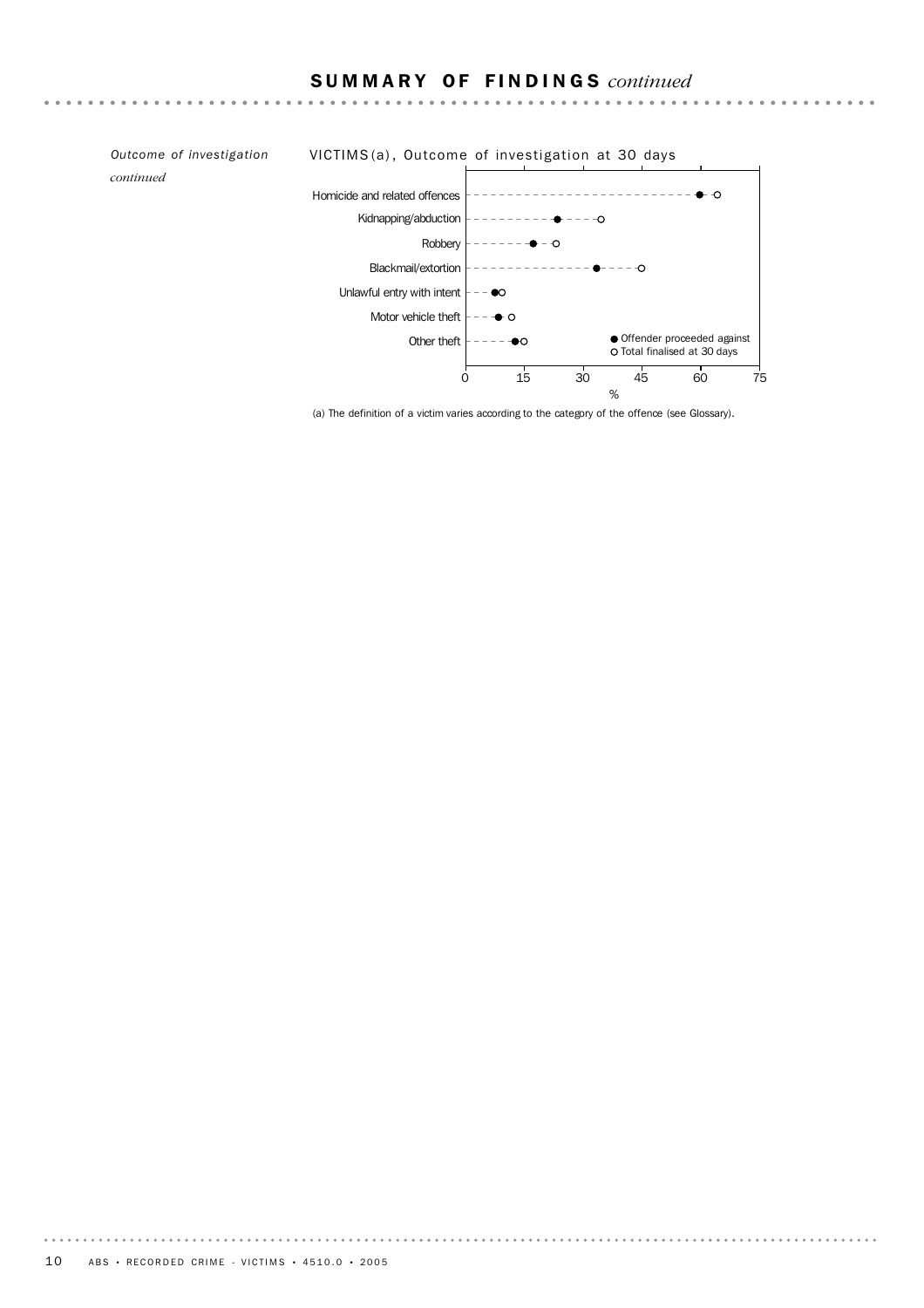

#### VICTIMS (a)(b), By offence category-1996-2005

|                                     | 1996      | 1997      | 1998                     | 1999        | 2000      | 2001      | 2002      | 2003      | 2004(c)  | 2005       |
|-------------------------------------|-----------|-----------|--------------------------|-------------|-----------|-----------|-----------|-----------|----------|------------|
|                                     |           |           |                          |             |           |           |           |           |          |            |
|                                     |           |           |                          | NUMBER      |           |           |           |           |          |            |
| Homicide and related offences       |           |           |                          |             |           |           |           |           |          |            |
| Murder                              | 314       | 321       | 287                      | 344         | 316       | 310       | 318       | 302       | r263     | 270        |
| Attempted murder                    | 333       | 318       | 386                      | 360         | 393       | 459       | 399       | 361       | r311     | 273        |
| Manslaughter                        | 40        | 43        | 47                       | 41          | 46        | 37        | 48        | 39        | r39      | 25         |
| Driving causing death(d)            | 340       | $(e)$ na  | 275                      | 224         | 265       | 260       | 214       | 256       | r246     | 201        |
| Total homicide and related offences | 1027      | $(e)$ na  | 995                      | 969         | 1 0 2 0   | 1 0 6 6   | 979       | 958       | r859     | 769        |
| Kidnapping/abduction(f)             | 478       | 564       | 707                      | 766         | 695       | 767       | 706       | 696       | 768      | 730        |
| Robbery                             |           |           |                          |             |           |           |           |           |          |            |
| Armed robbery                       | 6 2 5 6   | 9054      | 10 850                   | 9 4 5 2     | 9 4 8 3   | 11 233    | 7840      | 7 1 8 9   | r6 030   | 6 2 2 2    |
| Unarmed robbery                     | 10 116    | 12 251    | 12 951                   | 13 154      | 13853     | 15 3 58   | 13 149    | 12 5 20   | r10 483  | 10 565     |
| Total robbery                       | 16 372    | 21 305    | 23 801                   | 22 606      | 23 336    | 26 591    | 20 989    | 19 709    | r16 513  | 16 787     |
| Blackmail/extortion(g)              | 270       | 361       | 272                      | 254         | 255       | 358       | 355       | 386       | r372     | 393        |
| Unlawful entry with intent          |           |           |                          |             |           |           |           |           |          |            |
| Involving the taking of property(h) | 313 902   | 332 525   | 339 512                  | 322 983     | na        | 325 220   | 292 748   | 262 657   | r226 398 | 204 195    |
| Other(h)                            | 88 177    | 89 044    | 94 864                   | 92 752      | na        | 110 534   | 101 575   | 91 363    | r82 277  | 79 993     |
| Total unlawful entry with intent    | 402 079   | 421 569   | 434 376                  | 415 735     | 436 968   | 435 754   | 394 323   | 354 020   | r308 675 | 284 188    |
| Motor vehicle theft(i)              | 122 914   | 130 138   | 131 587                  | 129 552     | 138 912   | 139 894   | 113 460   | 98 298    | r87 939  | 80 738     |
| Other theft $(i)$                   | 521 762   | 530 881   | 563 482                  | 612 559     | 681 268   | 700 137   | 680 799   | 624 036   | r548 778 | 519 128    |
|                                     |           |           |                          |             |           |           |           |           |          |            |
|                                     |           |           |                          |             |           | .         |           |           |          |            |
|                                     |           |           | RATE PER 100,000 PERSONS |             |           |           |           |           |          |            |
| Homicide and related offences       |           |           |                          |             |           |           |           |           |          |            |
| Murder                              | 1.7       | 1.7       | 1.5                      | 1.8         | 1.6       | 1.6       | 1.6       | 1.5       | r1.3     | 1.3        |
| Attempted murder                    | 1.8       | 1.7       | 2.1                      | 1.9         | $2.1\,$   | 2.4       | 2.0       | 1.8       | r1.5     | 1.3        |
| Manslaughter                        | 0.2       | 0.2       | 0.3                      | 0.2         | 0.2       | 0.2       | 0.2       | 0.2       | r0.2     | 0.1        |
| Driving causing death(d)            | 1.9       | $(e)$ na  | 1.5                      | 1.2         | 1.4       | 1.3       | 1.1       | 1.3       | r1.2     | 1.0        |
| Total homicide and related offences | 5.6       | $(e)$ na  | 5.3                      | 5.1         | 5.3       | 5.5       | 5.0       | 4.8       | r4.3     | 3.8        |
| Kidnapping/abduction(f)             | 2.6       | 3.0       | 3.8                      | 4.0         | 3.6       | 4.0       | 3.6       | 3.5       | r3.8     | 3.6        |
| Robbery                             |           |           |                          |             |           |           |           |           |          |            |
| Armed robbery                       | 34.2      | 48.9      | 57.9                     | 49.9        | 49.5      | 57.9      | 39.9      | 36.2      | r30.0    | 30.6       |
| Unarmed robbery                     | 55.3      | 66.1      | 69.2                     | 69.5        | 72.3      | 79.1      | 67.0      | 63.0      | r52.2    | 52.0       |
| Total robbery                       | 89.4      | 115.0     | 127.1                    | 119.4       | 121.8     | 137.0     | 106.9     | 99.2      | r82.2    | 82.6       |
| Blackmail/extortion(g)              | 1.5       | 1.9       | 1.5                      | 1.3         | 1.3       | 1.8       | 1.8       | 1.9       | r1.9     | 1.9        |
| Unlawful entry with intent          |           |           |                          |             |           |           |           |           |          |            |
| Involving the taking of property(h) | 1 7 1 4.6 | 1 7 9 5.4 | 1812.9                   | 1705.8      | na        | 1675.5    | 1 4 9 0.7 | 1 3 2 1.9 | r1 127.0 | 1 0 0 4 .6 |
| Other(h)                            | 481.6     | 480.8     | 506.6                    | 489.9       | na        | 569.5     | 517.2     | 459.8     | r409.6   | 393.6      |
| Total unlawful entry with intent    | 2 196.2   | 2 2 7 6.2 | 2 3 1 9 . 5              | 2 195.7     | 2 2 8 1.3 | 2 2 4 4.9 | 2 007.9   | 1 781.7   | r1 536.6 | 1 3 9 8.2  |
| Motor vehicle theft(i)              | 671.4     | 702.7     | 702.7                    | 684.2       | 725.2     | 720.7     | 577.7     | 494.7     | r437.8   | 397.2      |
| Other theft $(i)$                   | 2 850.0   | 2 8 6 6.4 | 3 0 0 8.9                | 3 2 3 5 . 2 | 3 5 5 6.8 | 3 607.0   | 3 4 6 6.7 | 3 140.6   | r2 731.8 | 2 554.0    |
|                                     |           |           |                          |             |           |           |           |           |          |            |

revised

(a) The definition of a victim varies according to the category of the offence (see Glossary).

- (b) The data presented in this publication have been confidentialised to prevent identification of victims (see Explanatory Notes paragraph 91).
- (c) Data and ERP for 2004 have been revised (see Explanatory Notes paragraphs 84 and 92).
- (d) New South Wales data estimated from 2003. Incomplete counts for Western Australia due to the introduction of a new system. From 2004, includes driving causing grievous bodily harm for Western Australia. Excludes negligent driving for Tasmania. Data not available from 2000 onwards for Northern Territory as not an offence defined by law. (See Explanatory Notes paragraphs 20, 53, 57 and 62.)
- (e) Data not available for New South Wales due to a change in management systems.

. . . . . . . . . . . . . . .

(f) Counts for New South Wales may be inflated slightly (see Explanatory Notes paragraph 21).

(g) Includes food tampering for South Australia. Data may be understated for Western Australia prior to 2003. (See Explanatory Notes paragraphs 41 and 54.)

- (h) Property taken may not always be identified for Victoria. Data for South Australia in 2000 unable to be disaggregated into the taking of property and other UEWI. Prior to 2003, data for South Australia is duplicated. (See Explanatory Notes paragraph 30 and footnotes 'd' and 'e', page 23.)
- (i) Western Australia data includes theft of caravans and trailers (see footnote 'g' page 24). Northern Territory data are duplicated prior to 2002 (see footnote 'g' page 26).
- (j) Prior to 2004, other theft data for Victoria included bicycle thefts when stolen during the commission of a UEWI offence. Data for South Australia duplicated prior to 2003. Data duplicated for Northern Territory prior to 2002. (See Explanatory Notes paragraph 31, footnote 'e' page 23 and footnote 'g' page 26.)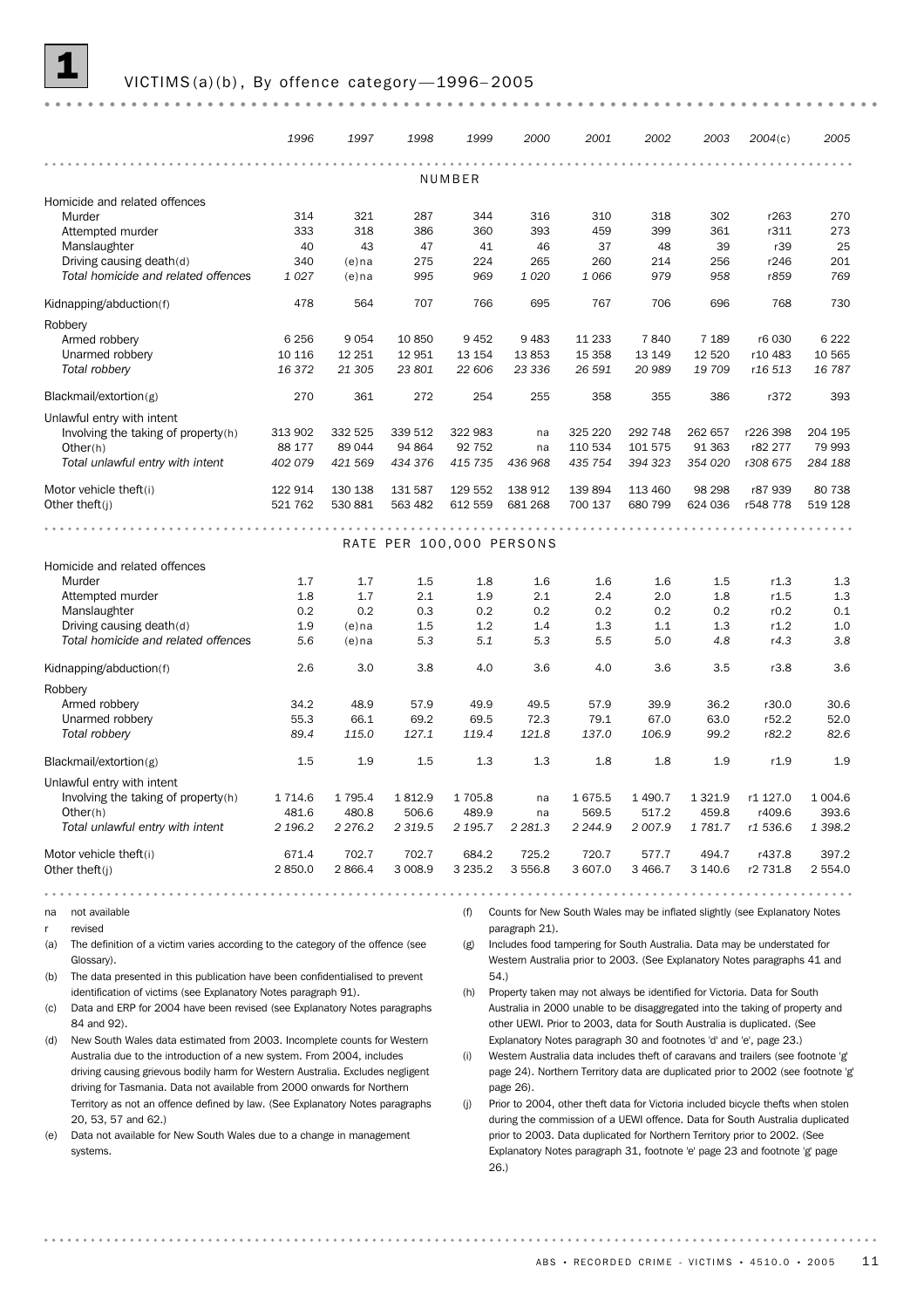

#### 1 VICTIMS (a)(b) , By offence category —1996– <sup>2005</sup> *continued*

|                                     | 1996  | 1997          | 1998  | 1999            | 2000            | 2001  | 2002  | 2003  | 2004(c) | 2005  |
|-------------------------------------|-------|---------------|-------|-----------------|-----------------|-------|-------|-------|---------|-------|
|                                     |       |               |       |                 |                 |       |       |       |         |       |
|                                     |       |               |       | INDEXED RATE(d) |                 |       |       |       |         |       |
| Homicide and related offences       |       |               |       |                 |                 |       |       |       |         |       |
| Murder                              | 106.3 | 106.3         | 93.8  | 112.5           | 100.0           | 100.0 | 100.0 | 93.8  | 81.3    | 81.3  |
| Attempted murder                    | 75.0  | 70.8          | 87.5  | 79.2            | 87.5            | 100.0 | 83.3  | 75.0  | 62.5    | 54.2  |
| Manslaughter                        | 100.0 | 100.0         | 150.0 | 100.0           | 100.0           | 100.0 | 100.0 | 100.0 | 100.0   | 50.0  |
| Driving causing death(e)            | 146.2 | $\sim$ $\sim$ | 115.4 | 92.3            | 107.7           | 100.0 | 84.6  | 100.0 | 92.3    | 76.9  |
| Total homicide and related offences | 101.8 | $\sim$ $\sim$ | 96.4  | 92.7            | 96.4            | 100.0 | 90.9  | 87.3  | 78.2    | 69.1  |
| Kidnapping/abduction(f)             | 65.0  | 75.0          | 95.0  | 100.0           | 90.0            | 100.0 | 90.0  | 87.5  | 95.0    | 90.0  |
| Robbery                             |       |               |       |                 |                 |       |       |       |         |       |
| Armed robbery                       | 59.1  | 84.5          | 100.0 | 86.2            | 85.5            | 100.0 | 68.9  | 62.5  | 51.8    | 52.8  |
| Unarmed robbery                     | 69.9  | 83.6          | 87.5  | 87.9            | 91.4            | 100.0 | 84.7  | 79.6  | 66.0    | 65.7  |
| Total robbery                       | 65.3  | 83.9          | 92.8  | 87.2            | 88.9            | 100.0 | 78.0  | 72.4  | 60.0    | 60.3  |
| Blackmail/extortion(g)              | 83.3  | 105.6         | 83.3  | 72.2            | 72.2            | 100.0 | 100.0 | 105.6 | 105.6   | 105.6 |
| Unlawful entry with intent          |       |               |       |                 |                 |       |       |       |         |       |
| Involving the taking of property(h) | 102.3 | 107.2         | 108.2 | 101.8           | $\cdot$ $\cdot$ | 100.0 | 89.0  | 78.9  | 67.3    | 60.0  |
| Other(h)                            | 84.6  | 84.4          | 89.0  | 86.0            | $\cdot$ $\cdot$ | 100.0 | 90.8  | 80.7  | 71.9    | 69.1  |
| Total unlawful entry with intent    | 97.8  | 101.4         | 103.3 | 97.8            | 101.6           | 100.0 | 89.4  | 79.4  | 68.4    | 62.3  |
| Motor vehicle theft(i)              | 93.2  | 97.5          | 97.5  | 94.9            | 100.6           | 100.0 | 80.2  | 68.6  | 60.7    | 55.1  |
| Other theft(j)                      | 79.0  | 79.5          | 83.4  | 89.7            | 98.6            | 100.0 | 96.1  | 87.1  | 75.7    | 70.8  |

not applicable

(a) The definition of a victim varies according to the category of the offence (see Glossary).

(b) The data presented in this publication have been confidentialised to prevent identification of victims (see Explanatory Notes paragraph 91).

(c) Data and ERP for 2004 have been revised (see Explanatory Notes paragraphs 84 and 92).

(d) Base of each index:  $2001 = 100.0$ 

(e) New South Wales data estimated from 2003. Incomplete counts for Western Australia due to the introduction of a new system. From 2004, includes driving causing grievous bodily harm for Western Australia. Excludes negligent driving for Tasmania. Data not available from 2000 onwards for Northern Territory as not an offence defined by law. (See Explanatory Notes paragraphs 20, 53, 57 and 62.)

(f) Counts for New South Wales may be inflated slightly (see Explanatory Notes paragraph 21).

(g) Includes food tampering for South Australia. Data may be understated for Western Australia prior to 2003. (See Explanatory Notes paragraphs 41 and 54.)

(h) Property taken may not always be identified for Victoria. Data for South Australia in 2000 unable to be disaggregated into the taking of property and other UEWI. Prior to 2003, data for South Australia is duplicated. (See Explanatory Notes paragraph 30 and footnotes 'd' and 'e', page 23.)

(i) Western Australia data includes theft of caravans and trailers (see footnote 'g' page 24). Northern Territory data are duplicated prior to 2002 (see footnote 'g' page 26).

. . . . . . . . .

<sup>(</sup>j) Prior to 2004, other theft data for Victoria included bicycle thefts when stolen during the commission of a UEWI offence. Data for South Australia duplicated prior to 2003. Data duplicated for Northern Territory prior to 2002. (See Explanatory Notes paragraph 31, footnote 'e' page 23 and footnote 'g' page 26.)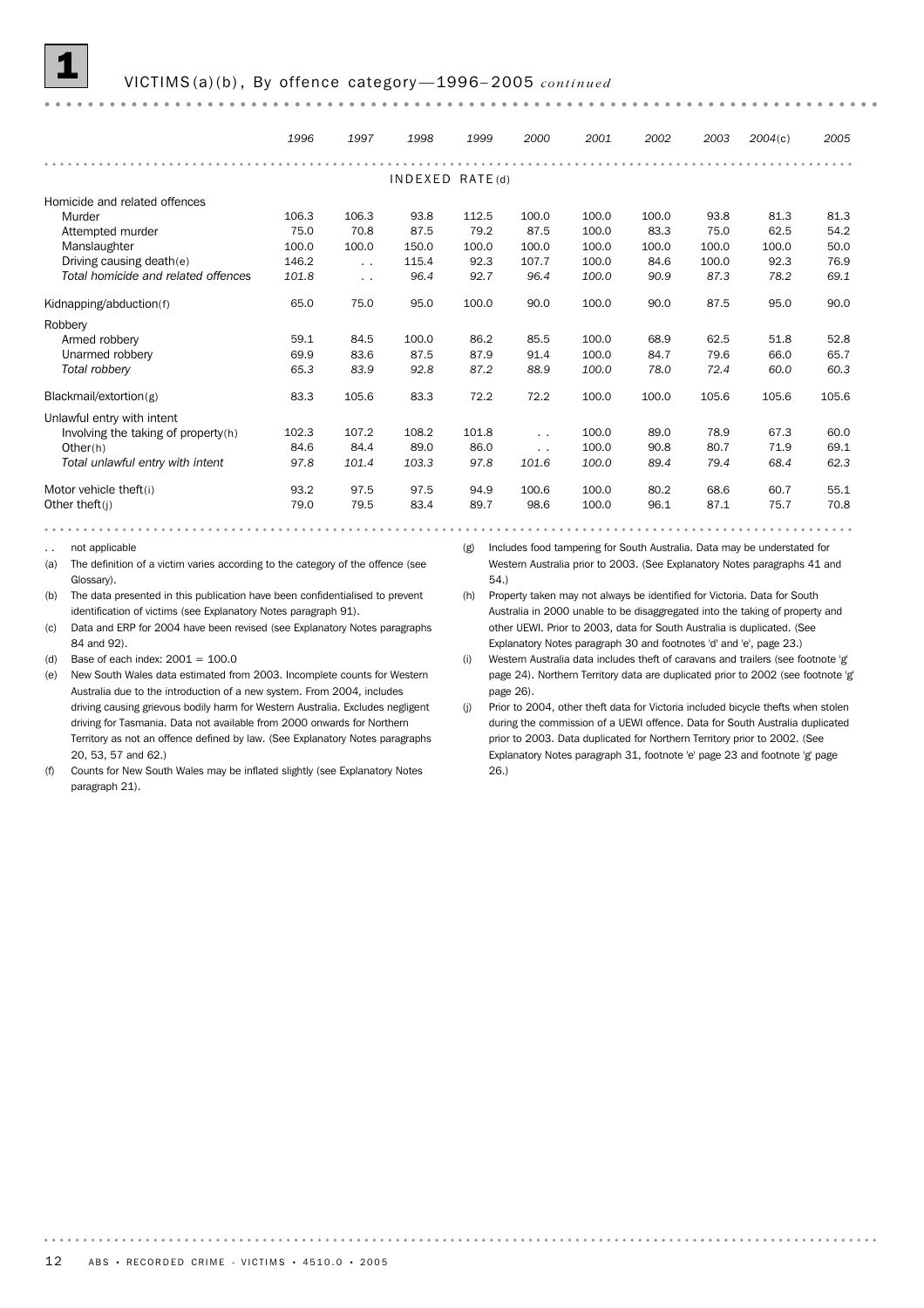— nil or rounded to zero (including null cells)

(a) The data presented in this publication have been confidentialised to prevent identification of victims (see Explanatory Notes paragraph 91).

(b) The offence of manslaughter is not included due to small numbers.

(c) Refers to person victims only and does not include organisations as victims. Therefore totals are considerably lower than those in tables elsewhere in the publication.

(d) Includes victims for whom age and/or sex was not specified.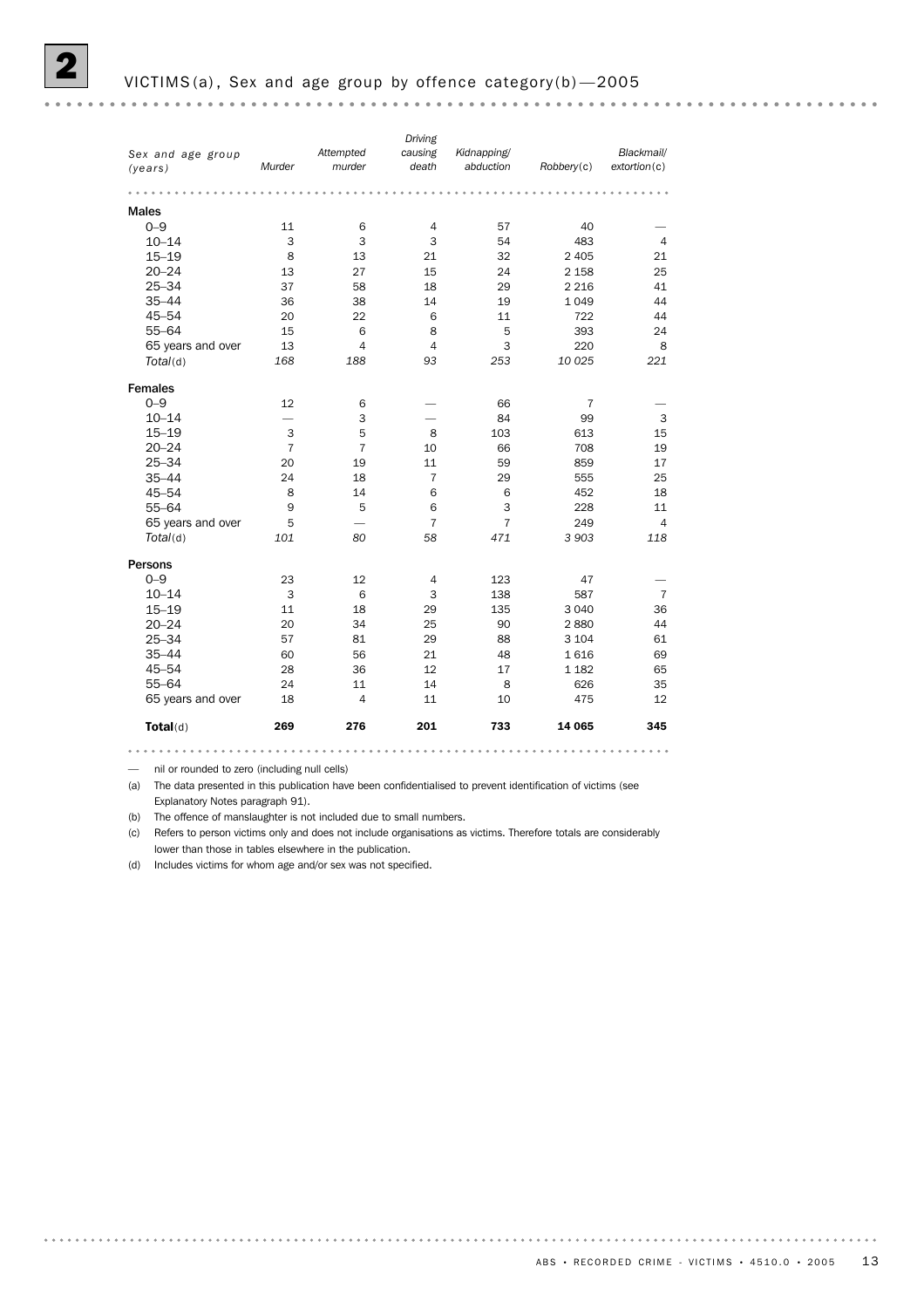|                   |        |           | Driving |             |            |              |
|-------------------|--------|-----------|---------|-------------|------------|--------------|
| Sex and age group |        | Attempted | causing | Kidnapping/ |            | Blackmail/   |
| (years)           | Murder | murder    | death   | abduction   | Robberv(d) | extortion(d) |
|                   |        |           |         |             |            |              |
|                   |        |           |         |             |            |              |
| <b>Males</b>      |        |           |         |             |            |              |
| $0 - 9$           | 0.8    | 0.5       | 0.3     | 4.3         | 3.0        |              |
| $10 - 14$         | 0.4    | 0.4       | 0.4     | 7.6         | 67.6       | 0.6          |
| $15 - 19$         | 1.1    | 1.8       | 3.0     | 4.5         | 338.2      | 3.0          |
| $20 - 24$         | 1.8    | 3.7       | 2.0     | 3.3         | 294.4      | 3.4          |
| $25 - 34$         | 2.6    | 4.0       | 1.3     | 2.0         | 154.0      | 2.8          |
| $35 - 44$         | 2.4    | 2.5       | 0.9     | 1.3         | 70.1       | 2.9          |
| $45 - 54$         | 1.4    | 1.6       | 0.4     | 0.8         | 52.0       | 3.2          |
| $55 - 64$         | 1.4    | 0.5       | 0.7     | 0.5         | 35.7       | 2.2          |
| 65 years and over | 1.1    | 0.3       | 0.3     | 0.3         | 18.4       | 0.7          |
| Total(e)          | 1.7    | 1.9       | 0.9     | 2.5         | 99.2       | 2.2          |
|                   |        |           |         |             |            |              |
| Females           |        |           |         |             |            |              |
| $0 - 9$           | 1.0    | 0.5       |         | 5.2         | 0.6        |              |
| $10 - 14$         |        | 0.4       |         | 12.4        | 14.6       | 0.4          |
| $15 - 19$         | 0.4    | 0.7       | 1.2     | 15.2        | 90.5       | 2.2          |
| $20 - 24$         | 1.0    | 1.0       | 1.4     | 9.5         | 101.4      | 2.7          |
| $25 - 34$         | 1.4    | 1.3       | 0.8     | 4.1         | 60.1       | 1.2          |
| $35 - 44$         | 1.6    | 1.2       | 0.5     | 1.9         | 36.7       | 1.7          |
| $45 - 54$         | 0.6    | 1.0       | 0.4     | 0.4         | 32.1       | 1.3          |
| $55 - 64$         | 0.8    | 0.5       | 0.6     | 0.3         | 21.0       | 1.0          |
| 65 years and over | 0.3    |           | 0.5     | 0.5         | 16.9       | 0.3          |
| Total(e)          | 1.0    | 0.8       | 0.6     | 4.6         | 38.2       | 1.2          |
|                   |        |           |         |             |            |              |
| Persons           |        |           |         |             |            |              |
| $0 - 9$           | 0.9    | 0.5       | 0.2     | 4.8         | 1.8        |              |
| $10 - 14$         | 0.2    | 0.4       | 0.2     | 9.9         | 42.2       | 0.5          |
| $15 - 19$         | 0.8    | 1.3       | 2.1     | 9.7         | 219.0      | 2.6          |
| $20 - 24$         | 1.4    | 2.4       | 1.7     | 6.3         | 201.2      | 3.1          |
| $25 - 34$         | 2.0    | 2.8       | 1.0     | 3.1         | 108.2      | 2.1          |
| $35 - 44$         | 2.0    | 1.9       | 0.7     | 1.6         | 53.7       | 2.3          |
| $45 - 54$         | 1.0    | 1.3       | 0.4     | 0.6         | 42.3       | 2.3          |
| $55 - 64$         | 1.1    | 0.5       | 0.6     | 0.4         | 28.6       | 1.6          |
| 65 years and over | 0.7    | 0.1       | 0.4     | 0.4         | 17.8       | 0.4          |
| $\text{Total}(e)$ | 1.3    | 1.4       | 1.0     | 3.6         | 69.2       | 1.7          |
|                   |        |           |         |             |            |              |

— nil or rounded to zero (including null cells)

(a) Victims per 100,000 persons (see Explanatory Notes paragraphs 84 and 85).

(b) The data presented in this publication have been confidentialised to prevent identification of victims (see Explanatory Notes paragraph 91).

(c) The offence of manslaughter is not included due to small numbers.

(d) Refers to person victims only and does not include organisations as victims. Therefore totals are considerably lower than those in tables elsewhere in the publication.

(e) Includes victims for whom age and/or sex was not specified.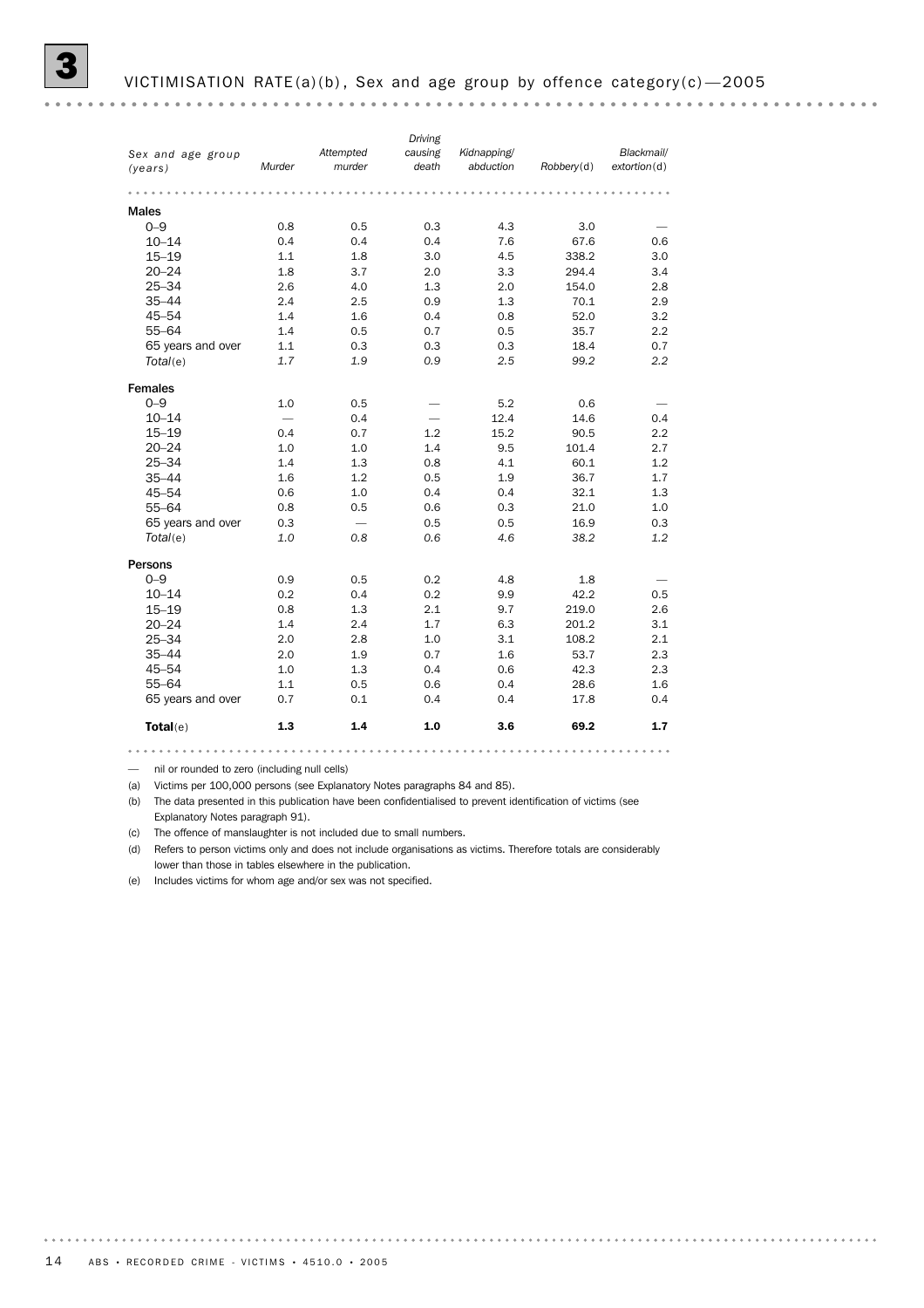

|                              | Murder | Attempted<br>murder | Kidnapping/<br>abduction | Robbery | Unlawful entry<br>with intent | Motor<br>vehicle theft | Other<br>theft |
|------------------------------|--------|---------------------|--------------------------|---------|-------------------------------|------------------------|----------------|
|                              |        |                     |                          |         |                               |                        |                |
|                              |        |                     | NUMBER                   |         |                               |                        |                |
| Residential                  |        |                     |                          |         |                               |                        |                |
| <b>Dwelling</b>              | 165    | 132                 | 176                      | 1 0 9 1 | 167 725                       |                        | 61 330         |
| Outbuilding/residential land | 5      | 12                  | 5                        | 99      | 16 404                        | 22 305                 | 64 395         |
| Total residential(c)         | 174    | 147                 | 181                      | 1 2 0 6 | 186 564                       | 22 350                 | 128 373        |
| Community                    |        |                     |                          |         |                               |                        |                |
| Transport                    | 3      | 6                   | 40                       | 1548    | 1054                          | 10 485                 | 48 449         |
| Street/footpath              | 28     | 67                  | 295                      | 7 3 4 9 | 4                             | 30 419                 | 81 205         |
| Other community location     | 34     | 22                  | 109                      | 924     | 19 959                        | 1644                   | 30 338         |
| Total community(d)           | 72     | 95                  | 444                      | 9856    | 21 690                        | 42 612                 | 161 254        |
| Other                        |        |                     |                          |         |                               |                        |                |
| Retail                       | 7      | 6                   | 39                       | 3927    | 34 683                        | 8 1 0 3                | 148 219        |
| Recreational                 | 10     | 19                  | 44                       | 983     | 7863                          | 1 1 7 6                | 28 3 85        |
| Other location               | 5      | 3                   | 5                        | 422     | 27 384                        | 2094                   | 28 536         |
| Total other(e)               | 22     | 28                  | 88                       | 5 3 6 8 | 71 599                        | 11876                  | 207 261        |
| Unspecified                  | 3      | 5                   | 17                       | 357     | 4 3 3 5                       | 3 9 0 0                | 22 240         |
| <b>Total</b>                 | 271    | 275                 | 730                      | 16 787  | 284 188                       | 80738                  | 519 128        |
|                              |        |                     |                          |         |                               |                        |                |
|                              |        |                     | PROPORTION (%)           |         |                               |                        |                |
| Residential                  |        |                     |                          |         |                               |                        |                |
| <b>Dwelling</b>              | 60.9   | 48.0                | 24.1                     | 6.5     | 59.0                          |                        | 11.8           |
| Outbuilding/residential land | 1.8    | 4.4                 | 0.7                      | 0.6     | 5.8                           | 27.6                   | 12.4           |
| Total residential(c)         | 64.2   | 53.5                | 24.8                     | 7.2     | 65.6                          | 27.7                   | 24.7           |
| Community                    |        |                     |                          |         |                               |                        |                |
| Transport                    | 1.1    | 2.2                 | 5.5                      | 9.2     | 0.4                           | 13.0                   | 9.3            |
| Street/footpath              | 10.3   | 24.4                | 40.4                     | 43.8    | $\overline{\phantom{0}}$      | 37.7                   | 15.6           |
| Other community location     | 12.5   | 8.0                 | 14.9                     | 5.5     | 7.0                           | 2.0                    | 5.8            |
| Total community(d)           | 26.6   | 34.5                | 60.8                     | 58.7    | 7.6                           | 52.8                   | 31.1           |
| Other                        |        |                     |                          |         |                               |                        |                |
| Retail                       | 2.6    | 2.2                 | 5.3                      | 23.4    | 12.2                          | 10.0                   | 28.6           |
| Recreational                 | 3.7    | 6.9                 | 6.0                      | 5.9     | 2.8                           | 1.5                    | 5.5            |
| Other location               | 1.8    | 1.1                 | 0.7                      | 2.5     | 9.6                           | 2.6                    | 5.5            |
| Total other(e)               | 8.1    | 10.2                | 12.1                     | 32.0    | 25.2                          | 14.7                   | 39.9           |
| Unspecified                  | 1.1    | 1.8                 | 2.3                      | 2.1     | 1.5                           | 4.8                    | 4.3            |
| <b>Total</b>                 | 100.0  | 100.0               | 100.0                    | 100.0   | 100.0                         | 100.0                  | 100.0          |

— nil or rounded to zero (including null cells)

(c) Includes residential locations not further defined.

(a) The definition of a victim varies according to the category of the (d) Includes community locations not further defined.

offence (see Glossary). (b) The data presented in this publication have been confidentialised to prevent identification of victims (see Explanatory Notes paragraph 91).

(e) Includes other locations not further defined.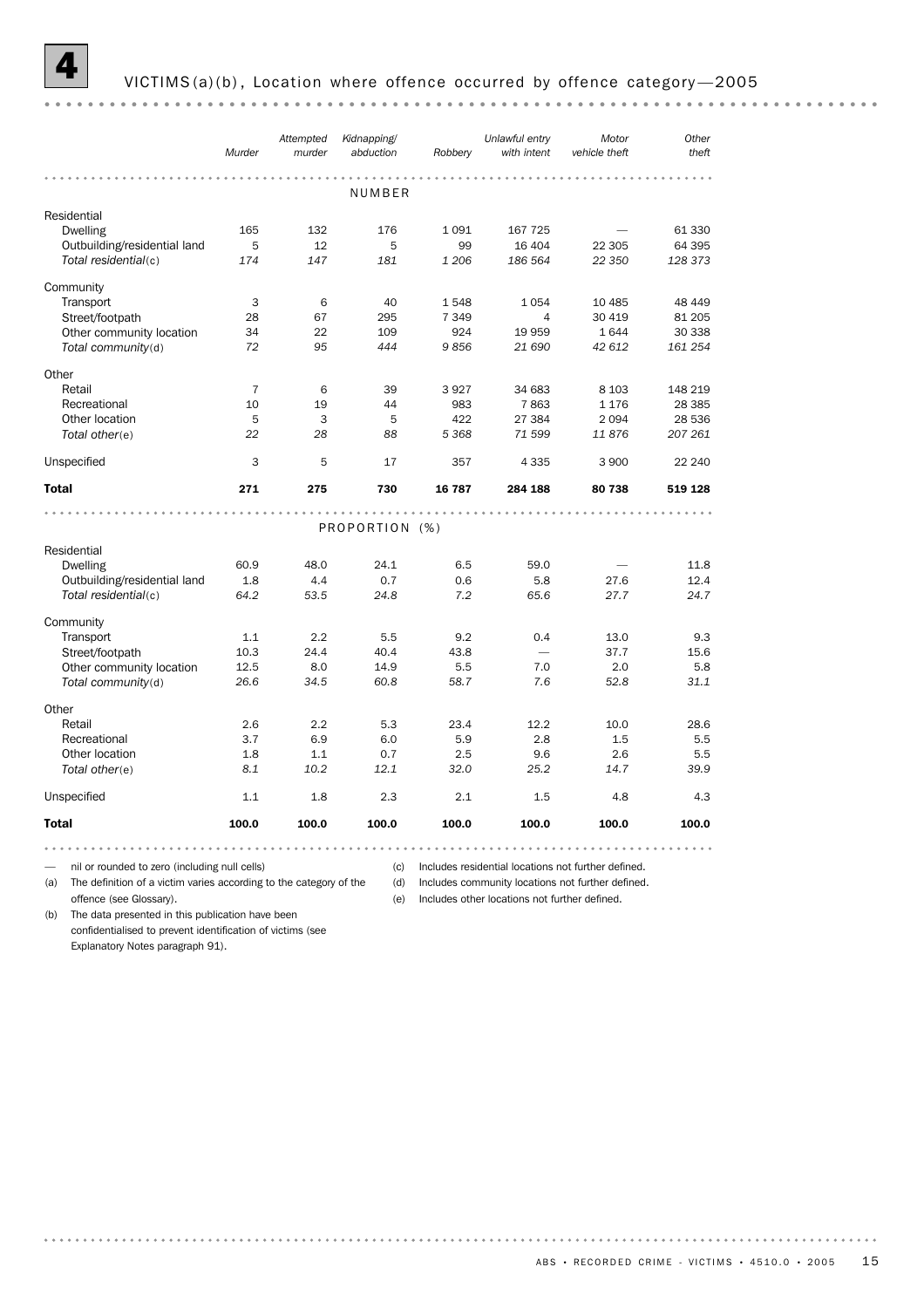*Kidnapping/ Attempted Murder Murder Robbery Abduction* NUMBER Weapon used Firearm 26 48 9 758 Knife 80 80 66 3 182 Syringe — 3 — 278 *Total weapon used*(c) *159 197 114 6 222* Other weapon  $40$  50 25 1 193 No weapon used(d) 111 76 617 10 565 Total 270 273 731 16 787 PROPORTION (%) Weapon used Firearm 5.6 9.6 17.6 1.2 4.5 Knife 29.6 29.3 9.0 19.0 Syringe  $-$  1.1  $-$  1.7 Other weapon 14.8 18.3 3.4 7.1 *Total weapon used*(c) *58.9 72.2 15.6 37.1* No weapon used(d)  $41.1$  27.8 84.4 62.9 Total 100.0 100.0 100.0 100.0 

— nil or rounded to zero (including null cells)

(a) The definition of a victim varies according to the category of the offence (see Glossary).

(b) The data presented in this publication have been confidentialised to prevent identification of victims (see Explanatory Notes paragraph 91).

(c) Includes weapon use not further defined.

(d) Includes unknown or not stated weapon use.

. . . . . . . . . .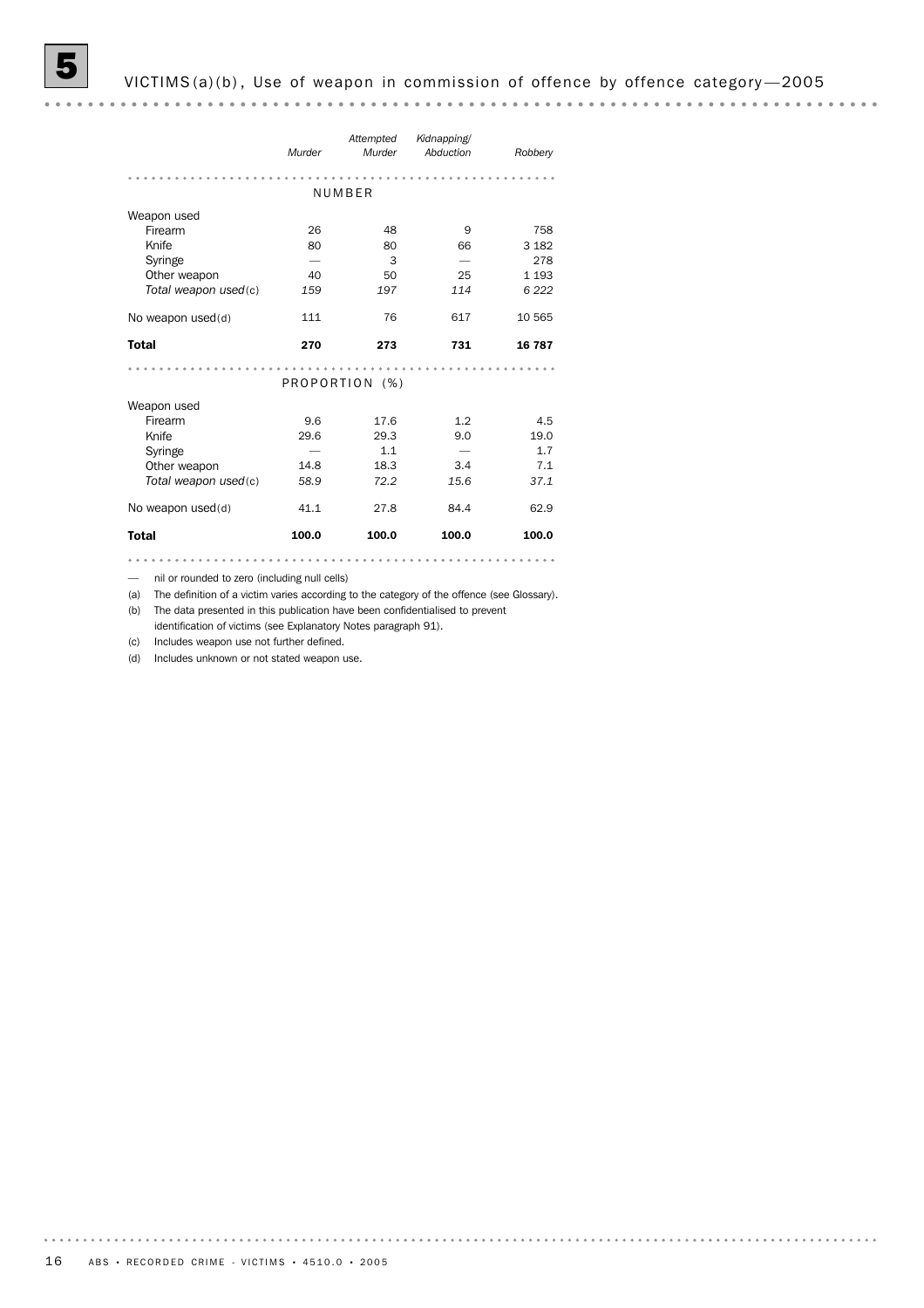## NUMBER OF VICTIMS(a)(b), By use of weapon in commission of offence-2001-2005

|                        | 2001                 | 2002                | 2003    | 2004(c) | 2005    |
|------------------------|----------------------|---------------------|---------|---------|---------|
|                        |                      | .<br>MURDER         |         |         |         |
|                        |                      |                     |         |         |         |
| Weapon used<br>Firearm | 50                   | 42                  | 37      | r32     | 26      |
| Knife                  | 90                   | 72                  | 86      | 69      | 80      |
| Other weapon           | 44                   | 37                  | 42      | 36      | 40      |
| Total weapon used(d)   | 186                  | 165                 | 175     | r149    | 159     |
| No weapon used(e)      | 125                  | 152                 | 127     | r115    | 111     |
| <b>Total</b>           | 311                  | 317                 | 302     | r264    | 270     |
|                        |                      |                     |         |         |         |
|                        | ATTEMPTED MURDER     |                     |         |         |         |
| Weapon used            |                      |                     |         |         |         |
| Firearm                | 132                  | 87                  | 73      | r71     | 48      |
| Knife                  | 151                  | 142                 | 115     | 100     | 80      |
| Other weapon           | 88                   | 53                  | 61      | 45      | 53      |
| Total weapon used(d)   | 373                  | 301                 | 273     | r228    | 197     |
| No weapon used(e)      | 87                   | 99                  | 86      | r84     | 76      |
| <b>Total</b>           | 460                  | 400                 | 359     | r312    | 273     |
|                        |                      |                     |         |         |         |
|                        | KIDNAPPING/ABDUCTION |                     |         |         |         |
| Weapon used            |                      |                     |         |         |         |
| Firearm                | 69                   | 35                  | 22      | r17     | 9       |
| Knife                  | 61                   | 62                  | 61      | 48      | 66      |
| Other weapon           | 33                   | 27                  | 19      | 20      | 25      |
| Total weapon used(d)   | 164                  | 131                 | 117     | r98     | 114     |
| No weapon used(e)      | 603                  | 575                 | 577     | r670    | 617     |
| <b>Total</b>           | 767                  | 706                 | 694     | 768     | 731     |
|                        |                      | $-1$ $-1$ $-1$ $-1$ |         |         |         |
|                        |                      | ROBBERY             |         |         |         |
| Weapon used            |                      |                     |         |         |         |
| Firearm                | 1704                 | 1 1 7 8             | 1 1 0 2 | r913    | 758     |
| Knife                  | 5982                 | 4 0 5 1             | 3748    | 2 9 6 0 | 3 1 8 2 |
| Other weapon           | 2 4 4 0              | 1642                | 1584    | 1421    | 1471    |
| Total weapon used(d)   | 11 233               | 7840                | 7 1 8 9 | r6 030  | 6 2 2 2 |
| No weapon used(e)      | 15 3 58              | 13 149              | 12 520  | r10 483 | 10 565  |
| <b>Total</b>           | 26 591               | 20 989              | 19 709  | r16 513 | 16 787  |
|                        |                      |                     |         |         |         |

r revised

(a) The definition of a victim varies according to the category of the offence (see Glossary).

(b) The data presented in this publication have been confidentialised to prevent identification of victims (see Explanatory Notes paragraph 91).

(c) Data for 2004 have been revised (see Explanatory Notes paragraph 92).

(d) Includes weapon not further defined.

(e) Includes unknown or not stated weapon use.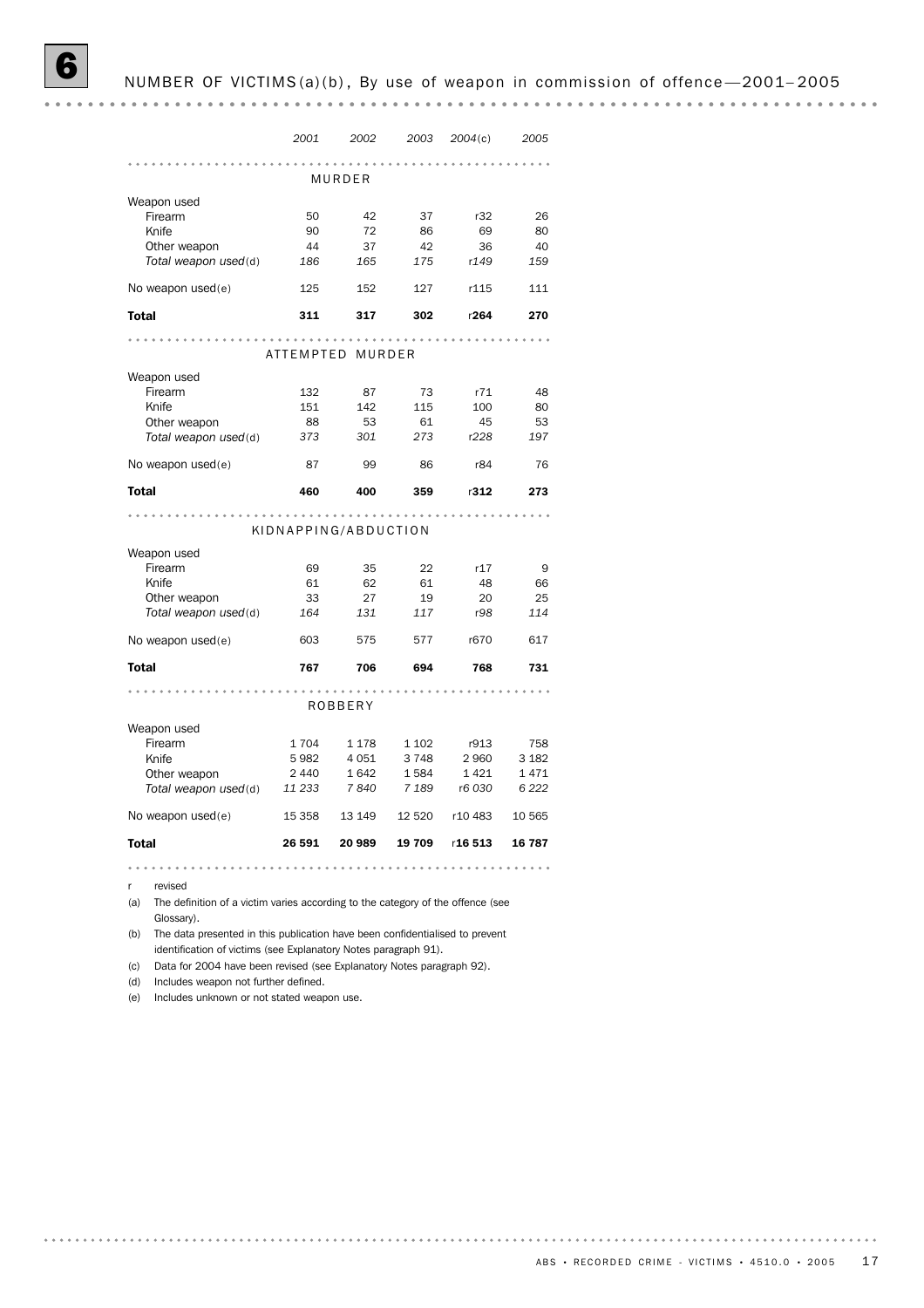#### PROPORTION OF VICTIMS(a)(b), By use of weapon in commission of offence-2001-2005

|                      | 2001  | 2002                 | 2003  | 2004(c) | 2005  |  |  |  |  |  |
|----------------------|-------|----------------------|-------|---------|-------|--|--|--|--|--|
|                      |       |                      | .     |         |       |  |  |  |  |  |
|                      |       | MURDER               |       |         |       |  |  |  |  |  |
| Weapon used          |       |                      |       |         |       |  |  |  |  |  |
| Firearm              | 16.1  | 13.2                 | 12.3  | r12.1   | 9.6   |  |  |  |  |  |
| Knife                | 28.9  | 22.7                 | 28.5  | 26.1    | 29.6  |  |  |  |  |  |
| Other weapon         | 14.1  | 11.7                 | 13.9  | 13.6    | 14.8  |  |  |  |  |  |
| Total weapon used(d) | 59.8  | 52.1                 | 57.9  | r56.4   | 58.9  |  |  |  |  |  |
| No weapon used(e)    | 40.2  | 47.9                 | 42.1  | r43.6   | 41.1  |  |  |  |  |  |
| <b>Total</b>         | 100.0 | 100.0                | 100.0 | 100.0   | 100.0 |  |  |  |  |  |
|                      |       | .<br>.               |       |         |       |  |  |  |  |  |
|                      |       | ATTEMPTED MURDER     |       |         |       |  |  |  |  |  |
| Weapon used          |       |                      |       |         |       |  |  |  |  |  |
| Firearm              | 28.7  | 21.8                 | 20.3  | 22.8    | 17.6  |  |  |  |  |  |
| Knife                | 32.8  | 35.5                 | 32.0  | 32.1    | 29.3  |  |  |  |  |  |
| Other weapon         | 19.1  | 13.3                 | 17.0  | 14.4    | 19.4  |  |  |  |  |  |
| Total weapon used(d) | 81.1  | 75.3                 | 76.0  | r73.1   | 72.2  |  |  |  |  |  |
| No weapon used(e)    | 18.9  | 24.8                 | 24.0  | r26.9   | 27.8  |  |  |  |  |  |
| <b>Total</b>         | 100.0 | 100.0                | 100.0 | 100.0   | 100.0 |  |  |  |  |  |
| .                    |       |                      |       |         |       |  |  |  |  |  |
|                      |       |                      |       |         |       |  |  |  |  |  |
|                      |       | KIDNAPPING/ABDUCTION |       |         |       |  |  |  |  |  |
| Weapon used          |       |                      |       |         |       |  |  |  |  |  |
| Firearm              | 9.0   | 5.0                  | 3.2   | r2.2    | 1.2   |  |  |  |  |  |
| Knife                | 8.0   | 8.8                  | 8.8   | 6.3     | 9.0   |  |  |  |  |  |
| Other weapon         | 4.3   | 3.8                  | 2.7   | 2.6     | 3.4   |  |  |  |  |  |
| Total weapon used(d) | 21.4  | 18.6                 | 16.9  | r12.8   | 15.6  |  |  |  |  |  |
| No weapon used(e)    | 78.6  | 81.4                 | 83.1  | r87.2   | 84.4  |  |  |  |  |  |
| <b>Total</b>         | 100.0 | 100.0                | 100.0 | 100.0   | 100.0 |  |  |  |  |  |
|                      |       |                      |       |         |       |  |  |  |  |  |
|                      |       | <b>ROBBERY</b>       |       |         |       |  |  |  |  |  |
| Weapon used          |       |                      |       |         |       |  |  |  |  |  |
| Firearm              | 6.4   | 5.6                  | 5.6   | 5.5     | 4.5   |  |  |  |  |  |
| Knife                | 22.5  | 19.3                 | 19.0  | 17.9    | 19.0  |  |  |  |  |  |
| Other weapon         | 9.2   | 7.8                  | 8.0   | 8.6     | 8.8   |  |  |  |  |  |
| Total weapon used(d) | 42.2  | 37.4                 | 36.5  | r36.5   | 37.1  |  |  |  |  |  |
| No weapon used(e)    | 57.8  | 62.6                 | 63.5  | r63.5   | 62.9  |  |  |  |  |  |
| <b>Total</b>         | 100.0 | 100.0                | 100.0 | 100.0   | 100.0 |  |  |  |  |  |

r revised

(a) The definition of a victim varies according to the category of the offence (see Glossary).

(b) The data presented in this publication have been confidentialised to prevent identification of victims (see Explanatory Notes paragraph 91).

(c) Data for 2004 have been revised (see Explanatory Notes paragraph 92).

(d) Includes weapon use not further defined.

(e) Includes unknown or not stated weapon use.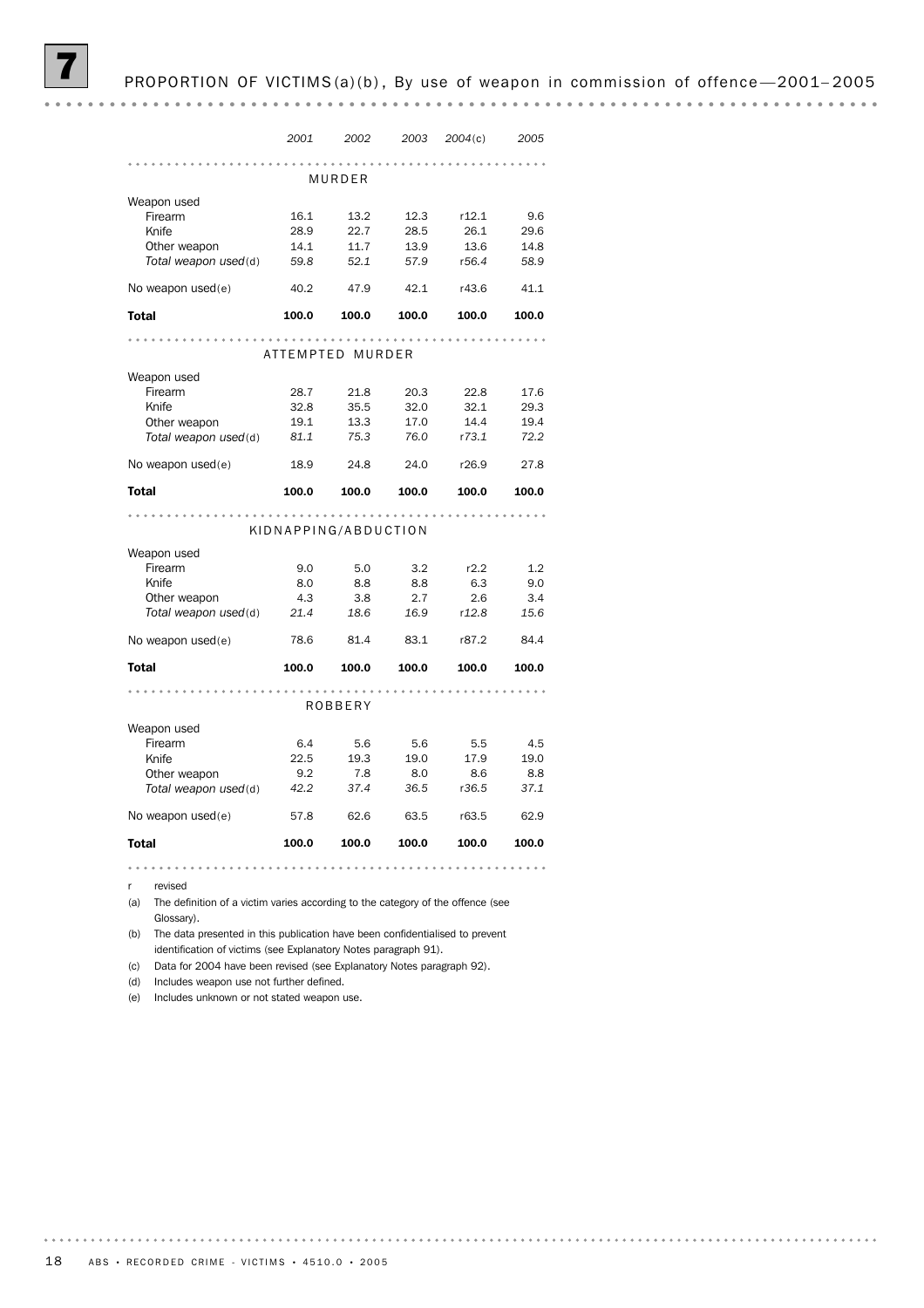|                                                                       | <b>FINALISED</b>               |                                     |                                                            |              |                |  |
|-----------------------------------------------------------------------|--------------------------------|-------------------------------------|------------------------------------------------------------|--------------|----------------|--|
|                                                                       | Investigation<br>not finalised | No offender<br>proceeded<br>against | <b>Offender</b><br>proceeded<br>against                    | Total        | Total(c)       |  |
|                                                                       |                                | NUMBER                              |                                                            |              |                |  |
| Homicide and related offences                                         |                                |                                     |                                                            |              |                |  |
| Murder                                                                | 98                             | 16                                  | 156                                                        | 172          | 270            |  |
| Attempted murder                                                      | 97                             | 8                                   | 168                                                        | 176          | 273            |  |
| Manslaughter                                                          | 16                             |                                     | 9                                                          | 9            | 25             |  |
| Driving causing death                                                 | 64                             | 11                                  | 126                                                        | 137          | 201            |  |
| Total homicide and related offences                                   | 275                            | 35                                  | 459                                                        | 494          | 769            |  |
| Kidnapping/abduction                                                  | 479                            | 82                                  | 171                                                        | 253          | 732            |  |
| Robbery                                                               |                                |                                     |                                                            |              |                |  |
| Armed robbery                                                         | 4674                           | 250                                 | 1 2 9 6                                                    | 1546         | 6 2 2 3        |  |
| Unarmed robbery                                                       | 8 2 2 7                        | 733                                 | 1 603                                                      | 2 3 3 6      | 10 566         |  |
| Total robbery                                                         | 12 901                         | 983                                 | 2899                                                       | 3882         | 16 789         |  |
| Blackmail/extortion                                                   | 216                            | 45                                  | 131                                                        | 176          | 392            |  |
| Unlawful entry with intent                                            |                                |                                     |                                                            |              |                |  |
| Involving the taking of property                                      | 186 543                        | 3 3 5 4                             | 14 258                                                     | 17 612       | 204 195        |  |
| Other                                                                 | 71 136                         | 1775                                | 7016                                                       | 8 7 9 1      | 79 993         |  |
| Total unlawful entry with intent                                      | 257 679                        | 5 1 2 9                             | 21 274                                                     | 26 403       | 284 188        |  |
| Motor vehicle theft                                                   | 71 242                         | 2686                                | 6792                                                       | 9478         | 80 738         |  |
| Other theft                                                           | 441 633                        | 11 397                              | 65814                                                      | 77 211       | 519 128        |  |
|                                                                       |                                | PROPORTION (%)                      |                                                            |              |                |  |
|                                                                       |                                |                                     |                                                            |              |                |  |
| Homicide and related offences                                         |                                |                                     |                                                            |              |                |  |
| Murder                                                                | 36.3<br>35.5                   | 5.9<br>2.9                          | 57.8                                                       | 63.7<br>64.5 | 100.0<br>100.0 |  |
| Attempted murder<br>Manslaughter                                      | 64.0                           |                                     | 61.5<br>36.0                                               | 36.0         | 100.0          |  |
| Driving causing death                                                 | 31.8                           | 5.5                                 | 62.7                                                       | 68.2         | 100.0          |  |
| Total homicide and related offences                                   | 35.8                           | 4.6                                 | 59.7                                                       | 64.2         | 100.0          |  |
| Kidnapping/abduction                                                  | 65.4                           | 11.2                                | 23.4                                                       | 34.6         | 100.0          |  |
| Robbery                                                               |                                |                                     |                                                            |              |                |  |
| Armed robbery                                                         | 75.1                           | 4.0                                 | 20.8                                                       | 24.8         | 100.0          |  |
| Unarmed robbery                                                       | 77.9                           | 6.9                                 | 15.2                                                       | 22.1         | 100.0          |  |
| Total robbery                                                         | 76.8                           | 5.9                                 | 17.3                                                       | 23.1         | 100.0          |  |
| Blackmail/extortion                                                   | 55.1                           | 11.5                                | 33.4                                                       | 44.9         | 100.0          |  |
| Unlawful entry with intent                                            |                                |                                     |                                                            |              |                |  |
| Involving the taking of property                                      | 91.4                           | 1.6                                 | 7.0                                                        | 8.6          | 100.0          |  |
| Other                                                                 | 88.9                           | 2.2                                 | 8.8                                                        | 11.0         | 100.0          |  |
| Total unlawful entry with intent                                      | 90.7                           | 1.8                                 | 7.5                                                        | 9.3          | 100.0          |  |
| Motor vehicle theft                                                   | 88.2                           | 3.3                                 | 8.4                                                        | 11.7         | 100.0          |  |
| Other theft                                                           | 85.1                           | 2.2                                 | 12.7                                                       | 14.9         | 100.0          |  |
|                                                                       |                                |                                     |                                                            |              |                |  |
| nil or rounded to zero (including null cells)                         |                                | (b)                                 | The data presented in this publication have been           |              |                |  |
| The definition of a victim varies according to the category of<br>(a) |                                |                                     | confidentialised to prevent identification of victims (see |              |                |  |

the offence (see Glossary).

Explanatory Notes paragraph 91). (c) Includes unknown outcomes of investigation.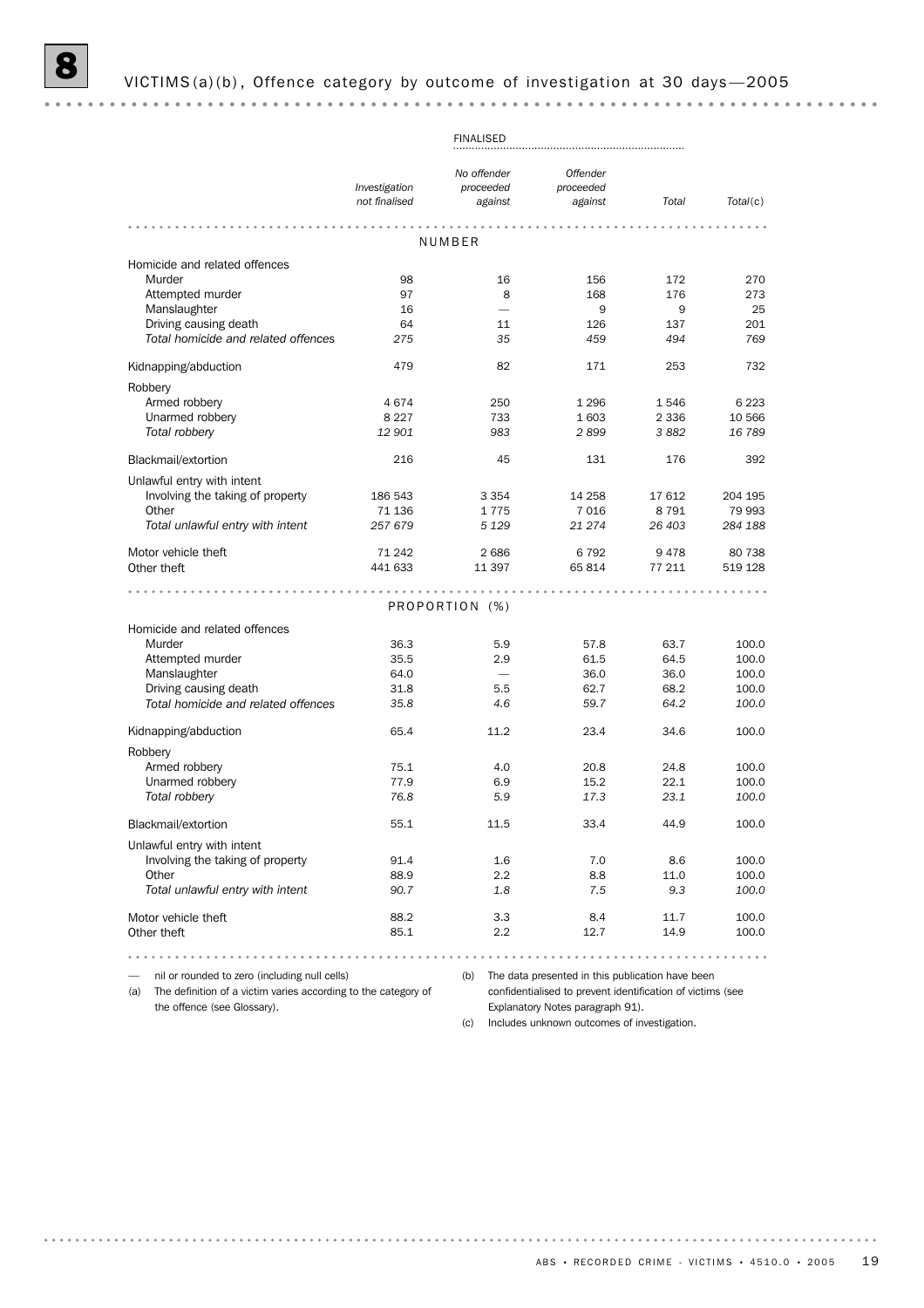#### VICTIMS (a)(b), By offence category, New South Wales - 1996-2005

|                                     | 1996    | 1997                 | 1998    | 1999                 | 2000    | 2001    | 2002    | 2003    | 2004           | 2005           |
|-------------------------------------|---------|----------------------|---------|----------------------|---------|---------|---------|---------|----------------|----------------|
|                                     |         |                      |         |                      |         |         |         |         |                |                |
| NUMBER                              |         |                      |         |                      |         |         |         |         |                |                |
| Homicide and related offences       |         |                      |         |                      |         |         |         |         |                |                |
| Murder                              | 99      | 110                  | 96      | 123                  | 101     | 103     | 98      | 102     | 72             | 86             |
| Attempted murder                    | 83      | 100                  | 121     | 133                  | 148     | 204     | 147     | 121     | 75             | 61             |
| Manslaughter                        | 16      | 11                   | 25      | 12                   | 10      | 8       | 13      | 11      | $\overline{4}$ | $\overline{4}$ |
| Driving causing death(c)            | 232     | $(d)$ na             | 116     | 78                   | 100     | 94      | 80      | 122     | 76             | 72             |
| Total homicide and related offences | 430     | na                   | 358     | 346                  | 359     | 409     | 338     | 356     | 227            | 223            |
| Assault                             | 47829   | 55 998               | 59 221  | 63 811               | 68 714  | 75 460  | 80 0 28 | 79892   | 78 305         | 81 168         |
| Sexual assault                      | 5036    | 4 6 63               | 4 5 0 4 | 4 4 2 5              | 5975    | 6 2 6 8 | 6480    | 6796    | 7075           | 6824           |
| Kidnapping/abduction(e)             | 214     | 271                  | 377     | 450                  | 382     | 472     | 436     | 423     | 464            | 463            |
| Robbery                             |         |                      |         |                      |         |         |         |         |                |                |
| Armed robbery                       | 3019    | 4978                 | 5 7 2 1 | 4619                 | 4688    | 5 6 1 5 | 3815    | 3 3 1 8 | 2867           | 2 6 9 0        |
| Unarmed robbery                     | 5806    | 7 5 9 2              | 7 605   | 7935                 | 8637    | 9620    | 7889    | 7 5 2 9 | 6 0 20         | 6 2 7 2        |
| Total robbery                       | 8825    | 12 570               | 13 3 26 | 12 554               | 13 3 25 | 15 235  | 11 704  | 10847   | 8887           | 8962           |
| Blackmail/extortion                 | 41      | 56                   | 60      | 62                   | 60      | 68      | 82      | 80      | 94             | 82             |
| Unlawful entry with intent          |         |                      |         |                      |         |         |         |         |                |                |
| Involving the taking of property    | 125 306 | 137 437              | 142 217 | 121 707              | 126 942 | 125 986 | 109 309 | 98 791  | 84 044         | 77 985         |
| Other                               | 26 511  | 27 711               | 29 648  | 29 29 1              | 33 668  | 36 056  | 31861   | 29 697  | 26 7 21        | 25 4 64        |
| Total unlawful entry with intent    | 151 817 | 165 148              | 171 865 | 150 998              | 160 610 | 162 042 | 141 170 | 128 488 | 110 765        | 103 449        |
| Motor vehicle theft                 | 48 842  | 54 711               | 52 833  | 47 355               | 51 249  | 52 279  | 41 665  | 34 824  | 33 209         | 29 097         |
| Other theft                         | 157 738 | 165 201              | 175 914 | 200 090              | 232 295 | 229 573 | 211 908 | 194 006 | 170 290        | 157 987        |
|                                     |         |                      |         |                      |         |         |         |         |                |                |
|                                     |         |                      |         | $INDEXED$ RATE $(f)$ |         |         |         |         |                |                |
| Homicide and related offences       |         |                      |         |                      |         |         |         |         |                |                |
| Murder                              | 100.0   | 112.5                | 93.8    | 118.8                | 100.0   | 100.0   | 93.8    | 93.8    | 68.8           | 81.3           |
| Attempted murder                    | 41.9    | 51.6                 | 61.3    | 67.7                 | 74.2    | 100.0   | 71.0    | 58.1    | 35.5           | 29.0           |
| Manslaughter                        | 300.0   | 200.0                | 400.0   | 200.0                | 200.0   | 100.0   | 200.0   | 200.0   | 100.0          | 100.0          |
| Driving causing death(c)            | 264.3   | $\ddot{\phantom{0}}$ | 128.6   | 85.7                 | 107.1   | 100.0   | 85.7    | 128.6   | 78.6           | 78.6           |
| Total homicide and related offences | 111.3   | $\sim$ $\sim$        | 91.9    | 87.1                 | 90.3    | 100.0   | 82.3    | 85.5    | 54.8           | 53.2           |
| Assault                             | 67.2    | 77.8                 | 81.5    | 86.9                 | 92.7    | 100.0   | 105.1   | 104.2   | 101.5          | 104.4          |
| Sexual assault                      | 85.2    | 78.0                 | 74.6    | 72.6                 | 97.1    | 100.0   | 102.5   | 106.7   | 110.5          | 105.7          |
| Kidnapping/abduction(e)             | 47.2    | 59.7                 | 83.3    | 97.2                 | 81.9    | 100.0   | 91.7    | 87.5    | 95.8           | 94.4           |
| Robbery                             |         |                      |         |                      |         |         |         |         |                |                |
| Armed robbery                       | 57.0    | 93.0                 | 105.7   | 84.5                 | 84.9    | 100.0   | 67.3    | 58.2    | 50.0           | 46.5           |
| Unarmed robbery                     | 64.0    | 82.7                 | 82.1    | 84.8                 | 91.3    | 100.0   | 81.3    | 77.0    | 61.2           | 63.3           |
| Total robbery                       | 61.4    | 86.5                 | 90.8    | 84.7                 | 89.0    | 100.0   | 76.1    | 70.0    | 57.1           | 57.1           |
| Blackmail/extortion                 | 70.0    | 90.0                 | 90.0    | 100.0                | 90.0    | 100.0   | 120.0   | 120.0   | 140.0          | 120.0          |
| Unlawful entry with intent          |         |                      |         |                      |         |         |         |         |                |                |
| Involving the taking of property    | 105.4   | 114.3                | 117.2   | 99.3                 | 102.5   | 100.0   | 86.0    | 77.2    | 65.3           | 60.1           |
| Other                               | 77.9    | 80.6                 | 85.4    | 83.5                 | 95.0    | 100.0   | 87.6    | 81.0    | 72.5           | 68.5           |
| Total unlawful entry with intent    | 99.3    | 106.8                | 110.1   | 95.8                 | 100.8   | 100.0   | 86.3    | 78.0    | 66.9           | 62.0           |
|                                     |         |                      |         |                      |         |         |         |         |                |                |
| Motor vehicle theft                 | 99.0    | 109.7                | 104.9   | 93.1                 | 99.7    | 100.0   | 79.0    | 65.6    | 62.1           | 54.0           |
| Other theft                         | 72.8    | 75.4                 | 79.6    | 89.6                 | 103.0   | 100.0   | 91.5    | 83.2    | 72.6           | 66.8           |
|                                     |         |                      |         |                      |         |         |         |         |                |                |

.. not applicable

na not available

(a) The definition of a victim varies according to the category of the offence (see Glossary).

management systems. (e) Counts may be inflated slightly (see Explanatory Notes paragraph 21).

(c) Data from 2003 have been estimated (see Explanatory Notes paragraph 20). (d) Counts could not be provided in 1997 due to a change in recording

(b) The data presented in this publication have been confidentialised to prevent identification of victims (see Explanatory Notes paragraph 91).

(f) Base of each index:  $2001 = 100.0$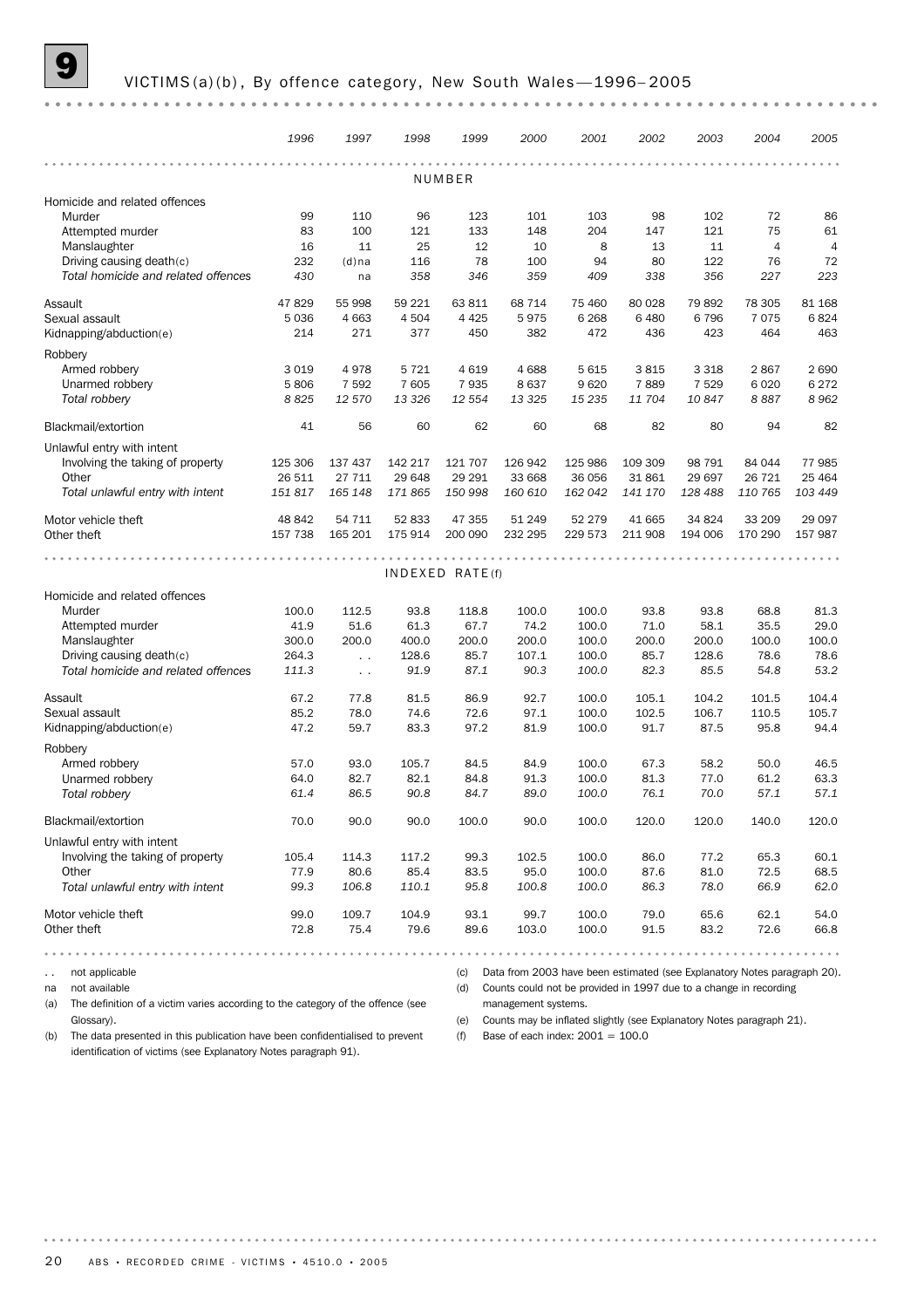#### VICTIMS(a)(b), By offence category, Victoria-1996-2005

|                                                                                        | 1996    | 1997    | 1998    | 1999            | 2000    | 2001    | 2002     | 2003    | 2004(c)                                                                             | 2005           |
|----------------------------------------------------------------------------------------|---------|---------|---------|-----------------|---------|---------|----------|---------|-------------------------------------------------------------------------------------|----------------|
|                                                                                        |         |         |         |                 |         |         |          |         |                                                                                     |                |
|                                                                                        |         |         |         | NUMBER          |         |         |          |         |                                                                                     |                |
| Homicide and related offences                                                          |         |         |         |                 |         |         |          |         |                                                                                     |                |
| Murder                                                                                 | 52      | 63      | 47      | 62              | 55      | 65      | 67       | 69      | r47                                                                                 | 72             |
| Attempted murder                                                                       | 34      | 44      | 54      | 57              | 51      | 46      | 53       | 54      | r50                                                                                 | 51             |
| Manslaughter                                                                           | 3       | 3       | 3       | 6               | 12      | 3       | 5        | 3       | r4                                                                                  | $\overline{4}$ |
| Driving causing death                                                                  | 22      | 25      | 48      | 45              | 54      | 76      | 57       | 44      | r63                                                                                 | 58             |
| Total homicide and related offences                                                    | 111     | 135     | 152     | 170             | 172     | 190     | 182      | 170     | r164                                                                                | 185            |
| Assault(d)                                                                             | 16 40 5 | 17 088  | 17843   | 17 121          | 14 3 34 | 16 727  | 18 3 5 6 | 17 572  | 17 4 68                                                                             | 19 399         |
| Sexual assault                                                                         | 2 7 9 8 | 2953    | 2988    | 2800            | 2 5 0 4 | 2 6 1 0 | 2689     | 2 5 9 5 | 2 7 7 2                                                                             | 2686           |
| Kidnapping/abduction                                                                   | 95      | 94      | 116     | 124             | 113     | 117     | 106      | 99      | r112                                                                                | 118            |
| Robbery                                                                                |         |         |         |                 |         |         |          |         |                                                                                     |                |
| Armed robbery                                                                          | 848     | 1 1 9 6 | 1556    | 1884            | 1796    | 2 608   | 1583     | 1431    | r1 113                                                                              | 1 2 2 3        |
| Unarmed robbery                                                                        | 1 0 6 7 | 1 2 9 3 | 1 4 3 9 | 1524            | 1559    | 1933    | 1618     | 1472    | r1 180                                                                              | 1 2 4 2        |
| Total robbery                                                                          | 1915    | 2 4 8 9 | 2995    | 3 4 0 8         | 3 3 5 5 | 4541    | 3 201    | 2 9 0 3 | r2 293                                                                              | 2 4 6 5        |
|                                                                                        |         |         |         |                 |         |         |          |         |                                                                                     |                |
| Blackmail/extortion                                                                    | 81      | 127     | 95      | 77              | 74      | 113     | 124      | 113     | r96                                                                                 | 94             |
| Unlawful entry with intent(e)                                                          |         |         |         |                 |         |         |          |         |                                                                                     |                |
| Involving the taking of property                                                       | 54 936  | 57 383  | 54 884  | 60 477          | 62 699  | 62 905  | 53 628   | 45 865  | r41977                                                                              | 37 215         |
| Other                                                                                  | 15816   | 16 7 65 | 15 7 62 | 15827           | 16 201  | 18 212  | 17 546   | 14 8 32 | r14 160                                                                             | 14 7 29        |
| Total unlawful entry with intent                                                       | 70 752  | 74 148  | 70 646  | 76 304          | 78 900  | 81 117  | 71 174   | 60 697  | r56 137                                                                             | 51 944         |
| Motor vehicle theft                                                                    | 28 7 64 | 30 453  | 29 5 81 | 31877           | 36 490  | 39 355  | 28 8 89  | 23 864  | r20 104                                                                             | 18 8 69        |
| Other theft $(f)$                                                                      | 119 572 | 119867  | 125 863 | 135 383         | 147 679 | 151 048 | 142 572  | 136 871 | r120 621                                                                            | 116 577        |
|                                                                                        |         |         |         |                 |         |         |          |         |                                                                                     |                |
|                                                                                        |         |         |         | INDEXED RATE(g) |         |         |          |         |                                                                                     |                |
| Homicide and related offences                                                          |         |         |         |                 |         |         |          |         |                                                                                     |                |
| Murder                                                                                 | 78.6    | 100.0   | 71.4    | 92.9            | 85.7    | 100.0   | 100.0    | 100.0   | 64.3                                                                                | 100.0          |
| Attempted murder                                                                       | 70.0    | 100.0   | 120.0   | 120.0           | 110.0   | 100.0   | 110.0    | 110.0   | 100.0                                                                               | 100.0          |
| Manslaughter                                                                           | 100.0   | 100.0   | 100.0   | 100.0           | 300.0   | 100.0   | 100.0    | 100.0   | 100.0                                                                               | 100.0          |
| Driving causing death                                                                  | 31.3    | 31.3    | 62.5    | 62.5            | 68.8    | 100.0   | 75.0     | 56.3    | 81.3                                                                                | 75.0           |
| Total homicide and related offences                                                    | 60.0    | 72.5    | 82.5    | 90.0            | 90.0    | 100.0   | 92.5     | 87.5    | 82.5                                                                                | 92.5           |
|                                                                                        |         |         |         |                 |         |         |          |         |                                                                                     |                |
| Assault(d)                                                                             | 103.3   | 106.6   | 110.1   | 104.5           | 86.4    | 100.0   | 108.6    | 102.8   | 101.1                                                                               | 111.0          |
| Sexual assault                                                                         | 113.1   | 118.0   | 118.2   | 109.6           | 96.7    | 100.0   | 102.0    | 97.2    | 102.9                                                                               | 98.5           |
| Kidnapping/abduction                                                                   | 87.5    | 83.3    | 104.2   | 108.3           | 100.0   | 100.0   | 91.7     | 83.3    | 95.8                                                                                | 95.8           |
| Robbery                                                                                |         |         |         |                 |         |         |          |         |                                                                                     |                |
| Armed robbery                                                                          | 34.3    | 47.9    | 61.5    | 73.7            | 69.4    | 100.0   | 60.0     | 53.6    | 41.3                                                                                | 44.9           |
| Unarmed robbery                                                                        | 58.2    | 69.9    | 76.9    | 80.6            | 81.3    | 100.0   | 82.8     | 74.6    | 59.2                                                                                | 61.4           |
| Total robbery                                                                          | 44.4    | 57.1    | 68.0    | 76.6            | 74.5    | 100.0   | 69.7     | 62.5    | 48.9                                                                                | 52.0           |
| Blackmail/extortion                                                                    | 75.0    | 116.7   | 83.3    | 66.7            | 66.7    | 100.0   | 108.3    | 95.8    | 79.2                                                                                | 79.2           |
|                                                                                        |         |         |         |                 |         |         |          |         |                                                                                     |                |
| Unlawful entry with intent( $e$ )                                                      |         |         |         |                 |         |         |          |         |                                                                                     |                |
| Involving the taking of property                                                       | 92.0    | 95.2    | 90.1    | 98.1            | 100.5   | 100.0   | 84.3     | 71.3    | 64.6                                                                                | 56.6           |
| Other<br>Total unlawful entry with intent                                              | 91.5    | 96.0    | 89.3    | 88.7            | 89.7    | 100.0   | 95.3     | 79.7    | 75.3                                                                                | 77.4           |
|                                                                                        | 91.9    | 95.4    | 89.9    | 96.0            | 98.0    | 100.0   | 86.8     | 73.2    | 67.0                                                                                | 61.3           |
| Motor vehicle theft                                                                    | 77.0    | 80.7    | 77.6    | 82.7            | 93.5    | 100.0   | 72.6     | 59.3    | 49.5                                                                                | 45.9           |
| Other theft $(f)$                                                                      | 83.4    | 82.8    | 86.0    | 91.5            | 98.5    | 100.0   | 93.4     | 88.6    | 77.3                                                                                | 73.8           |
|                                                                                        |         |         |         |                 |         |         |          |         |                                                                                     |                |
| revised<br>r                                                                           |         |         |         |                 |         |         |          |         | (d) An increase in assault for 2005 is mostly attributed to the introduction of the |                |
| The definition of a victim varies according to the category of the offence (see<br>(a) |         |         |         |                 |         |         |          |         | Family Violence Code of Practice for the Investigation of Family Violence (see      |                |

(a) The definition of a victim varies according to the category of the offence (see Glossary).

Explanatory Notes paragraph 29). (e) Property taken may not always be identified (see Explanatory Notes paragraph

(b) The data presented in this publication have been confidentialised to prevent identification of victims (see Explanatory Notes paragraph 91).

(c) Data for 2004 have been revised (see Explanatory Notes paragraph 92).

30).

(f) Prior to 2004, other theft included bicycle thefts when stolen during the commission of a UEWI offence (see Explanatory Notes paragraph 31).

(g) Base of each index:  $2001 = 100.0$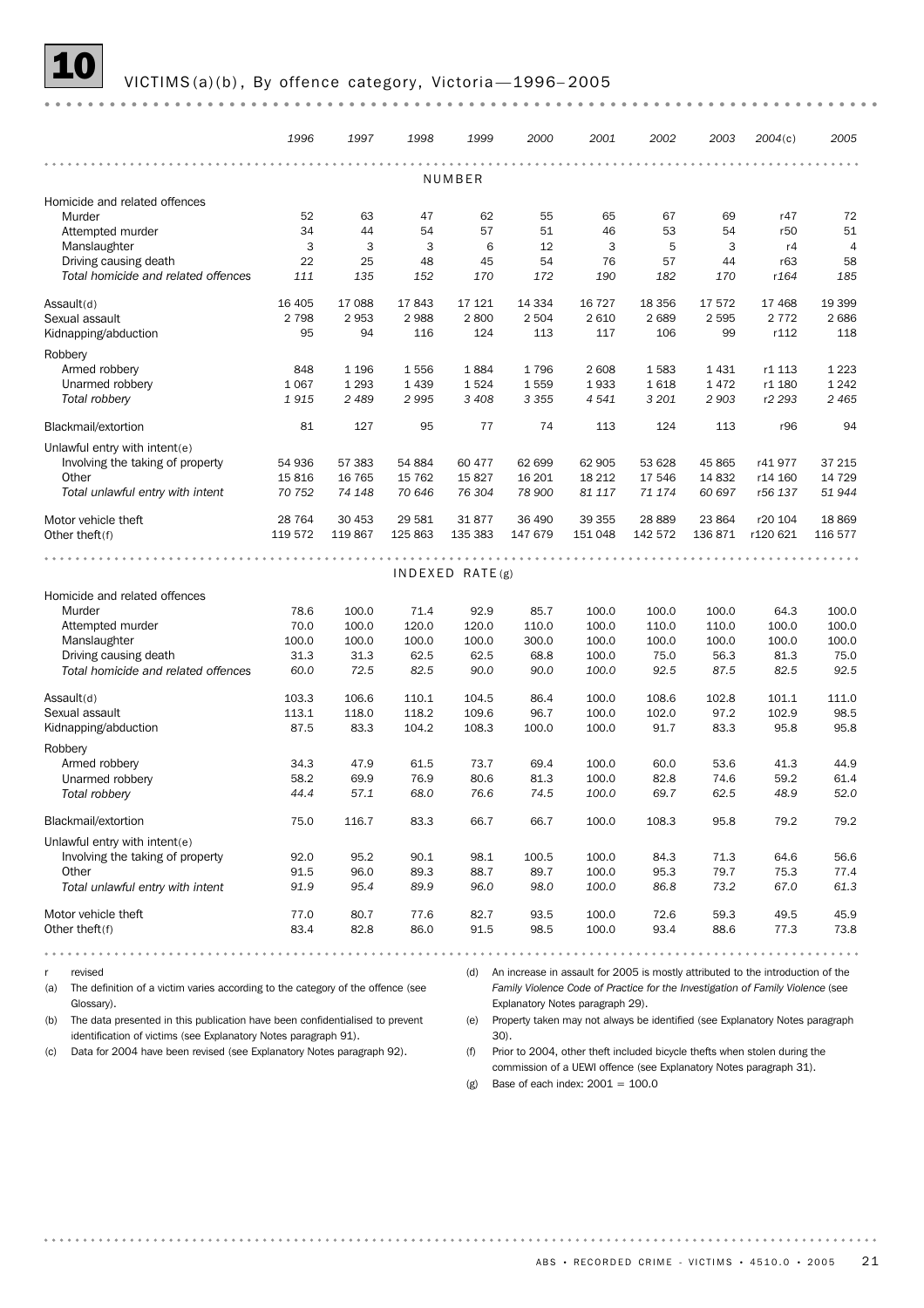#### VICTIMS(a)(b), By offence category, Queensland-1996-2005

|                                     | 1996    | 1997    | 1998    | 1999            | 2000           | 2001    | 2002    | 2003     | 2004(c)         | 2005    |
|-------------------------------------|---------|---------|---------|-----------------|----------------|---------|---------|----------|-----------------|---------|
|                                     |         |         |         |                 |                |         |         |          |                 |         |
|                                     |         |         |         | NUMBER          |                |         |         |          |                 |         |
| Homicide and related offences       |         |         |         |                 |                |         |         |          |                 |         |
| Murder                              | 65      | 75      | 64      | 64              | 78             | 66      | 59      | 63       | r56             | 48      |
| Attempted murder                    | 135     | 111     | 150     | 112             | 123            | 156     | 128     | 113      | 95              | 82      |
| Manslaughter                        | 9       | 11      | 10      | 14              | $\overline{7}$ | 14      | 18      | 4        | r13             | 3       |
| Driving causing death               | 31      | 51      | 43      | 43              | 40             | 41      | 38      | 55       | r43             | 36      |
| Total homicide and related offences | 240     | 248     | 267     | 233             | 248            | 277     | 243     | 235      | r207            | 169     |
| Assault                             | 17 659  | 17 646  | 18 3 29 | 18 4 25         | 18 707         | 20 237  | 20 849  | 19 009   | 18 798          | 19 549  |
| Sexual assault                      | 3 0 3 4 | 3 3 3 2 | 3 4 8 5 | 3550            | 3752           | 4 0 8 6 | 4 7 9 7 | 3792     | 4 2 5 6         | 4 2 2 1 |
| Kidnapping/abduction(d)             | 71      | 108     | 98      | 93              | 95             | 76      | 75      | 92       | r109            | 88      |
| Robbery                             |         |         |         |                 |                |         |         |          |                 |         |
| Armed robbery                       | 909     | 1 2 5 1 | 1 2 8 5 | 1 2 5 7         | 1 1 9 8        | 1 1 6 8 | 886     | 957      | r855            | 852     |
| Unarmed robbery                     | 1 2 1 8 | 1 1 8 8 | 1 2 4 6 | 1 2 1 3         | 1 1 5 9        | 1 3 8 2 | 1 1 6 0 | 1 1 1 1  | r1036           | 1 0 8 9 |
| Total robbery                       | 2 1 2 7 | 2 4 3 9 | 2 5 3 1 | 2470            | 2 3 5 7        | 2 5 5 0 | 2046    | 2068     | r1 891          | 1941    |
| Blackmail/extortion                 | 93      | 85      | 78      | 70              | 63             | 89      | 57      | 63       | r <sub>58</sub> | 60      |
|                                     |         |         |         |                 |                |         |         |          |                 |         |
| Unlawful entry with intent          |         |         |         |                 |                |         |         |          |                 |         |
| Involving the taking of property    | 52 863  | 56 952  | 56 907  | 56 361          | 58 750         | 55 590  | 51 659  | 47 547   | r42 581         | 37822   |
| Other                               | 17 984  | 17 487  | 17 685  | 17828           | 18 533         | 18 133  | 16 595  | 15 0 15  | r13 977         | 12885   |
| Total unlawful entry with intent    | 70 847  | 74 439  | 74 592  | 74 189          | 77 283         | 73 723  | 68 254  | 62 562   | r56 558         | 50 707  |
| Motor vehicle theft                 | 17 274  | 17 058  | 15 693  | 18 24 9         | 18 6 23        | 17 4 68 | 15 8 54 | 13 3 3 3 | r12 407         | 11 3 26 |
| Other theft                         | 92 0 25 | 93 390  | 97 384  | 105 169         | 112 319        | 116 820 | 116 989 | 112 297  | r100 267        | 93 364  |
|                                     |         |         |         |                 |                |         |         |          |                 |         |
|                                     |         |         |         | INDEXED RATE(e) |                |         |         |          |                 |         |
| Homicide and related offences       |         |         |         |                 |                |         |         |          |                 |         |
| Murder                              | 105.6   | 122.2   | 105.6   | 100.0           | 122.2          | 100.0   | 88.9    | 94.4     | 77.8            | 66.7    |
| Attempted murder                    | 93.0    | 76.7    | 100.0   | 74.4            | 79.1           | 100.0   | 79.1    | 69.8     | 55.8            | 48.8    |
| Manslaughter                        | 75.0    | 75.0    | 75.0    | 100.0           | 50.0           | 100.0   | 125.0   | 25.0     | 75.0            | 25.0    |
| Driving causing death               | 81.8    | 136.4   | 109.1   | 109.1           | 100.0          | 100.0   | 90.9    | 127.3    | 100.0           | 81.8    |
| Total homicide and related offences | 94.7    | 96.1    | 101.3   | 86.8            | 92.1           | 100.0   | 85.5    | 81.6     | 69.7            | 56.6    |
| Assault                             | 94.8    | 93.1    | 95.2    | 94.2            | 94.0           | 100.0   | 100.7   | 89.7     | 86.7            | 88.4    |
| Sexual assault                      | 80.7    | 87.1    | 89.6    | 89.9            | 93.4           | 100.0   | 114.8   | 88.6     | 97.2            | 94.6    |
| Kidnapping/abduction(d)             | 100.0   | 152.4   | 133.3   | 128.6           | 128.6          | 100.0   | 95.2    | 114.3    | 133.3           | 104.8   |
|                                     |         |         |         |                 |                |         |         |          |                 |         |
| Robbery                             |         |         |         |                 |                |         |         |          |                 |         |
| Armed robbery                       | 84.5    | 114.3   | 115.5   | 111.2           | 104.3          | 100.0   | 74.2    | 78.3     | 68.3            | 66.8    |
| Unarmed robbery                     | 95.8    | 91.9    | 94.8    | 90.8            | 85.3           | 100.0   | 82.2    | 76.6     | 69.8            | 72.2    |
| Total robberv                       | 90.6    | 102.1   | 104.3   | 100.1           | 94.0           | 100.0   | 78.4    | 77.4     | 69.1            | 69.7    |
| Blackmail/extortion                 | 112.0   | 100.0   | 92.0    | 80.0            | 72.0           | 100.0   | 60.0    | 68.0     | 60.0            | 60.0    |
| Unlawful entry with intent          |         |         |         |                 |                |         |         |          |                 |         |
| Involving the taking of property    | 103.4   | 109.4   | 107.6   | 104.9           | 107.5          | 100.0   | 90.9    | 81.7     | 71.5            | 62.3    |
| Other                               | 107.8   | 103.0   | 102.5   | 101.7           | 104.0          | 100.0   | 89.5    | 79.0     | 71.9            | 65.1    |
| Total unlawful entry with intent    | 104.5   | 107.9   | 106.3   | 104.1           | 106.7          | 100.0   | 90.5    | 81.0     | 71.6            | 63.0    |
|                                     |         |         |         |                 |                |         |         |          |                 |         |
| Motor vehicle theft                 | 107.5   | 104.3   | 94.4    | 108.1           | 108.5          | 100.0   | 88.7    | 72.9     | 66.3            | 59.3    |
| Other theft                         | 85.6    | 85.4    | 87.6    | 93.2            | 97.8           | 100.0   | 97.9    | 91.8     | 80.1            | 73.2    |
|                                     |         |         |         |                 |                |         |         |          |                 |         |

r revised

(c) Data for 2004 have been revised (see Explanatory Notes paragraph 92).

(d) The increase in 2004 is possibly a result of increased public awareness (see

(a) The definition of a victim varies according to the category of the offence (see Glossary).

Explanatory Notes paragraph 34).

(b) The data presented in this publication have been confidentialised to prevent identification of victims (see Explanatory Notes paragraph 91).

(e) Base of each index: 2001 = 100.0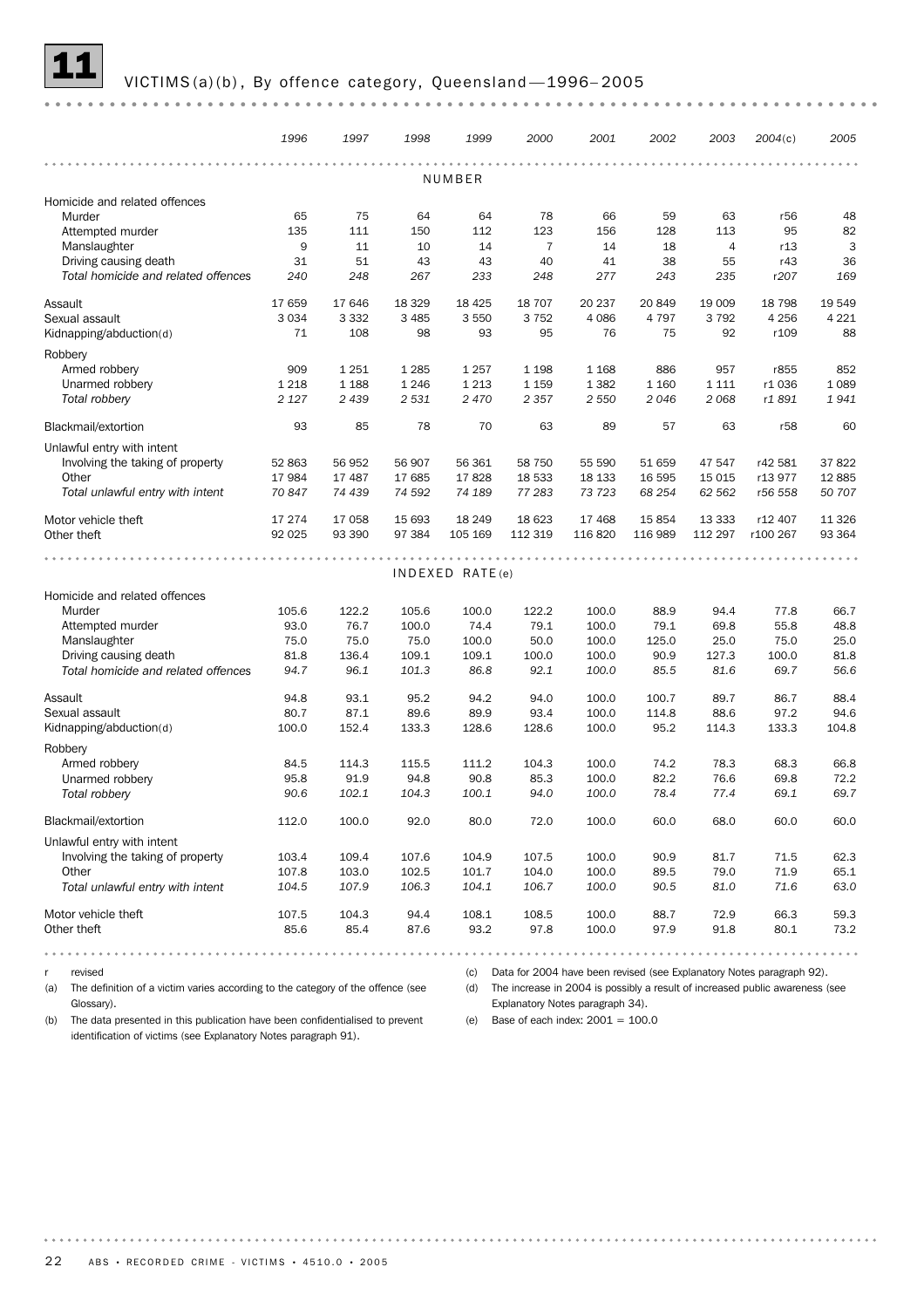## VICTIMS(a)(b), By offence category, South Australia-1996-2005

|                                                                              | 1996         | 1997         | 1998         | 1999            | 2000              | 2001                                                                    | 2002         | 2003         | 2004         | 2005         |
|------------------------------------------------------------------------------|--------------|--------------|--------------|-----------------|-------------------|-------------------------------------------------------------------------|--------------|--------------|--------------|--------------|
|                                                                              |              |              |              |                 |                   | $- - - - -$                                                             |              | .            |              |              |
|                                                                              |              |              | NUMBER       |                 |                   |                                                                         |              |              |              |              |
| Homicide and related offences                                                |              |              |              |                 |                   |                                                                         |              |              |              |              |
| Murder                                                                       | 21<br>28     | 23           | 25<br>25     | 39              | 23                | 29<br>24                                                                | 29<br>39     | 19           | 28           | 20           |
| Attempted murder<br>Manslaughter                                             | 3            | 33<br>3      |              | 39              | 44                |                                                                         |              | 40<br>3      | 52           | 49<br>3      |
| Driving causing death                                                        | 25           | 15           | 22           | 18              | 37                | 19                                                                      | 13           | 19           | 11           | 15           |
| Total homicide and related offences                                          | 77           | 74           | 72           | 96              | 104               | 72                                                                      | 81           | 81           | 91           | 87           |
|                                                                              |              |              |              |                 |                   |                                                                         |              |              |              |              |
| Assault                                                                      | 13 2 64      | 13 7 28      | 14 8 85      | 13 861          | 15 4 23           | 16 288                                                                  | 16 540       | 16 006       | 14 880       | 15 4 04      |
| Sexual assault                                                               | 1 3 5 8      | 1 2 1 8      | 1 3 1 0      | 1 3 2 0         | 1 4 6 4           | 1578                                                                    | 1625         | 1852         | 1793         | 1655         |
| Kidnapping/abduction                                                         | 36           | 37           | 32           | 38              | 43                | 36                                                                      | 31           | 34           | 36           | 33           |
| Robbery                                                                      |              |              |              |                 |                   |                                                                         |              |              |              |              |
| Armed robbery                                                                | 340          | 374          | 639          | 528             | 585               | 622                                                                     | 521          | 530          | 505          | 515          |
| Unarmed robbery                                                              | 994          | 849          | 1 0 2 9      | 946             | 1 0 8 3<br>1668   | 1 0 5 9                                                                 | 1 1 0 2      | 791          | 734          | 656          |
| Total robbery                                                                | 1 3 3 4      | 1 2 2 3      | 1668         | 1474            |                   | 1681                                                                    | 1 6 23       | 1321         | 1 2 3 9      | 1 171        |
| Blackmail/extortion(c)                                                       | 14           | 22           | 13           | 24              | 25                | 55                                                                      | 61           | 61           | 44           | 41           |
| Unlawful entry with intent                                                   |              |              |              |                 |                   |                                                                         |              |              |              |              |
| Involving the taking of property $(d)(e)$                                    | 24 152       | 22 737       | 26 781       | 27858           | na                | 22 373                                                                  | 21 7 7 3     | 18 379       | 17 030       | 13 738       |
| Other(d)                                                                     | 5829         | 5 1 2 8      | 5963         | 6 1 1 6         | na                | 12 675                                                                  | 11 2 8 1     | 10 134       | 9698         | 10 557       |
| Total unlawful entry with intent                                             | 29 981       | 27865        | 32 744       | 33 974          | 36 30 2           | 35 048                                                                  | 33 054       | 28 513       | 26 7 28      | 24 295       |
| Motor vehicle theft                                                          | 8 4 4 9      | 8 0 6 0      | 10 981       | 11 981          | 13 4 64           | 12 663                                                                  | 11 214       | 10 20 6      | 10 511       | 9033         |
| Other theft $(e)$                                                            | 49 166       | 47 136       | 54 636       | 62 115          | 68 767            | 79 135                                                                  | 79 185       | 58 162       | 52 500       | 48 198       |
| Homicide and related offences                                                |              |              |              | INDEXED RATE(f) |                   |                                                                         |              |              |              |              |
| Murder                                                                       | 73.7         | 84.2         | 89.5         | 136.8           | 78.9              | 100.0                                                                   | 100.0        | 63.2         | 94.7         | 68.4         |
| Attempted murder                                                             | 118.8        | 137.5        | 106.3        | 162.5           | 181.3             | 100.0                                                                   | 162.5        | 162.5        | 212.5        | 200.0        |
| Manslaughter                                                                 | np           | np           | np           | np              | np                | np                                                                      | np           | np           | np           | np           |
| Driving causing death<br>Total homicide and related offences                 | 130.8        | 76.9         | 115.4        | 92.3            | 192.3             | 100.0                                                                   | 69.2         | 92.3         | 53.8         | 76.9         |
|                                                                              | 108.3        | 104.2        | 100.0        | 133.3           | 143.8             | 100.0                                                                   | 110.4        | 110.4        | 122.9        | 116.7        |
| Assault                                                                      | 83.5         | 86.1         | 92.9         | 86.2            | 95.6              | 100.0                                                                   | 101.1        | 97.3         | 90.1         | 92.7         |
| Sexual assault                                                               | 88.2         | 78.8         | 84.4         | 84.7            | 93.7              | 100.0                                                                   | 102.5        | 116.2        | 112.1        | 102.8        |
| Kidnapping/abduction                                                         | 100.0        | 104.2        | 91.7         | 104.2           | 120.8             | 100.0                                                                   | 83.3         | 91.7         | 95.8         | 87.5         |
| Robbery                                                                      |              |              |              |                 |                   |                                                                         |              |              |              |              |
| Armed robbery                                                                | 56.2         | 61.6         | 104.6        | 86.1            | 95.1              | 100.0                                                                   | 83.5         | 84.4         | 80.0         | 81.3         |
| Unarmed robbery                                                              | 96.1         | 81.9         | 98.7         | 90.4            | 103.1             | 100.0                                                                   | 103.6        | 73.9         | 68.2         | 60.6         |
| Total robbery                                                                | 81.4         | 74.4         | 100.9        | 88.8            | 100.2             | 100.0                                                                   | 96.1         | 77.8         | 72.7         | 68.3         |
| Blackmail/extortion(c)                                                       | 25.0         | 41.7         | 25.0         | 44.4            | 47.2              | 100.0                                                                   | 111.1        | 111.1        | 80.6         | 75.0         |
| Unlawful entry with intent                                                   |              |              |              |                 |                   |                                                                         |              |              |              |              |
| Involving the taking of property $(d)(e)$                                    | 110.7        | 103.8        | 121.7        | 126.1           | $\ddotsc$         | 100.0                                                                   | 96.9         | 81.4         | 75.1         | 60.2         |
| Other(d)<br>Total unlawful entry with intent                                 | 47.2<br>87.7 | 41.3<br>81.2 | 47.9<br>95.0 | 48.9<br>98.2    | $\sim$ .<br>104.6 | 100.0<br>100.0                                                          | 88.6<br>93.9 | 79.2<br>80.6 | 75.5<br>75.2 | 81.7<br>68.0 |
|                                                                              |              |              |              |                 |                   |                                                                         |              |              |              |              |
| Motor vehicle theft                                                          | 68.4         | 65.0         | 88.2         | 95.8            | 107.3             | 100.0                                                                   | 88.1         | 79.8         | 81.9         | 69.9         |
| Other theft $(e)$                                                            | 63.7         | 60.9         | 70.2         | 79.5            | 87.7              | 100.0                                                                   | 99.6         | 72.8         | 65.4         | 59.7         |
|                                                                              |              |              |              |                 |                   |                                                                         |              |              |              |              |
| not applicable<br>$\sim$ $\sim$                                              |              |              |              |                 |                   | (c) Counts may be inflated due to the inclusion of food tampering (see  |              |              |              |              |
| nil or rounded to zero (including null cells)                                |              |              |              |                 |                   | Explanatory Notes paragraph 41).                                        |              |              |              |              |
| not available<br>na                                                          |              |              |              | (d)             |                   | A change in legislation related to unlawful entry with intent (UEWI)    |              |              |              |              |
| not available for publication but included in totals where applicable,<br>np |              |              |              |                 |                   | offences in South Australia resulted in an inability to provide UEWI    |              |              |              |              |
| unless otherwise indicated                                                   |              |              |              |                 |                   | disaggregated into property theft and other for 2000.                   |              |              |              |              |
| The definition of a victim varies according to the category of the<br>(a)    |              |              |              |                 |                   | Prior to 2003 data is duplicated. Data for UEWI involving the taking of |              |              |              |              |

offence (see Glossary).

(b) The data presented in this publication have been confidentialised to prevent identification of victims (see Explanatory Notes paragraph 91).

property appear in this category as well as the 'other theft' category. (f) Base of each index:  $2001 = 100.0$ 

ABS • RECORDED CRIME - VICTIMS •  $4510.0$  • 2005 23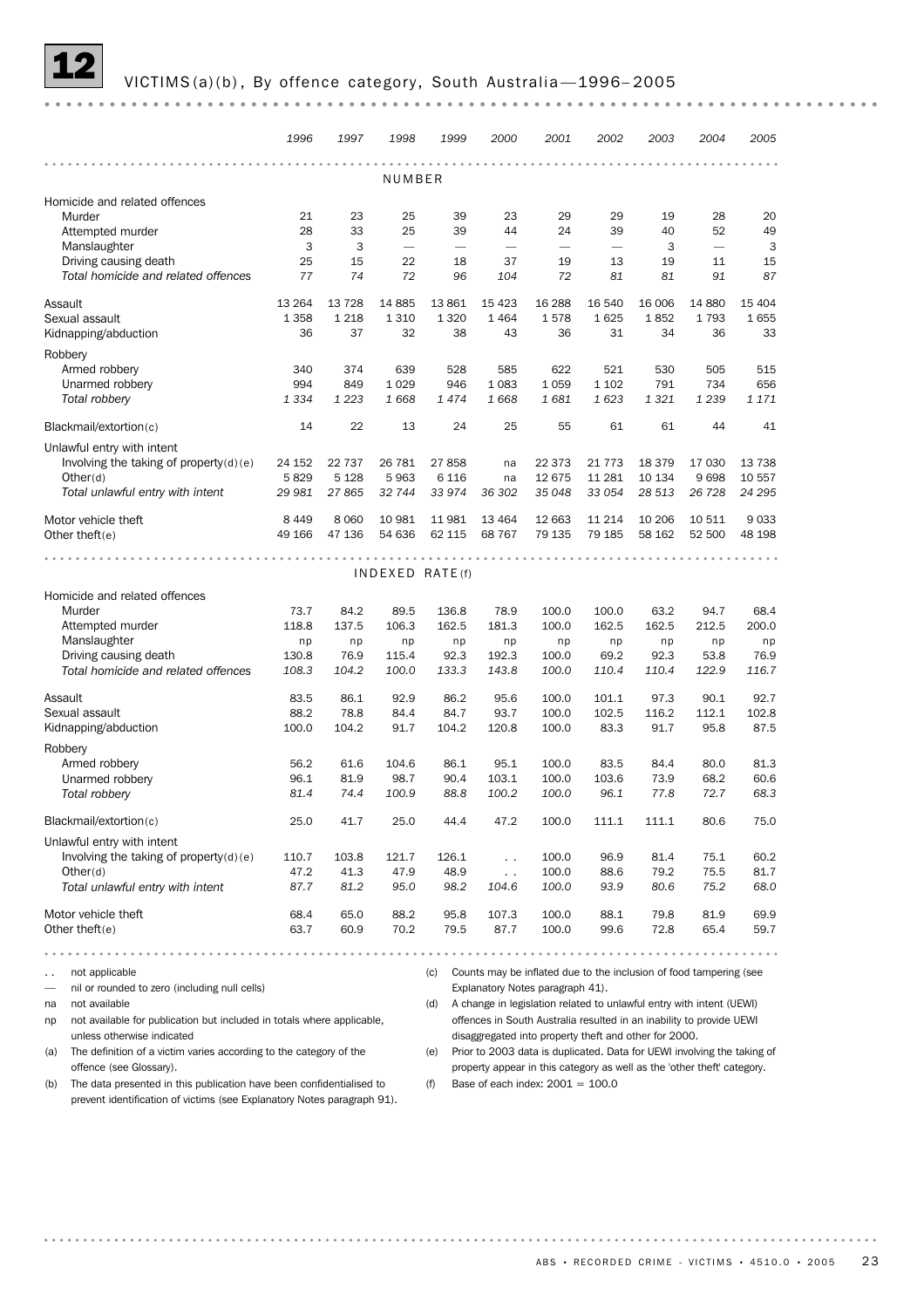#### 13 VICTIMS (a)(b) , By offence category, Western Australia —1996– <sup>2005</sup>

|                                     | 1996    | 1997     | 1998            | 1999    | 2000    | 2001              | 2002          | 2003    | 2004(c)                                                           | 2005     |
|-------------------------------------|---------|----------|-----------------|---------|---------|-------------------|---------------|---------|-------------------------------------------------------------------|----------|
|                                     |         |          |                 |         |         | $- 0 - 0 - 0 - 0$ |               |         |                                                                   |          |
|                                     |         |          |                 | NUMBER  |         |                   |               |         |                                                                   |          |
| Homicide and related offences       |         |          |                 |         |         |                   |               |         |                                                                   |          |
| Murder                              | 20      | 30       | 31              | 41      | 32      | 21                | 40            | 29      | r37                                                               | 20       |
| Attempted murder                    | 23      | 23       | 25              | 8       | 15      | 17                | 20            | 20      | r28                                                               | 23       |
| Manslaughter(d)                     | 3       | 9        | 6               | 6       | 14      | 6                 | 6             | 11      | r6                                                                | 5        |
| Driving causing death(d)(e)         | 30      | 37       | 43              | 36      | 31      | 27                | 23<br>89      | 13      | r46                                                               | 17<br>65 |
| Total homicide and related offences | 76      | 99       | 105             | 91      | 92      | 71                |               | 73      | r117                                                              |          |
| Assault                             | 12 3 45 | 13 7 9 7 | 14 2 24         | 14 2 31 | 14 134  | 15 181            | 15 2 82       | 15 3 24 | 18 27 2                                                           | 20 733   |
| Sexual assault                      | 1757    | 1610     | 1512            | 1553    | 1533    | 1685              | 1620          | 1 3 8 5 | 1643                                                              | 2 1 3 0  |
| Kidnapping/abduction                | 55      | 38       | 68              | 49      | 44      | 48                | 36            | 36      | r28                                                               | 23       |
| Robbery                             |         |          |                 |         |         |                   |               |         |                                                                   |          |
| Armed robbery                       | 968     | 1073     | 1 3 9 5         | 931     | 995     | 1 0 0 5           | 910           | 784     | r511                                                              | 768      |
| Unarmed robbery                     | 746     | 1 0 5 7  | 1 3 2 5         | 1 1 8 3 | 1 0 9 2 | 1 0 6 0           | 1059          | 1 3 6 7 | r1 289                                                            | 1036     |
| Total robbery                       | 1714    | 2 1 3 0  | 2720            | 2 1 1 4 | 2087    | 2065              | 1969          | 2 1 5 1 | r1 800                                                            | 1804     |
| Blackmail/extortion(f)              | 35      | 62       | 23              | 18      | 30      | 27                | 31            | 65      | 73                                                                | 110      |
| Unlawful entry with intent          |         |          |                 |         |         |                   |               |         |                                                                   |          |
| Involving the taking of property    | 39 691  | 40 331   | 39 936          | 37 4 28 | 42 033  | 41822             | 41 693        | 39 743  | r30 451                                                           | 28 347   |
| Other                               | 16 4 10 | 16 244   | 19 611          | 18 3 65 | 18824   | 20 267            | 19 781        | 17 993  | r14 404                                                           | 13 149   |
| Total unlawful entry with intent    | 56 101  | 56 575   | 59 547          | 55 793  | 60 857  | 62 089            | 61 474        | 57 736  | r44 855                                                           | 41 496   |
| Motor vehicle theft(g)              | 14 0 16 | 14827    | 16 115          | 12 752  | 11911   | 11 344            | 10 487        | 10 706  | r7805                                                             | 7577     |
| Other theft                         | 73 898  | 75 947   | 78 4 21         | 78874   | 88 294  | 92 144            | 98 25 2       | 92 896  | r79 184                                                           | 77 452   |
|                                     |         |          |                 |         |         |                   |               |         |                                                                   |          |
|                                     |         |          | INDEXED RATE(h) |         |         |                   |               |         |                                                                   |          |
| Homicide and related offences       |         |          |                 |         |         |                   |               |         |                                                                   |          |
| Murder                              | 100.0   | 154.5    | 154.5           | 200.0   | 154.5   | 100.0             | 190.9         | 136.4   | 172.7                                                             | 90.9     |
| Attempted murder                    | 144.4   | 144.4    | 155.6           | 44.4    | 88.9    | 100.0             | 111.1         | 111.1   | 155.6                                                             | 122.2    |
| Manslaughter(d)                     | 66.7    | 166.7    | 100.0           | 100.0   | 233.3   | 100.0             | 100.0         | 200.0   | 100.0                                                             | 66.7     |
| Driving causing death $(d)(e)$      | 121.4   | 150.0    | 171.4           | 135.7   | 114.3   | 100.0             | 85.7          | 50.0    | 164.3                                                             | 57.1     |
| Total homicide and related offences | 116.2   | 148.6    | 154.1           | 132.4   | 132.4   | 100.0             | 124.3         | 100.0   | 159.5                                                             | 86.5     |
| Assault                             | 87.6    | 96.1     | 97.4            | 95.9    | 94.0    | 100.0             | 99.4          | 98.4    | 115.7                                                             | 129.2    |
| Sexual assault                      | 112.3   | 101.1    | 93.3            | 94.4    | 91.9    | 100.0             | 95.0          | 80.1    | 93.8                                                              | 119.6    |
| Kidnapping/abduction                | 124.0   | 84.0     | 148.0           | 104.0   | 92.0    | 100.0             | 76.0          | 72.0    | 56.0                                                              | 44.0     |
| Robbery                             |         |          |                 |         |         |                   |               |         |                                                                   |          |
| Armed robbery                       | 103.6   | 112.9    | 144.2           | 94.7    | 99.8    | 100.0             | 89.4          | 76.0    | 48.8                                                              | 72.2     |
| Unarmed robbery                     | 75.8    | 105.4    | 129.7           | 114.2   | 103.9   | 100.0             | 98.6          | 125.6   | 116.8                                                             | 92.3     |
| Total robbery                       | 89.4    | 109.1    | 136.9           | 104.8   | 102.0   | 100.0             | 94.2          | 101.6   | 83.8                                                              | 82.6     |
| Blackmail/extortion(f)              | 142.9   | 242.9    | 92.9            | 71.4    | 114.3   | 100.0             | 114.3         | 235.7   | 264.3                                                             | 392.9    |
| Unlawful entry with intent          |         |          |                 |         |         |                   |               |         |                                                                   |          |
| Involving the taking of property    | 102.2   | 102.0    | 99.2            | 91.6    | 101.4   | 100.0             | 98.5          | 92.7    | 70.0                                                              | 64.1     |
| Other                               | 87.2    | 84.8     | 100.6           | 92.7    | 93.7    | 100.0             | 96.4          | 86.6    | 68.3                                                              | 61.4     |
| Total unlawful entry with intent    | 97.3    | 96.4     | 99.7            | 92.0    | 98.9    | 100.0             | 97.8          | 90.7    | 69.4                                                              | 63.2     |
| Motor vehicle theft $(g)$           | 133.1   | 138.2    | 147.6           | 115.0   | 106.0   | 100.0             | 91.3          | 92.0    | 66.1                                                              | 63.2     |
| Other theft                         | 86.4    | 87.2     | 88.5            | 87.6    | 96.7    | 100.0             | 105.3         | 98.3    | 82.6                                                              | 79.5     |
| .                                   | .       |          | .               |         | .       |                   | $0.000000000$ | .       | $\begin{array}{cccccccccccccc} 0 & 0 & 0 & 0 & 0 & 0 \end{array}$ |          |

r revised

(a) The definition of a victim varies according to the category of the offence (see Glossary).

(b) The data presented in this publication have been confidentialised to prevent

(e) From 2004, data includes driving causing grievous bodily harm (see

Explanatory Notes paragraph 53).

(f) Data may be understated prior to 2003 (see Explanatory Notes paragraph 54).

identification of victims (see Explanatory Notes paragraph 91).

(c) Data for 2004 have been revised (see Explanatory Notes paragraph 92). (d) A transition to a new recording system resulted in incomplete counts in 2003 (see Explanatory Notes paragraph 53).

(g) Includes theft of caravans and trailers which are out of scope.

(h) Base of each index:  $2001 = 100.0$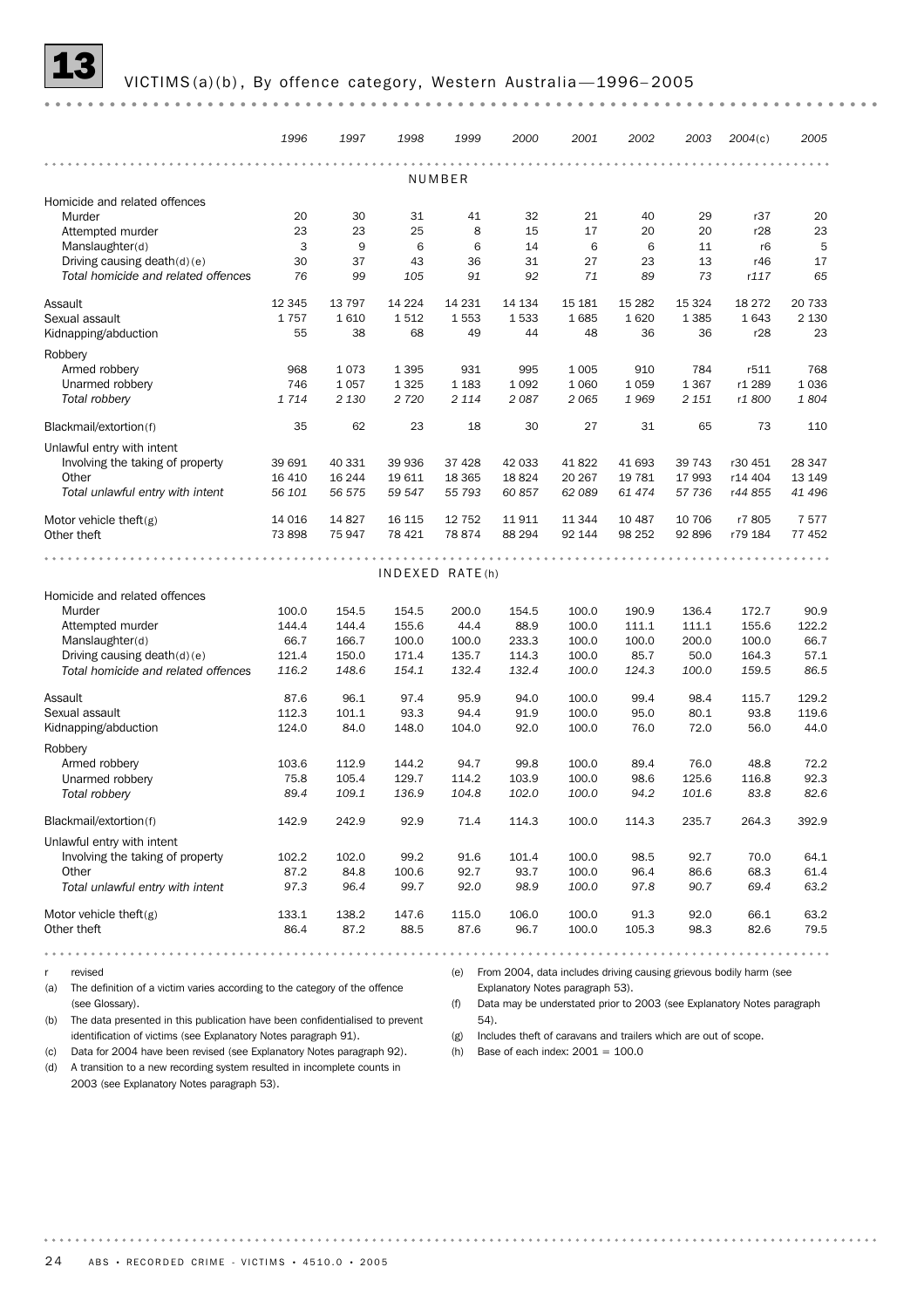#### VICTIMS(a)(b), By offence category, Tasmania-1996-2005

*1996 1997 1998 1999 2000 2001 2002 2003 2004*(c) *2005* NUMBER Homicide and related offences Murder 37 7 6 5 8 8 7 5 7 7 Attempted murder **23** - 7 3 7 12 3 7 8 4 Manslaughter 3 3 3 — 3 — — — — Driving causing death(d)  $3$   $3$   $3$ *Total homicide and related offences 63 10 16 11 18 23 10 12 18 14* Assault(e) 2 220 1 981 2 231 2 569 2 718 3 487 3 644 3 764 3 972 4 536 Sexual assault 162 198 216 198 194 206 250 274 294 248 Kidnapping/abduction 7 4 10 3 10 11 8 3 7 5 Robbery Armed robbery 48 45 85 76 78 83 52 72 49 43 Unarmed robbery 95 104 102 112 93 108 84 62 r76 83 *Total robbery 143 149 187 188 171 191 136 134* r*125 126* Blackmail/extortion  $-$  3  $-$  3  $-$  3  $-$  4 Unlawful entry with intent Involving the taking of property 10 048 11 072 10 951 9 592 7 828 7 340 5 844 5 160 r3 864 3 467 Other 2 764 3 123 3 364 2 696 2 196 1 917 1 566 1 405 r1 131 1 002 *Total unlawful entry with intent 12 812 14 195 14 315 12 288 10 024 9 257 7 410 6 565* r*4 995 4 469* Motor vehicle theft 2 893 2 455 2 991 3 078 3 367 3 463 2 486 2 166 r1 751 2 269 Other theft 11 521 12 909 13 872 13 259 12 939 13 354 13 537 12 107 r11 048 10 540  $IN$  D  $FX$   $F$  D  $R$   $AT$   $F$   $(f)$ Homicide and related offences Murder 458.8 88.2 76.5 64.7 100.0 100.0 88.2 58.8 88.2 82.4 Attempted murder 192.0 — 60.0 24.0 60.0 100.0 24.0 60.0 68.0 32.0 Manslaughter np np np np np np np np np np Driving causing death(d) np np np np np np np np np np *Total homicide and related offences 271.4 42.9 69.4 46.9 77.6 100.0 42.9 51.0 75.5 59.2* Assault(e) 63.3 56.6 64.0 73.8 78.2 100.0 104.3 106.7 111.4 126.5 Sexual assault 78.0 95.7 104.8 96.3 94.3 100.0 121.1 131.4 139.6 116.9 Kidnapping/abduction 65.2 34.8 91.3 26.1 91.3 100.0 73.9 26.1 65.2 43.5 Robbery Armed robbery 57.4 54.0 102.3 91.5 94.3 100.0 62.5 85.8 58.0 50.6 Unarmed robbery 87.3 94.3 103.9 86.5 100.0 77.7 56.8 69.0 74.7 *Total robbery 74.3 77.8 97.8 98.5 89.9 100.0 71.1 69.4 64.0 64.2* Blackmail/extortion np np np np np np np np np np Unlawful entry with intent Involving the taking of property 136.1 150.3 149.2 131.0 107.0 100.0 79.5 69.5 51.5 45.9 Other 143.4 162.3 175.5 140.9 114.9 100.0 81.6 72.5 57.7 50.8 *Total unlawful entry with intent 137.6 152.8 154.7 133.0 108.6 100.0 79.9 70.1 52.8 46.9* Motor vehicle theft **83.1** 70.6 86.4 89.1 97.5 100.0 71.7 61.8 49.5 63.7 Other theft 85.8 96.3 103.9 99.5 97.2 100.0 101.2 89.6 80.9 76.7 — nil or rounded to zero (including null cells) (c) Data for 2004 have been revised (see Explanatory Notes paragraph 92).

np not available for publication but included in totals where applicable, unless otherwise indicated

revised

(a) The definition of a victim varies according to the category of the offence (see Glossary).

(d) Excludes death by negligent driving (see Explanatory Notes paragraph 57).

(e) An increase in 2005 is partly due to an increase in the reporting of family violence incidents (see Explanatory Notes paragraph 58).

(f) Base of each index:  $2001 = 100.0$ 

(b) The data presented in this publication have been confidentialised to prevent identification of victims (see Explanatory Notes paragraph 91).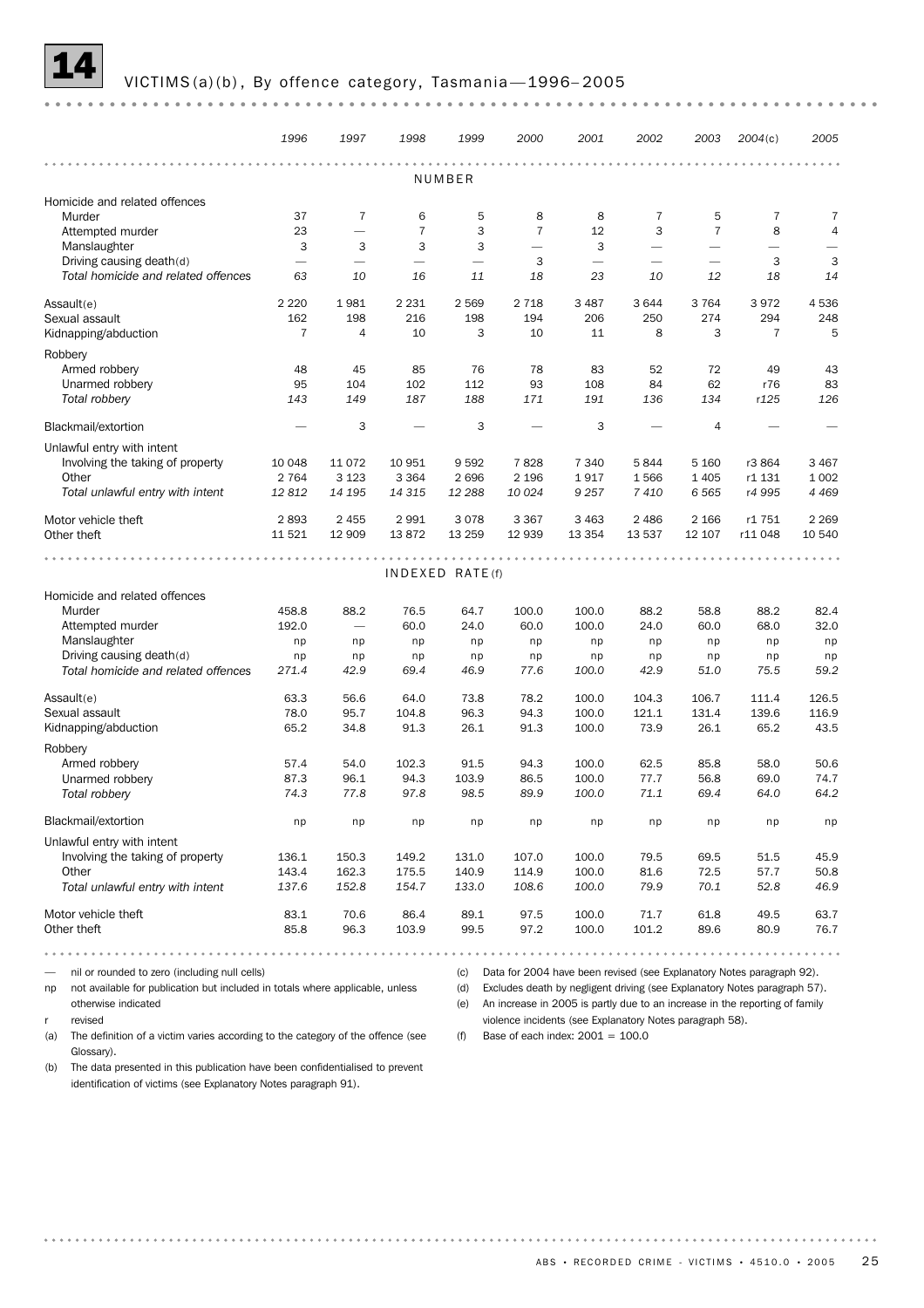#### VICTIMS (a)(b), By offence category, Northern Territory-1996-2005

|                                                                                     | 1996           | 1997    | 1998           | 1999                     | 2000                                                  | 2001                     | 2002                     | 2003                     | 2004(c)                                                                      | 2005    |
|-------------------------------------------------------------------------------------|----------------|---------|----------------|--------------------------|-------------------------------------------------------|--------------------------|--------------------------|--------------------------|------------------------------------------------------------------------------|---------|
|                                                                                     |                | .       |                | NUMBER                   |                                                       | 0.0                      |                          |                          |                                                                              |         |
| Homicide and related offences                                                       |                |         |                |                          |                                                       |                          |                          |                          |                                                                              |         |
| Murder                                                                              | 17             | 9       | 15             | 7                        | 16                                                    | 18                       | 15                       | 11                       | r <sub>16</sub>                                                              | 13      |
| Attempted murder                                                                    | $\overline{7}$ | 4       | $\overline{4}$ | 5                        | 5                                                     |                          | 9                        | 3                        |                                                                              | 3       |
| Manslaughter                                                                        | 3              | 3       |                | $\overline{\phantom{0}}$ | 3                                                     | 3                        | 6                        | $\overline{7}$           | r9                                                                           | 6       |
| Driving causing death(d)                                                            |                | 3       | 3              | 4                        |                                                       | $\overline{\phantom{0}}$ | $\overline{\phantom{0}}$ | $\overline{\phantom{0}}$ |                                                                              |         |
| Total homicide and related offences                                                 | 27             | 19      | 22             | 16                       | 24                                                    | 21                       | 30                       | 21                       | r25                                                                          | 22      |
| Assault(e)                                                                          | 2 6 3 0        | 2573    | 2 5 0 3        | 2567                     | 2936                                                  | 2948                     | 3 4 3 1                  | 3 7 1 0                  | 3 3 8 5                                                                      | 3938    |
| Sexual assault                                                                      | 281            | 269     | 235            | 164                      | 221                                                   | 285                      | 331                      | 326                      | 341                                                                          | 245     |
| Kidnapping/abduction                                                                |                | 3       | 3              |                          | 3                                                     | $\overline{4}$           | 4                        | 3                        | 6                                                                            |         |
| Robbery                                                                             |                |         |                |                          |                                                       |                          |                          |                          |                                                                              |         |
| Armed robbery                                                                       | 26             | 24      | 34             | 39                       | 29                                                    | 34                       | 37                       | 29                       | r25                                                                          | 23      |
| Unarmed robbery                                                                     | 82             | 51      | 48             | 46                       | 38                                                    | 39                       | 62                       | 54                       | r35                                                                          | 50      |
| Total robbery                                                                       | 108            | 75      | 82             | 85                       | 67                                                    | 73                       | 99                       | 83                       | r60                                                                          | 73      |
| Blackmail/extortion                                                                 | 3              | 3       | 3              |                          |                                                       |                          |                          |                          | 3                                                                            | 3       |
| Unlawful entry with intent                                                          |                |         |                |                          |                                                       |                          |                          |                          |                                                                              |         |
| Involving the taking of property                                                    | 3678           | 3 4 5 3 | 3756           | 3 1 8 4                  | 3 4 2 9                                               | 4 1 5 0                  | 3 5 6 2                  | 2 6 1 1                  | r1863                                                                        | 1675    |
| Other                                                                               | 1586           | 1 3 5 4 | 1 3 1 9        | 1687                     | 1935                                                  | 2 3 9 7                  | 2 1 0 5                  | 1610                     | r1576                                                                        | 1551    |
| Total unlawful entry with intent                                                    | 5 2 6 4        | 4807    | 5075           | 4871                     | 5 3 6 4                                               | 6 5 4 7                  | 5 6 6 7                  | 4 2 2 1                  | r3 439                                                                       | 3 2 2 6 |
| Motor vehicle theft(f)(g)                                                           | 1 1 0 7        | 1 0 0 7 | 966            | 990                      | 994                                                   | 939                      | 808                      | 706                      | r483                                                                         | 527     |
| Other theft(g)                                                                      | 7 4 3 4        | 7 1 0 3 | 6731           | 6086                     | 7 2 5 4                                               | 7941                     | 8 1 5 3                  | 6 7 3 4                  | r6 460                                                                       | 6505    |
|                                                                                     |                |         |                |                          |                                                       |                          |                          |                          |                                                                              |         |
|                                                                                     |                |         |                | INDEXED RATE(h)          |                                                       |                          |                          |                          |                                                                              |         |
| Homicide and related offences                                                       |                |         |                |                          |                                                       |                          |                          |                          |                                                                              |         |
| Murder                                                                              | 102.2          | 52.7    | 86.8           | 39.6                     | 90.1                                                  | 100.0                    | 83.5                     | 60.4                     | 87.9                                                                         | 70.3    |
| Attempted murder                                                                    | np             | np      | np             | np                       | np                                                    | np                       | np                       | np                       | np                                                                           | np      |
| Manslaughter                                                                        | np             | np      | np             | np                       | np                                                    | np                       | np                       | np                       | np                                                                           | np      |
| Driving causing death(d)                                                            | np             | np      | np             | np                       | np                                                    | np                       | np                       | np                       | np                                                                           | np      |
| Total homicide and related offences                                                 | 139.6          | 96.2    | 109.4          | 78.3                     | 116.0                                                 | 100.0                    | 142.5                    | 100.0                    | 117.9                                                                        | 101.9   |
| Assault(e)                                                                          | 97.0           | 92.4    | 88.4           | 89.4                     | 100.8                                                 | 100.0                    | 115.9                    | 125.4                    | 113.6                                                                        | 130.3   |
| Sexual assault                                                                      | 107.2          | 99.9    | 85.8           | 59.1                     | 78.5                                                  | 100.0                    | 115.6                    | 113.9                    | 118.4                                                                        | 83.8    |
| Kidnapping/abduction                                                                | np             | np      | np             | np                       | np                                                    | np                       | np                       | np                       | np                                                                           | np      |
| Robbery                                                                             |                |         |                |                          |                                                       |                          |                          |                          |                                                                              |         |
| Armed robbery                                                                       | 83.1           | 74.4    | 104.1          | 117.4                    | 86.0                                                  | 100.0                    | 108.1                    | 84.9                     | 72.7                                                                         | 65.7    |
| Unarmed robbery                                                                     | 228.9          | 138.6   | 128.4          | 121.3                    | 98.5                                                  | 100.0                    | 158.4                    | 138.1                    | 88.8                                                                         | 125.4   |
| Total robbery                                                                       | 161.0          | 108.7   | 117.1          | 119.5                    | 93.0                                                  | 100.0                    | 135.0                    | 113.3                    | 81.3                                                                         | 97.6    |
| Blackmail/extortion                                                                 | np             | np      | np             | np                       | np                                                    | np                       | np                       | np                       | np                                                                           | np      |
| Unlawful entry with intent                                                          |                |         |                |                          |                                                       |                          |                          |                          |                                                                              |         |
| Involving the taking of property                                                    | 96.4           | 88.0    | 94.2           | 78.7                     | 83.6                                                  | 100.0                    | 85.4                     | 62.7                     | 44.4                                                                         | 39.4    |
| Other                                                                               | 72.0           | 59.8    | 57.3           | 72.2                     | 81.7                                                  | 100.0                    | 87.4                     | 66.9                     | 65.1                                                                         | 63.1    |
| Total unlawful entry with intent                                                    | 87.4           | 77.7    | 80.7           | 76.3                     | 82.9                                                  | 100.0                    | 86.2                     | 64.2                     | 52.0                                                                         | 48.1    |
| Motor vehicle theft $(f)(g)$                                                        | 128.2          | 113.5   | 107.1          | 108.2                    | 107.1                                                 | 100.0                    | 85.7                     | 74.9                     | 50.9                                                                         | 54.7    |
| Other theft $(g)$                                                                   | 101.8          | 94.6    | 88.3           | 78.6                     | 92.4                                                  | 100.0                    | 102.2                    | 84.5                     | 80.5                                                                         | 79.9    |
| .                                                                                   |                |         |                | 0.0                      |                                                       |                          |                          |                          |                                                                              |         |
| nil or rounded to zero (including null cells)                                       |                |         |                | (d)                      |                                                       |                          |                          |                          | Driving causing death is not an offence defined by law, therefore a count is |         |
| not available for publication but included in totals where applicable, unless<br>np |                |         |                |                          | not derived for national reporting from 2000 onwards. |                          |                          |                          |                                                                              |         |

otherwise indicated r revised

(a) The definition of a victim varies according to the category of the offence (see Glossary).

(b) The data presented in this publication have been confidentialised to prevent identification of victims (see Explanatory Notes paragraph 91).

(c) Data for 2004 have been revised (see Explanatory Notes paragraph 92).

(e) An increase in 2005 is partly due to the introduction of Domestic Violence initiatives (see Explanatory Notes paragraph 65).

(f) A number of police initiatives led to a decrease in 2004 (see Explanatory Notes paragraph 67).

(g) Prior to 2002 data is duplicated. Theft of motor vehicle parts and contents and some theft n.e.c. are included in both the 'motor vehicle theft' category and the 'other theft' category.

(h) Base of each index:  $2001 = 100.0$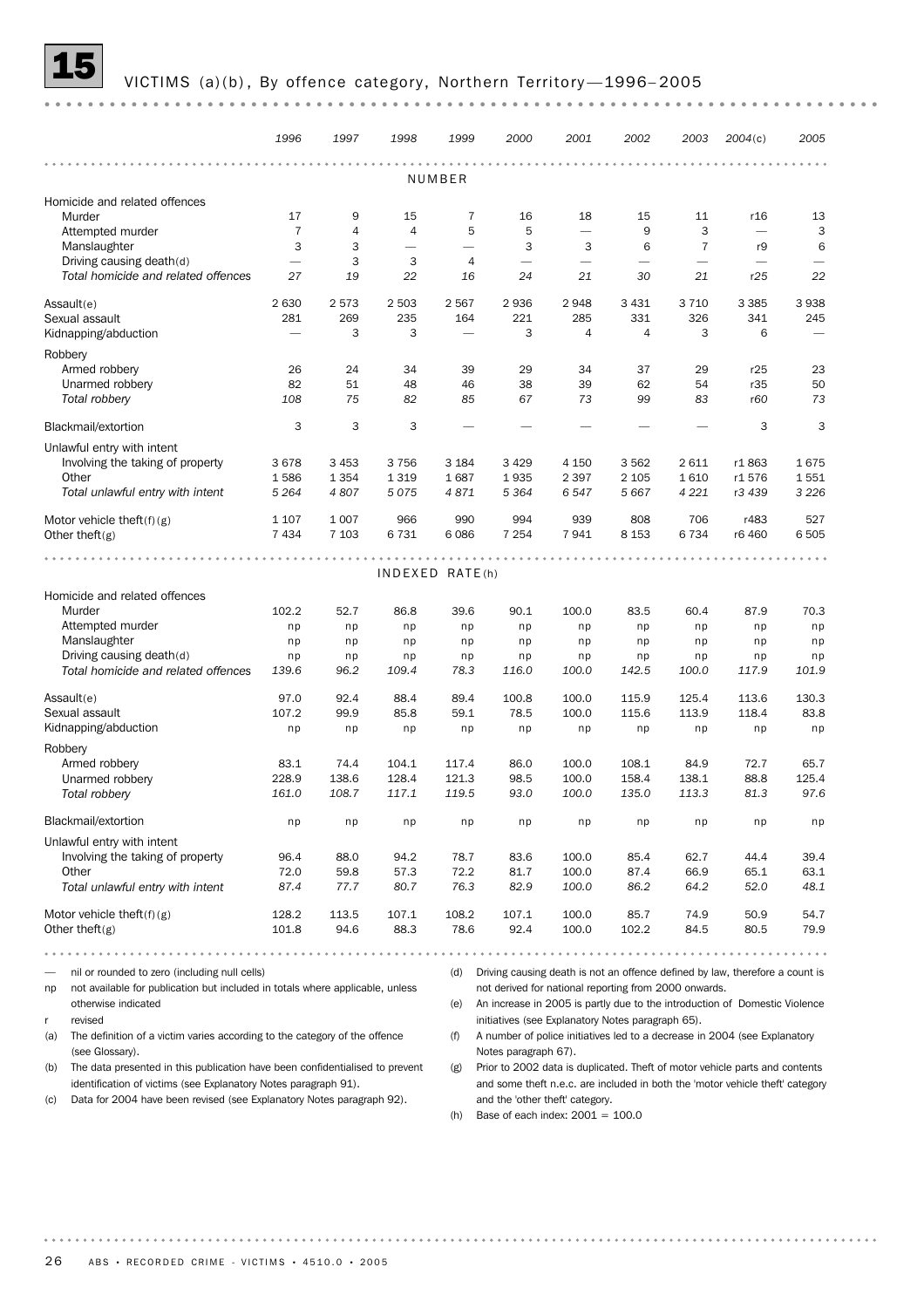## VICTIMS (a)(b), By offence category, Australian Capital Territory-1996-2005

| Homicide and related offences<br>Murder<br>Attempted murder<br>Manslaughter<br>Driving causing death<br>Total homicide and related offences<br>Assault<br>Sexual assault<br>Kidnapping/abduction<br>Robbery<br>Armed robbery<br>Unarmed robbery<br>Total robbery<br>Blackmail/extortion<br>Unlawful entry with intent<br>Involving the taking of property<br>Other<br>Total unlawful entry with intent<br>Motor vehicle theft<br>Other theft | 3<br>$\overline{\phantom{0}}$<br>$\overline{\phantom{0}}$<br>3<br>1804<br>116<br>98<br>108<br>206<br>3<br>3 2 2 8<br>1277<br>4 5 0 5 | 4<br>3<br>$\overline{\phantom{0}}$<br>$\overline{\phantom{0}}$<br>$\overline{7}$<br>1689<br>110<br>9<br>113<br>117<br>230<br>3<br>3 160<br>1 2 3 2<br>4 3 9 2 | 3<br>$\overline{\phantom{0}}$<br>$\overline{\phantom{0}}$<br>-<br>3<br>1667<br>86<br>3<br>135<br>157<br>292<br>4 0 8 0<br>1512 | NUMBER<br>3<br>3<br>$\overline{\phantom{0}}$<br>$\overline{\phantom{0}}$<br>6<br>1686<br>94<br>9<br>118<br>195<br>313<br>6376<br>942 | 3<br>-<br>-<br>3<br>1742<br>116<br>5<br>114<br>192<br>306<br>3<br>6 4 5 5 | -<br>3<br>3<br>1955<br>179<br>3<br>98<br>157<br>255<br>3 | 3<br>3<br>6<br>1988<br>185<br>10<br>36<br>175<br>211 | 4<br>3<br>$\overline{\phantom{0}}$<br>3<br>10<br>2 0 0 3<br>165<br>6<br>68<br>134<br>202 | 3<br>r3<br>r4<br>r10<br>1769<br>226<br>6<br>r105<br>r113<br>218<br>r4 | 4<br>$\overline{\phantom{0}}$<br>$\overline{4}$<br>1772<br>163<br>108<br>137<br>245<br>3 |
|----------------------------------------------------------------------------------------------------------------------------------------------------------------------------------------------------------------------------------------------------------------------------------------------------------------------------------------------------------------------------------------------------------------------------------------------|--------------------------------------------------------------------------------------------------------------------------------------|---------------------------------------------------------------------------------------------------------------------------------------------------------------|--------------------------------------------------------------------------------------------------------------------------------|--------------------------------------------------------------------------------------------------------------------------------------|---------------------------------------------------------------------------|----------------------------------------------------------|------------------------------------------------------|------------------------------------------------------------------------------------------|-----------------------------------------------------------------------|------------------------------------------------------------------------------------------|
|                                                                                                                                                                                                                                                                                                                                                                                                                                              |                                                                                                                                      |                                                                                                                                                               |                                                                                                                                |                                                                                                                                      |                                                                           |                                                          |                                                      |                                                                                          |                                                                       |                                                                                          |
|                                                                                                                                                                                                                                                                                                                                                                                                                                              |                                                                                                                                      |                                                                                                                                                               |                                                                                                                                |                                                                                                                                      |                                                                           |                                                          |                                                      |                                                                                          |                                                                       |                                                                                          |
|                                                                                                                                                                                                                                                                                                                                                                                                                                              |                                                                                                                                      |                                                                                                                                                               |                                                                                                                                |                                                                                                                                      |                                                                           |                                                          |                                                      |                                                                                          |                                                                       |                                                                                          |
|                                                                                                                                                                                                                                                                                                                                                                                                                                              |                                                                                                                                      |                                                                                                                                                               |                                                                                                                                |                                                                                                                                      |                                                                           |                                                          |                                                      |                                                                                          |                                                                       |                                                                                          |
|                                                                                                                                                                                                                                                                                                                                                                                                                                              |                                                                                                                                      |                                                                                                                                                               |                                                                                                                                |                                                                                                                                      |                                                                           |                                                          |                                                      |                                                                                          |                                                                       |                                                                                          |
|                                                                                                                                                                                                                                                                                                                                                                                                                                              |                                                                                                                                      |                                                                                                                                                               |                                                                                                                                |                                                                                                                                      |                                                                           |                                                          |                                                      |                                                                                          |                                                                       |                                                                                          |
|                                                                                                                                                                                                                                                                                                                                                                                                                                              |                                                                                                                                      |                                                                                                                                                               |                                                                                                                                |                                                                                                                                      |                                                                           |                                                          |                                                      |                                                                                          |                                                                       |                                                                                          |
|                                                                                                                                                                                                                                                                                                                                                                                                                                              |                                                                                                                                      |                                                                                                                                                               |                                                                                                                                |                                                                                                                                      |                                                                           |                                                          |                                                      |                                                                                          |                                                                       |                                                                                          |
|                                                                                                                                                                                                                                                                                                                                                                                                                                              |                                                                                                                                      |                                                                                                                                                               |                                                                                                                                |                                                                                                                                      |                                                                           |                                                          |                                                      |                                                                                          |                                                                       |                                                                                          |
|                                                                                                                                                                                                                                                                                                                                                                                                                                              |                                                                                                                                      |                                                                                                                                                               |                                                                                                                                |                                                                                                                                      |                                                                           |                                                          |                                                      |                                                                                          |                                                                       |                                                                                          |
|                                                                                                                                                                                                                                                                                                                                                                                                                                              |                                                                                                                                      |                                                                                                                                                               |                                                                                                                                |                                                                                                                                      |                                                                           |                                                          |                                                      |                                                                                          |                                                                       |                                                                                          |
|                                                                                                                                                                                                                                                                                                                                                                                                                                              |                                                                                                                                      |                                                                                                                                                               |                                                                                                                                |                                                                                                                                      |                                                                           |                                                          |                                                      |                                                                                          |                                                                       |                                                                                          |
|                                                                                                                                                                                                                                                                                                                                                                                                                                              |                                                                                                                                      |                                                                                                                                                               |                                                                                                                                |                                                                                                                                      |                                                                           |                                                          |                                                      |                                                                                          |                                                                       |                                                                                          |
|                                                                                                                                                                                                                                                                                                                                                                                                                                              |                                                                                                                                      |                                                                                                                                                               |                                                                                                                                |                                                                                                                                      |                                                                           |                                                          |                                                      |                                                                                          |                                                                       |                                                                                          |
|                                                                                                                                                                                                                                                                                                                                                                                                                                              |                                                                                                                                      |                                                                                                                                                               |                                                                                                                                |                                                                                                                                      |                                                                           |                                                          |                                                      |                                                                                          |                                                                       |                                                                                          |
|                                                                                                                                                                                                                                                                                                                                                                                                                                              |                                                                                                                                      |                                                                                                                                                               |                                                                                                                                |                                                                                                                                      |                                                                           |                                                          |                                                      |                                                                                          |                                                                       |                                                                                          |
|                                                                                                                                                                                                                                                                                                                                                                                                                                              |                                                                                                                                      |                                                                                                                                                               |                                                                                                                                |                                                                                                                                      |                                                                           |                                                          |                                                      |                                                                                          |                                                                       |                                                                                          |
|                                                                                                                                                                                                                                                                                                                                                                                                                                              |                                                                                                                                      |                                                                                                                                                               |                                                                                                                                |                                                                                                                                      |                                                                           | 5 0 5 4                                                  | 5 2 8 0                                              | 4561                                                                                     | r4 588                                                                | 3946                                                                                     |
|                                                                                                                                                                                                                                                                                                                                                                                                                                              |                                                                                                                                      |                                                                                                                                                               |                                                                                                                                |                                                                                                                                      | 1 1 7 3                                                                   | 877                                                      | 840                                                  | 677                                                                                      | r610                                                                  | 656                                                                                      |
|                                                                                                                                                                                                                                                                                                                                                                                                                                              |                                                                                                                                      |                                                                                                                                                               | 5 5 9 2                                                                                                                        | 7 3 1 8                                                                                                                              | 7628                                                                      | 5931                                                     | 6 1 2 0                                              | 5 2 3 8                                                                                  | r5 198                                                                | 4 602                                                                                    |
|                                                                                                                                                                                                                                                                                                                                                                                                                                              | 1569                                                                                                                                 | 1567                                                                                                                                                          | 2 4 2 7                                                                                                                        |                                                                                                                                      |                                                                           |                                                          | 2057                                                 |                                                                                          |                                                                       | 2 0 4 0                                                                                  |
|                                                                                                                                                                                                                                                                                                                                                                                                                                              | 10 408                                                                                                                               | 9 3 28                                                                                                                                                        | 10 661                                                                                                                         | 3 2 7 0<br>11 583                                                                                                                    | 2 8 1 4<br>11 721                                                         | 2 3 8 3<br>10 122                                        | 10 203                                               | 2 4 9 3<br>10 963                                                                        | r1 669<br>r8 408                                                      | 8505                                                                                     |
|                                                                                                                                                                                                                                                                                                                                                                                                                                              |                                                                                                                                      |                                                                                                                                                               |                                                                                                                                |                                                                                                                                      |                                                                           |                                                          |                                                      |                                                                                          |                                                                       |                                                                                          |
|                                                                                                                                                                                                                                                                                                                                                                                                                                              |                                                                                                                                      |                                                                                                                                                               |                                                                                                                                | INDEXED RATE(d)                                                                                                                      |                                                                           |                                                          |                                                      |                                                                                          |                                                                       |                                                                                          |
| Homicide and related offences                                                                                                                                                                                                                                                                                                                                                                                                                |                                                                                                                                      |                                                                                                                                                               |                                                                                                                                |                                                                                                                                      |                                                                           |                                                          |                                                      |                                                                                          |                                                                       |                                                                                          |
| Murder                                                                                                                                                                                                                                                                                                                                                                                                                                       | np                                                                                                                                   | np                                                                                                                                                            | np                                                                                                                             | np                                                                                                                                   | np                                                                        | np                                                       | np                                                   | np                                                                                       | np                                                                    | np                                                                                       |
| Attempted murder                                                                                                                                                                                                                                                                                                                                                                                                                             | np                                                                                                                                   | np                                                                                                                                                            | np                                                                                                                             | np                                                                                                                                   | np                                                                        | np                                                       | np                                                   | np                                                                                       | np                                                                    | np                                                                                       |
| Manslaughter                                                                                                                                                                                                                                                                                                                                                                                                                                 | np                                                                                                                                   | np                                                                                                                                                            | np                                                                                                                             | np                                                                                                                                   | np                                                                        | np                                                       | np                                                   | np                                                                                       | np                                                                    | np                                                                                       |
| Driving causing death                                                                                                                                                                                                                                                                                                                                                                                                                        | np                                                                                                                                   | np                                                                                                                                                            | np                                                                                                                             | np                                                                                                                                   | np                                                                        | np                                                       | np                                                   | np                                                                                       | np                                                                    | np                                                                                       |
| Total homicide and related offences                                                                                                                                                                                                                                                                                                                                                                                                          | 111.1                                                                                                                                | 255.6                                                                                                                                                         | 111.1                                                                                                                          | 211.1                                                                                                                                | 111.1                                                                     | 100.0                                                    | 211.1                                                | 344.4                                                                                    | 344.4                                                                 | 133.3                                                                                    |
| Assault                                                                                                                                                                                                                                                                                                                                                                                                                                      | 95.6                                                                                                                                 | 89.6                                                                                                                                                          | 88.4                                                                                                                           | 89.0                                                                                                                                 | 91.5                                                                      | 100.0                                                    | 101.0                                                | 101.2                                                                                    | 89.2                                                                  | 89.0                                                                                     |
| Sexual assault                                                                                                                                                                                                                                                                                                                                                                                                                               | 67.0                                                                                                                                 | 63.6                                                                                                                                                          | 49.7                                                                                                                           | 54.2                                                                                                                                 | 66.5                                                                      | 100.0                                                    | 102.5                                                | 90.9                                                                                     | 124.2                                                                 | 89.3                                                                                     |
| Kidnapping/abduction                                                                                                                                                                                                                                                                                                                                                                                                                         | np                                                                                                                                   | np                                                                                                                                                            | np                                                                                                                             | np                                                                                                                                   | np                                                                        | np                                                       | np                                                   | np                                                                                       | np                                                                    | np                                                                                       |
| Robbery                                                                                                                                                                                                                                                                                                                                                                                                                                      |                                                                                                                                      |                                                                                                                                                               |                                                                                                                                |                                                                                                                                      |                                                                           |                                                          |                                                      |                                                                                          |                                                                       |                                                                                          |
| Armed robbery                                                                                                                                                                                                                                                                                                                                                                                                                                | 103.6                                                                                                                                | 119.5                                                                                                                                                         | 142.7                                                                                                                          | 124.4                                                                                                                                | 119.5                                                                     | 100.0                                                    | 36.5                                                 | 68.4                                                                                     | 105.5                                                                 | 108.1                                                                                    |
| Unarmed robbery                                                                                                                                                                                                                                                                                                                                                                                                                              | 71.1                                                                                                                                 | 77.2                                                                                                                                                          | 103.7                                                                                                                          | 128.0                                                                                                                                | 125.4                                                                     | 100.0                                                    | 110.6                                                | 84.1                                                                                     | 70.9                                                                  | 85.6                                                                                     |
| Total robbery                                                                                                                                                                                                                                                                                                                                                                                                                                | 83.6                                                                                                                                 | 93.5                                                                                                                                                          | 118.6                                                                                                                          | 126.7                                                                                                                                | 123.2                                                                     | 100.0                                                    | 82.1                                                 | 78.2                                                                                     | 84.2                                                                  | 94.2                                                                                     |
| Blackmail/extortion                                                                                                                                                                                                                                                                                                                                                                                                                          | np                                                                                                                                   | np                                                                                                                                                            | np                                                                                                                             | np                                                                                                                                   | np                                                                        | np                                                       | np                                                   | np                                                                                       | np                                                                    | np                                                                                       |
| Unlawful entry with intent                                                                                                                                                                                                                                                                                                                                                                                                                   |                                                                                                                                      |                                                                                                                                                               |                                                                                                                                |                                                                                                                                      |                                                                           |                                                          |                                                      |                                                                                          |                                                                       |                                                                                          |
| Involving the taking of property                                                                                                                                                                                                                                                                                                                                                                                                             | 66.2                                                                                                                                 | 64.8                                                                                                                                                          | 83.7                                                                                                                           | 130.2                                                                                                                                | 131.1                                                                     | 100.0                                                    | 103.8                                                | 89.1                                                                                     | 89.4                                                                  | 76.7                                                                                     |
| Other                                                                                                                                                                                                                                                                                                                                                                                                                                        | 150.9                                                                                                                                | 145.7                                                                                                                                                         | 178.7                                                                                                                          | 110.9                                                                                                                                | 137.4                                                                     | 100.0                                                    | 95.2                                                 | 76.3                                                                                     | 68.5                                                                  | 73.5                                                                                     |
| Total unlawful entry with intent                                                                                                                                                                                                                                                                                                                                                                                                             | 78.7                                                                                                                                 | 76.8                                                                                                                                                          | 97.7                                                                                                                           | 127.4                                                                                                                                | 132.1                                                                     | 100.0                                                    | 102.5                                                | 87.2                                                                                     | 86.3                                                                  | 76.2                                                                                     |
|                                                                                                                                                                                                                                                                                                                                                                                                                                              |                                                                                                                                      |                                                                                                                                                               |                                                                                                                                |                                                                                                                                      |                                                                           |                                                          |                                                      |                                                                                          |                                                                       |                                                                                          |
| Motor vehicle theft<br>Other theft                                                                                                                                                                                                                                                                                                                                                                                                           | 68.2<br>106.5                                                                                                                        | 68.2<br>95.5                                                                                                                                                  | 105.6<br>109.2                                                                                                                 | 141.7<br>118.1                                                                                                                       | 121.2<br>118.9                                                            | 100.0<br>100.0                                           | 85.7<br>100.1                                        | 103.3<br>107.0                                                                           | 69.0<br>81.8                                                          | 84.1<br>82.5                                                                             |

np not available for publication but included in totals where applicable, unless otherwise indicated

r revised

identification of victims (see Explanatory Notes paragraph 91). (c) Data for 2004 have been revised (see Explanatory Notes paragraph 92).

(d) Base of each index:  $2001 = 100.0$ 

(a) The definition of a victim varies according to the category of the offence (see Glossary).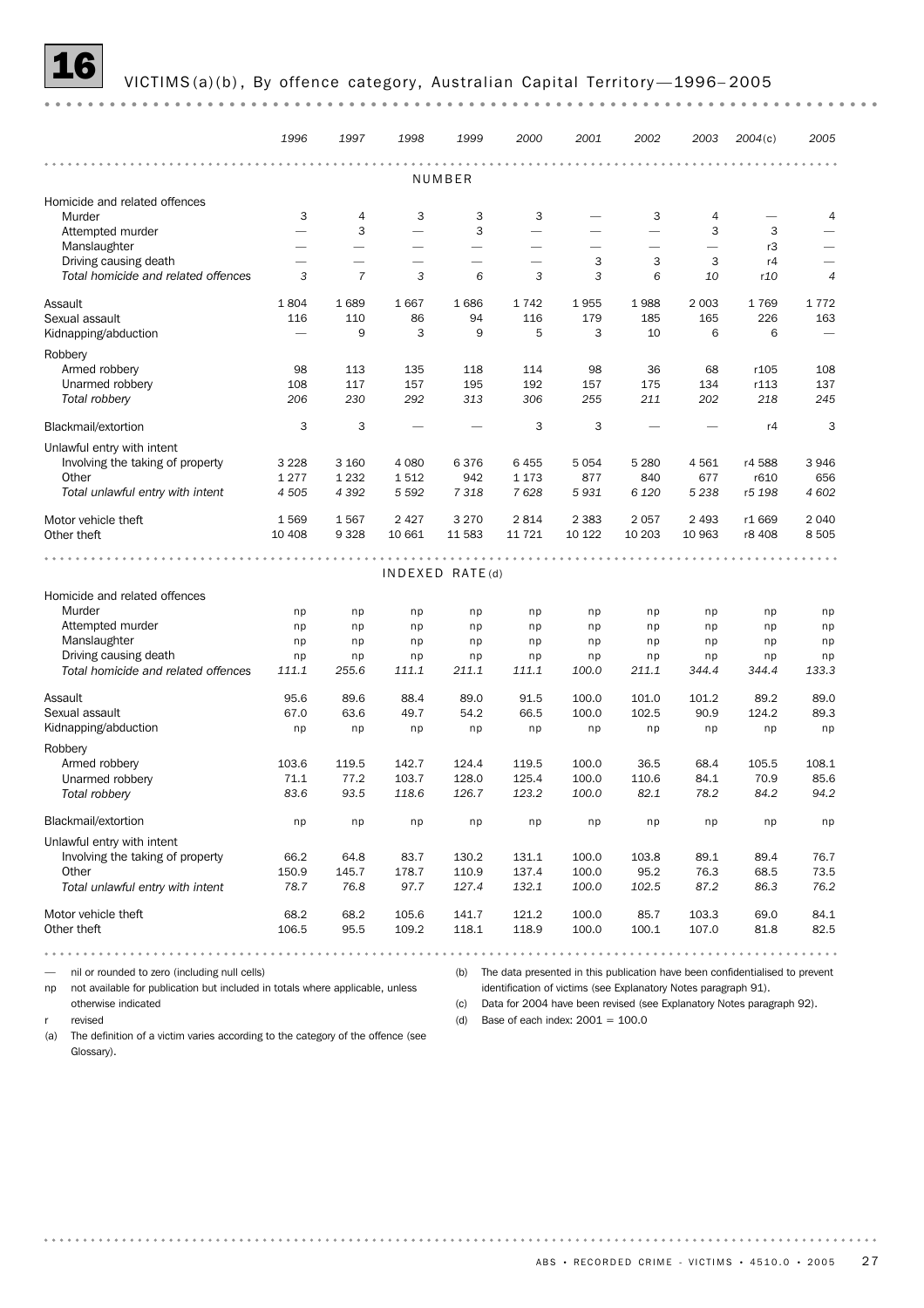## EXPLANATORY NOTES

| <b>INTRODUCTION</b> | <b>1</b> This publication presents national statistics relating to victimisation incidents for a<br>selected range of offences recorded by police during the 2005 calendar year. These<br>offences may have been reported by a victim, witness or other person, or they may have<br>been detected by police. They provide indicators of the level and nature of these offence<br>incidents as well as changes over time.                                                                                                                                                                                                                                                                                                                                                                                                                                                                                                                                              |
|---------------------|-----------------------------------------------------------------------------------------------------------------------------------------------------------------------------------------------------------------------------------------------------------------------------------------------------------------------------------------------------------------------------------------------------------------------------------------------------------------------------------------------------------------------------------------------------------------------------------------------------------------------------------------------------------------------------------------------------------------------------------------------------------------------------------------------------------------------------------------------------------------------------------------------------------------------------------------------------------------------|
|                     | These statistics are not designed to provide counts of either the total number of<br>$\mathbf{2}$<br>victims nor the total number of individual offences that come to the attention of police.<br>This is because:<br>The same victim may be counted more than once in incidents involving multiple<br>offences where these offences are of different types (i.e. belong to different<br>Australian Standard Offence Classification (ASOC) divisions) or if the same person<br>is a victim on more than one occasion in the same reference year and reports these<br>incidents to police on separate occasions. (The exception to the latter is sexual<br>assault. For further information see paragraph 81.)<br>Conversely, for an incident involving multiple offences that belong to the same<br>ASOC division offence category, only the most serious offence within that ASOC<br>division will be counted. For further information refer to paragraphs 78 to 83. |
| SCOPE               | The scope of this collection includes victims of attempted and completed offences<br>3<br>classified to divisions and/or subdivisions of ASOC. Selected offences include:<br>• homicide and related offences (including murder, attempted murder, manslaughter<br>and driving causing death)<br>$\blacksquare$ assault<br>$\blacksquare$ sexual assault<br>kidnapping/abduction<br>n robbery<br>blackmail/extortion<br>unlawful entry with intent (UEWI)<br>motor vehicle theft<br>$\blacksquare$ other theft.                                                                                                                                                                                                                                                                                                                                                                                                                                                        |
|                     | Note: National data for assault and sexual assault are not available for recorded crime,<br>4<br>however national data for these offences are available from the 2005 National Crime and<br>Safety Survey. For further information see paragraphs 11 to 17.                                                                                                                                                                                                                                                                                                                                                                                                                                                                                                                                                                                                                                                                                                           |
|                     | The scope excludes the following:<br>5<br>conspiracy offences. The local offence classifications used in jurisdictions do not<br>generally enable the identification of the substantive offence category to which the<br>conspiracy relates<br>• threats to commit an offence. These differ from offences like robbery,<br>kidnapping/abduction and blackmail/extortion wherein an element of threat is<br>implicit in the nature of the crime. The exception to this is assault and sexual<br>assault, where threats are included in counts of assault and sexual assault offences<br>aid, abet and accessory offences.                                                                                                                                                                                                                                                                                                                                              |
|                     | Victims can be a person, premise or organisation depending on the type of offence.<br>6                                                                                                                                                                                                                                                                                                                                                                                                                                                                                                                                                                                                                                                                                                                                                                                                                                                                               |
|                     | With the exception of motor vehicle theft, statistics relate to both completed and<br>7<br>attempted offences, i.e. those where the intent is not fulfilled. Attempted motor vehicle<br>thefts are excluded from the scope of the collection due to difficulties in distinguishing<br>these offences from criminal damage.                                                                                                                                                                                                                                                                                                                                                                                                                                                                                                                                                                                                                                            |

8 Attempts to commit an offence are classified to the same ASOC subdivision/group as completed offences. The exception to this is murder, where murder and attempted murder are distinguished as separate offence categories.

. . . . . . . . .

 $\alpha$  ,  $\alpha$  ,  $\alpha$ 

. . . . . . . .

. . . . . . . . .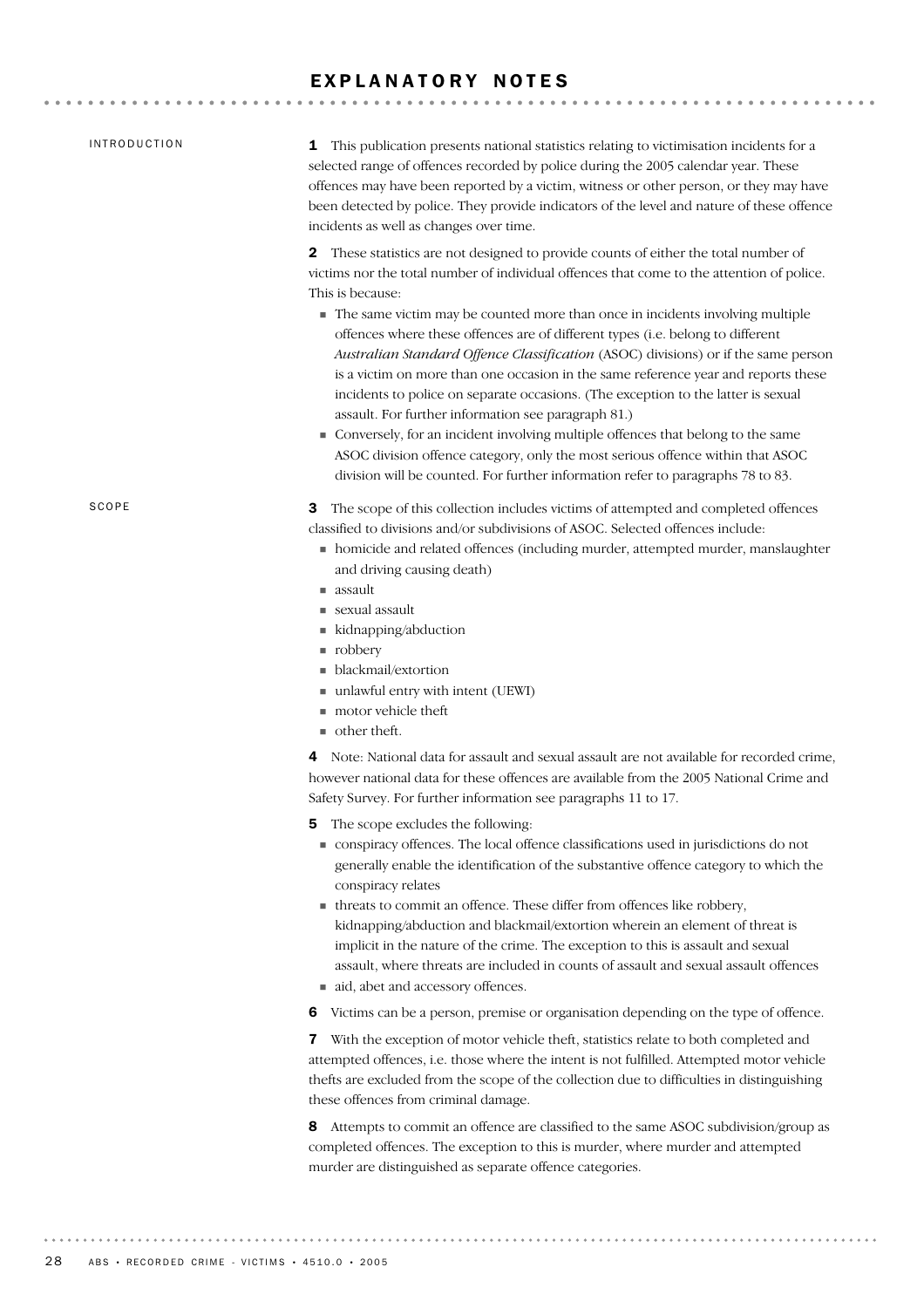| SCOPE continued | Offences may include those which at a later point in time are determined to be<br>9<br>unfounded, i.e. false or baseless, or are withdrawn by the complainant.                                                                                                                                                                                                                                                                                                                                                                                                                                                                                                                                                                                             |
|-----------------|------------------------------------------------------------------------------------------------------------------------------------------------------------------------------------------------------------------------------------------------------------------------------------------------------------------------------------------------------------------------------------------------------------------------------------------------------------------------------------------------------------------------------------------------------------------------------------------------------------------------------------------------------------------------------------------------------------------------------------------------------------|
| DATA SOURCE     | 10 Statistics in this publication are derived from information on victimisation incidents<br>collected by the ABS in aggregate form from administrative records held by police<br>agencies within each state and territory.                                                                                                                                                                                                                                                                                                                                                                                                                                                                                                                                |
| COMPARABILITY   | <b>11</b> National statistics require a level of uniformity when compiling data from different<br>states and territories. A number of standards, classifications and counting rules have<br>been developed since the inception of this collection to improve national comparability.<br>However, over time significant changes in the business rules, procedures, systems,<br>policies and recording practices of police agencies across Australia have resulted in some<br>discrepancies in data between states and territories for some offence types.                                                                                                                                                                                                   |
|                 | <b>12</b> Findings from the Differences in Recorded Crime Statistics (DiRCS) project released<br>in 2005 indicated that data for assault and sexual assault were not comparable across all<br>states and territories. Testing of these offence types highlighted that there were<br>inconsistent recording practices across the states and territories. Some jurisdictions<br>almost always record a reported criminal incident on their crime recording system,<br>whereas other jurisdictions apply a threshold test prior to a record being made (e.g.<br>whether the victim wishes to proceed against the offender, or the seriousness of the<br>incident). These thresholds varied across jurisdictions and were not guided by national<br>standards. |
|                 | The project also concluded that once a crime had been recorded in a crime<br>13<br>recording system there was no evidence to suggest that processes within any state or<br>territory had a significant impact on differences in recorded crime statistics.                                                                                                                                                                                                                                                                                                                                                                                                                                                                                                 |
|                 | 14 In considering other aspects of recorded crime statistics, the DiRCS project<br>concluded that information for offence types other than assault and sexual assault were<br>satisfactory for the level of comparison presented in this publication. Where there are<br>known specific issues for individual states and territories, these are described in<br>paragraphs 19 to 74.                                                                                                                                                                                                                                                                                                                                                                       |
|                 | A paper outlining the conduct and outcomes of the DiRCS project is available on<br>15<br>the National Statistical Service web site <http: www.nss.gov.au="">. The paper was<br/>prepared by the ABS National Crime Statistics Unit (NCSU) on behalf of the NCSU Board<br/>of Management.</http:>                                                                                                                                                                                                                                                                                                                                                                                                                                                           |
|                 | <b>16</b> As a consequence of the lack of data comparability for assault and sexual assault,<br>national data for these offence types are not available and the data provided in this<br>publication for individual states and territories should not be used for cross-jurisdiction<br>comparisons. Indexes are provided to assist in interpreting change over time within each<br>jurisdiction. These indexes show movements in victimisation rates over time by<br>comparing each offence group for each year with that offence group in a base year. For<br>further information on indexes see paragraphs 87 to 90.                                                                                                                                    |
|                 | 17 The ABS NCSU is currently working with police agencies to develop a National<br>Crime Recording Standard (NCRS) to further improve the national comparability of the<br>recorded crime collection. The standard is aimed at developing a uniform set of<br>guidelines and scenarios to enable consistency in recording. This will complement the<br>already established national counting rules and classifications.                                                                                                                                                                                                                                                                                                                                    |
|                 | 18 National requirements specify that offences should be counted in the state or<br>territory in which the offence occurred, regardless of which law enforcement agency<br>completes the crime report or undertakes the investigation. There is some indication<br>that this may not always be the case, particularly for offences such as motor vehicle thefts<br>which occur near state and territory borders. However, investigations suggest that the                                                                                                                                                                                                                                                                                                  |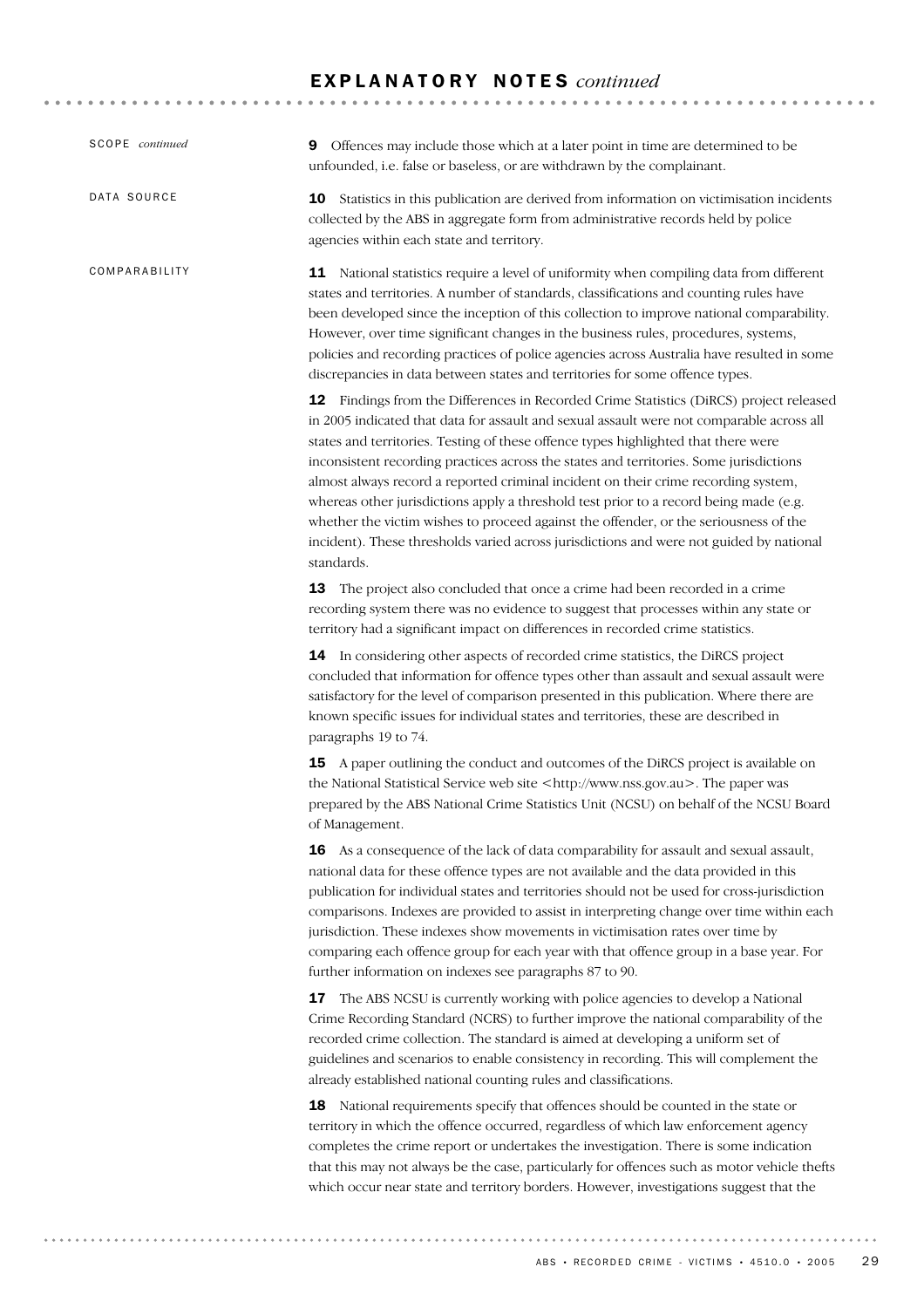COMPARABILITY *continued*

*State/territory significant events and specific issues*

*New South Wales*

*Victoria*

number of offences counted against a state or territory other than where the offence occurred is small.

19 The following information highlights events or processes unique to a jurisdiction that may have had an impact on the data for this collection. This may include specific initiatives, recording practices, changes to legislation or policy to combat particular types of crime. This information has been supplied by each police agency.

20 Caution should be exercised in interpreting driving causing death figures as the data have been estimated since 2003. Driving causing death is no longer an incident type on the New South Wales COPS computer system. The method for extracting counts of victims of driving causing death for national reporting purposes is derived by reading the offence charged from the Charge Management module of the COPS and linking the charge back to the incident and victim(s) record.

21 Counts of kidnapping/abduction may be inflated slightly. 'Deprivation of liberty' (which is out of scope for this collection) is not separately identifiable on the COPS system; therefore counts of this offence type were also included in the kidnapping/abduction offence category.

22 All family and domestic violence related assaults are recorded even if the victim does not want to proceed.

23 An assault will be recorded if there are no signs of injury and the victim does not wish to take the matter further.

24 There is a propensity in New South Wales to record assault as part of public disturbances (e.g. a pub brawl).

25 If after a report of a sexual assault further investigation reveals no grounds to suggest a crime took place, a record of the original incident will remain and will be included in the counts.

26 A motor vehicle theft is recorded even if it is later determined that the motor vehicle had not been stolen.

27 During 2004, general police operations focussed on high risk offenders and hot spot areas which may have contributed to the decrease in most offence categories from 2003 to 2004.

28 Victoria may record an offence (where the facts indicate that a crime has been committed) if the victim does not wish to proceed, depending on the severity of that offence.

29 An increase in assaults for 2005 is mostly attributed to the introduction of the *Family Violence Code of Practice for the Investigation of Family Violence* introduced in August 2004. This initiative involved a proactive approach by police and prosecutions in gathering evidence, investigation and laying charges, where appropriate, relating to family violence, and it also may have led to more victims feeling confident in reporting family violence to police. The code of practice also introduced mandatory reporting of alleged offenders. All family and domestic violence related assaults are recorded even if the victim does not want to proceed.

30 Property taken in association with UEWI may not always be identified due to limitations in recording options in the Victoria Police LEAP computer system. The total count for UEWI is correct, however further disaggregation results in an undercount for 'UEWI - involving the taking of property' and an over count of 'UEWI - other'.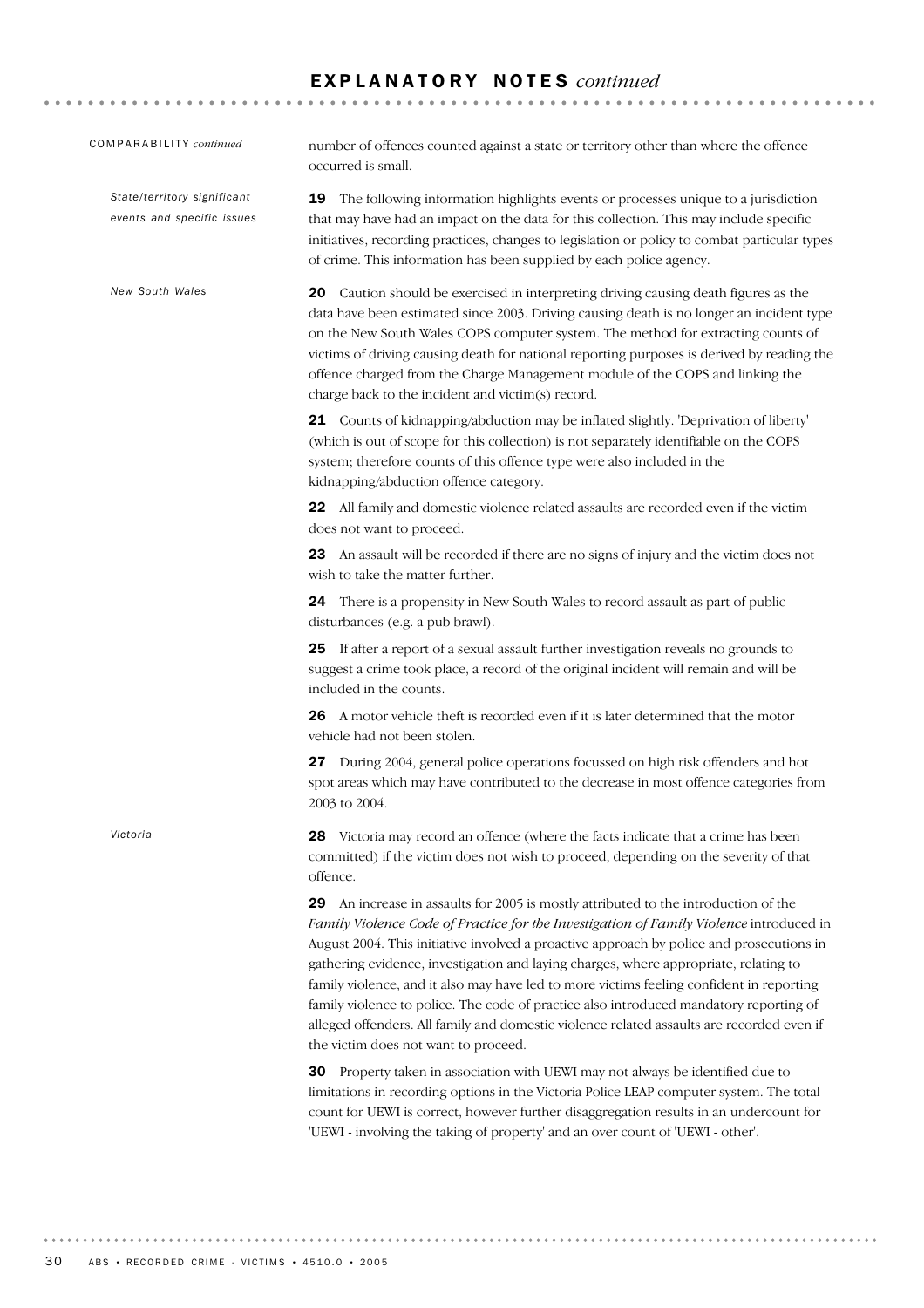| Victoria continued | <b>31</b> In July 2004, there was a change to the procedures for recording the ft of bicycle<br>offences. Bicycles stolen during the commission of another offence such as burglary are<br>no longer counted separately and therefore the bicycles are recorded as property items<br>attached to the burglary. This change brings Victoria's recording practices in line with<br>national standards. This change may have contributed to the reduction in other theft<br>offences from 2004 onwards.                                                                                                                                                                                         |
|--------------------|----------------------------------------------------------------------------------------------------------------------------------------------------------------------------------------------------------------------------------------------------------------------------------------------------------------------------------------------------------------------------------------------------------------------------------------------------------------------------------------------------------------------------------------------------------------------------------------------------------------------------------------------------------------------------------------------|
|                    | <b>32</b> In December 2003, Compstat was implemented across Victoria Police with a focus<br>on divisional accountability for performance. It is anticipated that over time, Compstat<br>will create a greater focus on police activity aimed at reducing and/or preventing crime at<br>a local level.                                                                                                                                                                                                                                                                                                                                                                                        |
| Queensland         | Queensland's Domestic and Family Violence Protection Act 1989 was amended by<br>33<br>the Domestic and Family Violence Protection Regulation, which commenced on 10<br>March 2003. The relevant chapter of Queensland Police policies and procedures requires<br>police to take action where an investigating officer determines that there is sufficient<br>evidence to do so. Charges may be pursued under the Criminal Code or other Acts in<br>addition to proceedings under the Domestic and Family Violence Protection Act. In<br>addition, an investigation is to be made where a police officer has a 'reasonable<br>suspicion' that domestic violence is occurring or has occurred. |
|                    | 34 The increase of kidnapping/abduction offences for 2004 was possibly a result of<br>increased public awareness of these types of offences. The media and the police had<br>established a working partnership to encourage immediate reporting of<br>kidnapping/abduction offences and thereby increase the chances of apprehending the<br>offenders responsible.                                                                                                                                                                                                                                                                                                                           |
|                    | 35 Data for offences that are deemed after investigation to be 'unsubstantiated' are<br>excluded.                                                                                                                                                                                                                                                                                                                                                                                                                                                                                                                                                                                            |
| South Australia    | 36 While assault is defined in the legislation, the definitions of the offence at common<br>law are relied upon.                                                                                                                                                                                                                                                                                                                                                                                                                                                                                                                                                                             |
|                    | 37 South Australia does not record an assault or any other offence (when evidence<br>suggests an assault or another offence has taken place) if they cannot locate a victim or<br>their representative.                                                                                                                                                                                                                                                                                                                                                                                                                                                                                      |
|                    | 38 South Australia record all family and domestic violence related assaults even if the<br>victim does not want to proceed                                                                                                                                                                                                                                                                                                                                                                                                                                                                                                                                                                   |
|                    | If an assault offence results in the victim later dying, South Australia would not<br>39<br>count both the assault and the subsequent offence (such as manslaughter) which is a<br>requirement under national counting rules. South Australia would only count the<br>subsequent offence.                                                                                                                                                                                                                                                                                                                                                                                                    |
|                    | The South Australian Domestic Violence Act 1994 was amended in 2001 (stalking)<br>40.<br>and in 2004 (problem gambling family protection orders).                                                                                                                                                                                                                                                                                                                                                                                                                                                                                                                                            |
|                    | Counts of victims of blackmail/extortion for South Australia may be inflated due to<br>41<br>the inclusion of food tampering in this offence category.                                                                                                                                                                                                                                                                                                                                                                                                                                                                                                                                       |
|                    | Operation Mandrake 2, which commenced in September 2004, targets offenders of<br>42<br>vehicle crime in five metropolitan Local Service Areas. This operation may influence the<br>level of reported crime and outcomes of investigation for motor vehicle theft.                                                                                                                                                                                                                                                                                                                                                                                                                            |
|                    | Police have continued a strong policing presence in the Aboriginal lands in the far<br>43<br>north of the state, which has lead to increased reporting. The effect is one of increased                                                                                                                                                                                                                                                                                                                                                                                                                                                                                                       |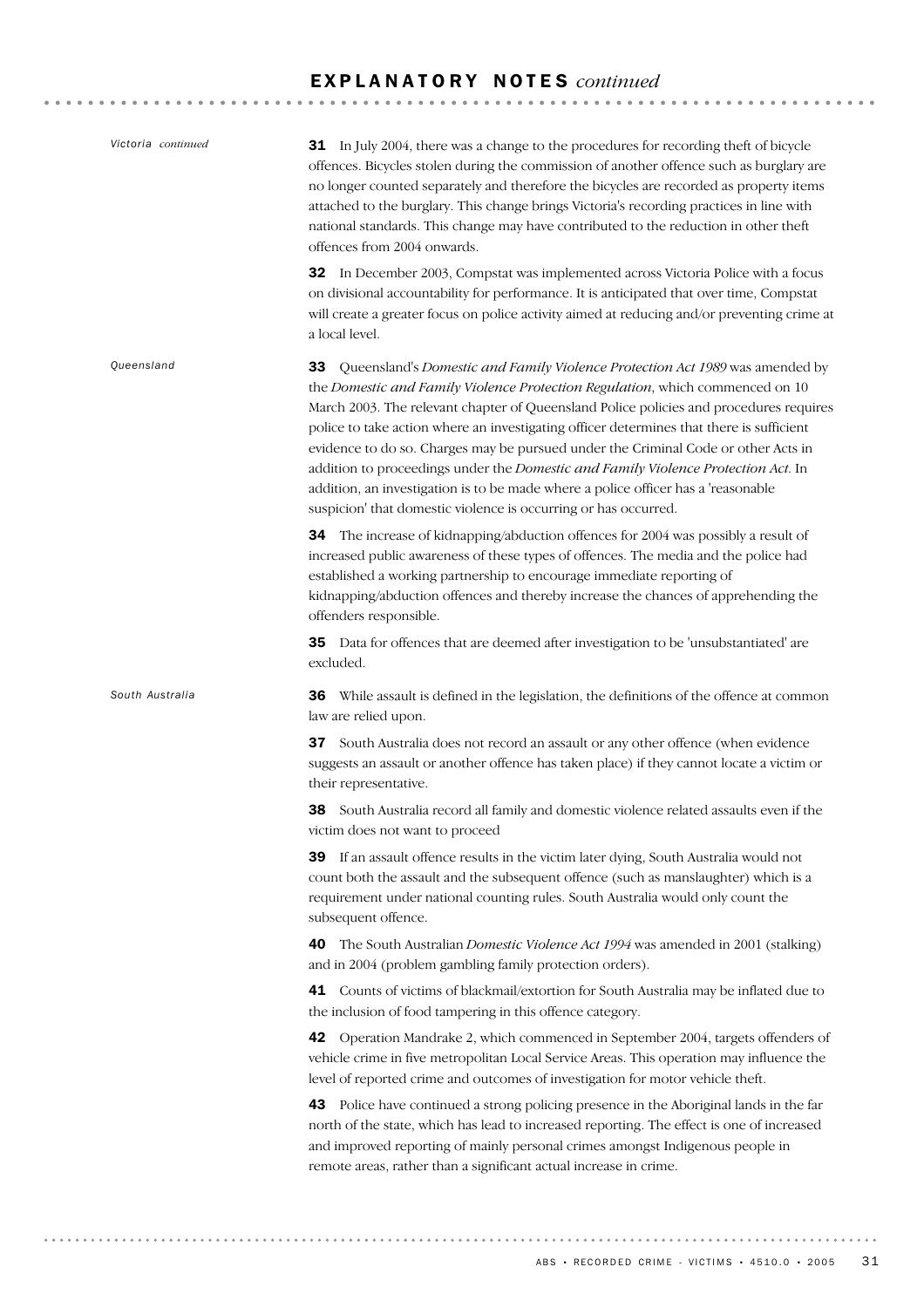| South Australia continued | 44 The reduction in other theft offences from 2003 to 2004 may be a result of the<br>maturation of the Local Service Area policing model, the Performance Outcome Review<br>process and the setting of reduction targets.                                                                                                                                                                                                                                                                                                                                                                                                |
|---------------------------|--------------------------------------------------------------------------------------------------------------------------------------------------------------------------------------------------------------------------------------------------------------------------------------------------------------------------------------------------------------------------------------------------------------------------------------------------------------------------------------------------------------------------------------------------------------------------------------------------------------------------|
|                           | 45<br>The legal age of consent (that is, when it is legal for young people to consent to<br>sex) for South Australia and Tasmania is 17 years of age. The legal age of consent in all<br>other states and territories is 16.                                                                                                                                                                                                                                                                                                                                                                                             |
| Western Australia         | Since the Royal Commission findings into police corruption in March 2004, there<br>46<br>have been significant flow on effects as a major reform project started to increase<br>accountability and oversight into police procedures.                                                                                                                                                                                                                                                                                                                                                                                     |
|                           | The Western Australian Acts Amendment (Family and Domestic Violence) Act 2004<br>47<br>was passed on 19 October 2004 and came into operation on the proclamation date of<br>1 December 2004. Police have a statutory obligation to investigate if they have a<br>'reasonable suspicion' a person is committing an act of family and domestic violence that<br>is also a criminal offence or has put the safety of the person at risk. The definition of a<br>'family and domestic relationship' is very broad and the definition of an 'act of family and<br>domestic violence' provides broad grounds for intervention. |
|                           | 48 Western Australia records all family and domestic violence related assaults even if<br>the victim does not want to proceed.                                                                                                                                                                                                                                                                                                                                                                                                                                                                                           |
|                           | Western Australia does not record an assault or any other offence (when evidence<br>49<br>suggests an assault has taken place) if they cannot locate a victim or their representative<br>and when the evidence suggests that the assault is minor.                                                                                                                                                                                                                                                                                                                                                                       |
|                           | 50 There was a focus on burglary offences throughout 2004 which continued during<br>2005. This included significant use of media advertising against burglars ('Burglar<br>Beware') and numerous operations using additional staff and resources (e.g. Canine,<br>Traffic) to reduce the incidence of burglary and apprehend offenders in areas with high<br>burglary rates.                                                                                                                                                                                                                                             |
|                           | <b>51</b> The Police Assistance Centre was put in place in April 2005 to take non-emergency<br>calls via a '131444' number and a number of community awareness campaigns about the<br>use of the number were conducted in May 2005.                                                                                                                                                                                                                                                                                                                                                                                      |
|                           | 52 A new data entry system, the Incident Management System (IMS), was<br>implemented and released between September 2002 and August 2004, and gradually<br>replaced the Offence Information System (OIS) over that period.                                                                                                                                                                                                                                                                                                                                                                                               |
|                           | 53 A transition to a new recording system resulted in incomplete counts for<br>manslaughter and driving causing death offences in 2003. The IMS does not distinguish<br>driving causing death from driving causing grievous bodily harm offences. This has<br>contributed to the increase in driving causing death from 2004.                                                                                                                                                                                                                                                                                            |
|                           | 54 The blackmail/extortion data may be understated prior to 2003 as the previous<br>system was unable to include those offences related to blackmail/extortion with no<br>monetary influence. The IMS is able to provide both pecuniary and non-pecuniary<br>offences for extortion.                                                                                                                                                                                                                                                                                                                                     |
|                           | The increased re-licensing of second-hand vehicles had resulted in a significant<br>55.<br>increase in immobilisers being fitted to old vehicles. This may have contributed to the<br>decrease of motor vehicle theft from 2003 to 2004.                                                                                                                                                                                                                                                                                                                                                                                 |
|                           | There has been a significant increase in the use of DNA testing (and media<br>56<br>advertising of this fact). This may have acted as a deterrent for offenders and therefore<br>may provide some explanation for the decrease in some offence categories during 2004.                                                                                                                                                                                                                                                                                                                                                   |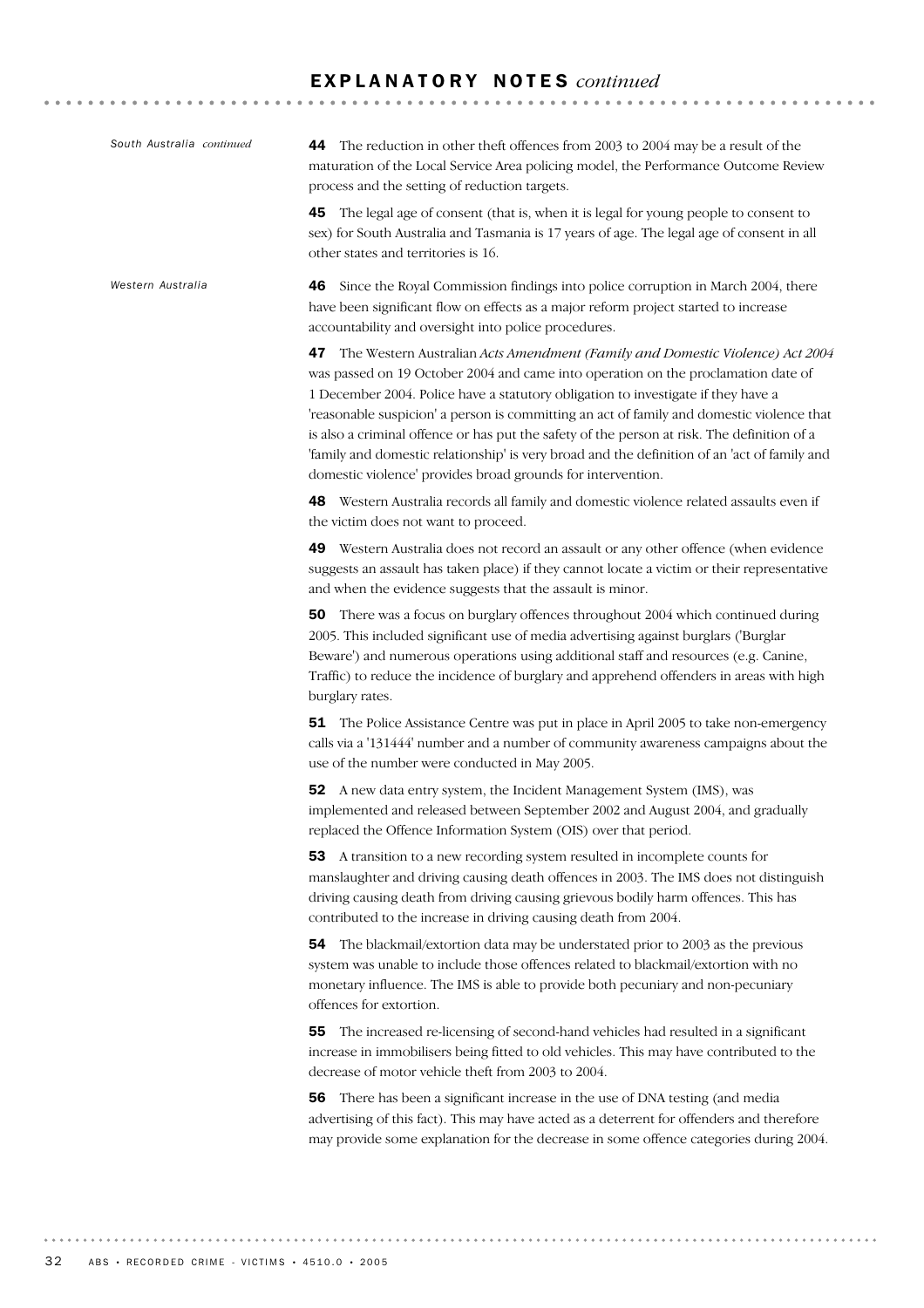*Tasmania*

*The Northern Territory*

57 Caution should be exercised with driving causing death counts as Tasmania does not fully comply with the scope of this offence. Counts for the traffic offence *Death by Negligent Driving (Traffic Act 1925)* are excluded from the driving causing death total as such offences are not entered on an Offence Report, from which national counts are derived.

58 The increase in assault is partly due to an increase in the reporting of family violence incidents as a result of the Tasmanian Government's *Safe at Home* initiative, introduced in 2004. This initiative involves a pro-arrest and pro-prosecution policy. Although the initiative is intended to achieve a reduction in the level of family violence in the medium to long term, there has been an increase in the level of reporting of these incidents in the short term.

59 The *Family Violence Act 2004* was proclaimed in Tasmania on 30 March 2005 and is the legislative basis under which Tasmania Police operates in matters of family violence. Family violence means any of a number of specified types of conduct (including assault and sexual assault) committed by a person, directly or indirectly, against that person's spouse or partner (including ex-spouse or ex-partner), including same-sex relationships. The legislation provides enhanced police powers in relation to entry, search and arrest in family violence cases and mandates certain professions (doctors, dentists, psychologists, teachers, etc.) to report to Police the occurrence or suspicion of family violence.

60 Between 2003 and 2004 there was a reduction in property offences due to a number of initiatives to reduce property type offences. These included: focussing on early intervention strategies for young people and families 'at risk'; targeting volume crime; high visibility policing/crime reduction strategies; police working with other agencies to introduce more integrated strategies; greater accountability and improvements in planning, performance management and corporate reporting; and improvements in technological processes.

61 The legal age of consent (that is, when it is legal for young people to consent to sex) for South Australia and Tasmania is 17 years of age. The legal age of consent in all other states and territories is 16.

62 Driving causing death is not an offence defined by law in the Northern Territory, therefore a count is not derived for national reporting from 2000 onwards.

63 Assault in the Northern Territory is clearly defined under sections 187-188 of the NT *Criminal Code Act* and therefore does not rely on common law definitions.

64 The Northern Territory *Domestic Violence Act 1992* has been amended several times, most recently in October 2005. It provides a broad definition of 'domestic relationship'. A General Order issued to Northern Territory Police in November 2005, *Domestic Violence - Response, Investigation and Prevention*, sets out processes and procedures for police response to, and investigation of, domestic violence incidents and related criminal offences. It details procedures for initiating civil and criminal action in these matters, including 'taking positive action in every case even where victims are reluctant to act'. All family and domestic violence related assaults are recorded even if the victim does not want to proceed.

65 There has been a large increase in assault victims from 2004 to 2005 which is partly related to the introduction of domestic violence initiatives in the Northern Territory. Domestic violence remains a high priority for service as evidenced by the formation of the Persons Domestic Violence Protection Unit, the training of all operational members in related issues, and the enhanced domestic violence investigation training provided to key members in investigative, supervisory and support positions. As a result of this police have been working hard on domestic violence initiatives to encourage victims to come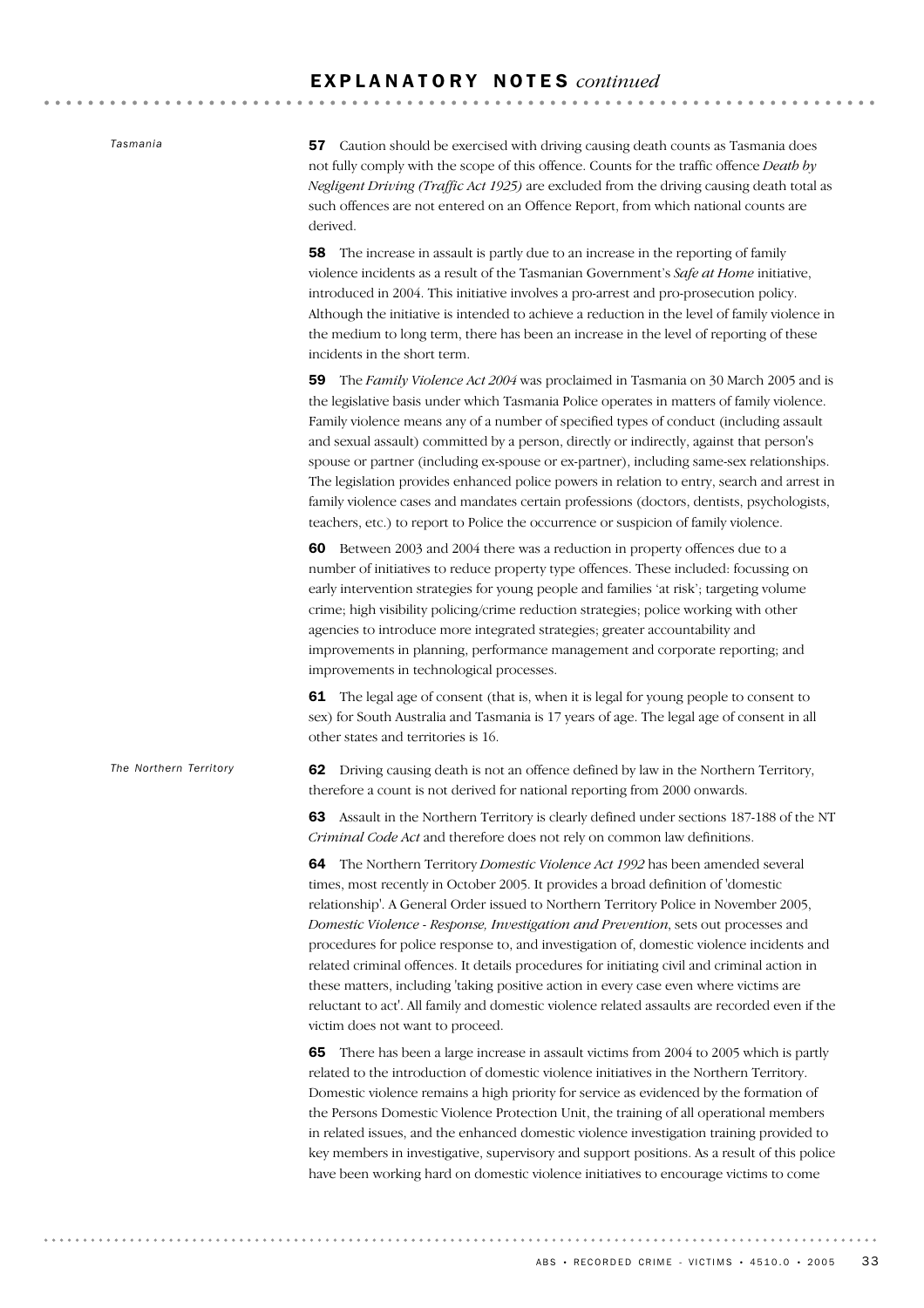| The Northern Territory<br>continued | forward to the police. It is vital that people have confidence in the police and it is a<br>necessary consequence of this increased confidence that recorded assault has risen.                                                                                                                                                                                                                                                                                                                                                                                                                                                                                                                              |
|-------------------------------------|--------------------------------------------------------------------------------------------------------------------------------------------------------------------------------------------------------------------------------------------------------------------------------------------------------------------------------------------------------------------------------------------------------------------------------------------------------------------------------------------------------------------------------------------------------------------------------------------------------------------------------------------------------------------------------------------------------------|
|                                     | 66 If after a report of an assault further investigation reveals no grounds to suggest a<br>crime took place, a record of an assault is still likely to be made on the Northern<br>Territory police administrative recording system (PROMIS) with an outcome code of<br>'insufficient evidence'.                                                                                                                                                                                                                                                                                                                                                                                                             |
|                                     | 67 In 2004, the implementation of intelligence-led policing initiatives such as the<br>Tactical and Coordination Group (TCG) response to crime across the Northern Territory,<br>led to early identification of crime trends such as motor vehicle theft. The decrease in<br>motor vehicle theft between 2003 and 2004 may also have been due to: forensic-led<br>response to stolen/recovered motor vehicles; an improved response coordinated<br>through the stolen motor vehicle unit to NEVDIS (National Exchange of Vehicles and<br>Driver Identification System); reports of vehicle anomalies (including suspected vehicle<br>re-births); and the continual improvement of vehicle security features. |
|                                     | 68 Crime reports entered in the case management system (PROMIS) are subjected to<br>continuous quality assurance processes which ensure the incident is properly managed<br>and investigated. Daily internal reports are compiled for senior officers to make sure<br>prompt actions are taken for all recorded incidents.                                                                                                                                                                                                                                                                                                                                                                                   |
|                                     | The increase in 2004 revised murder offences for Northern Territory has been<br>69<br>caused by deaths that were initially deemed non-suspicious.                                                                                                                                                                                                                                                                                                                                                                                                                                                                                                                                                            |
| The Australian Capital<br>Territory | 70 The Australian Capital Territory amended the Domestic Violence & Protection<br>Orders Act 2001, with amendments coming into force in March 2005. Some definitions<br>have changed, including the definition of what constitutes a 'domestic partner', which<br>has been extended. These definitional changes were not expected to impact on the type<br>or rate of offences recorded on Australian Capital Territory operational IT systems.                                                                                                                                                                                                                                                              |
|                                     | 71 Motor vehicles that are stolen in the Australian Capital Territory but recovered in<br>another state/territory are recorded as stolen and recovered on Australian Capital<br>Territory operational IT systems and are included in the counts.                                                                                                                                                                                                                                                                                                                                                                                                                                                             |
|                                     | <b>72</b> With the introduction of the new PROMIS Case Management System (CMS) on<br>29 November 2005, there has been a significant change in how offences are recorded in<br>the Australian Capital Territory. Due to the timing of the implementation, these changes<br>appeared to have had little overall impact on the 2005 data.                                                                                                                                                                                                                                                                                                                                                                       |
|                                     | 73 Operation Halite commenced in October 2002 and is still in operation. This<br>operation targets the progressive re-emergence of crime (specifically burglaries and<br>stolen motor vehicles). Since the introduction of this operation there has been a<br>decrease in UEWI offences.                                                                                                                                                                                                                                                                                                                                                                                                                     |
|                                     | Operation Gadoid, which ran in the last quarter of 2004 and again in the first<br>74<br>quarter of 2005, was initiated to target armed and aggravated robberies.                                                                                                                                                                                                                                                                                                                                                                                                                                                                                                                                             |
| <b>CLASSIFICATIONS</b>              | The offence categories used for national crime statistics in this publication are<br>75<br>based on ASOC. The ASOC was implemented in the recorded crime statistics collection<br>from 1 January 1999 and provides a uniform national statistical framework for classifying<br>offences. The national offence definitions are descriptive and may not correspond with<br>legal or police offence definitions in a particular jurisdiction. For further information on<br>the mapping of national offence categories to the ASOC refer to the Appendix.                                                                                                                                                       |
| COUNTING METHODOLOGY                | The following provides an explanation as to how victims are treated and counted in<br>76<br>this collection.                                                                                                                                                                                                                                                                                                                                                                                                                                                                                                                                                                                                 |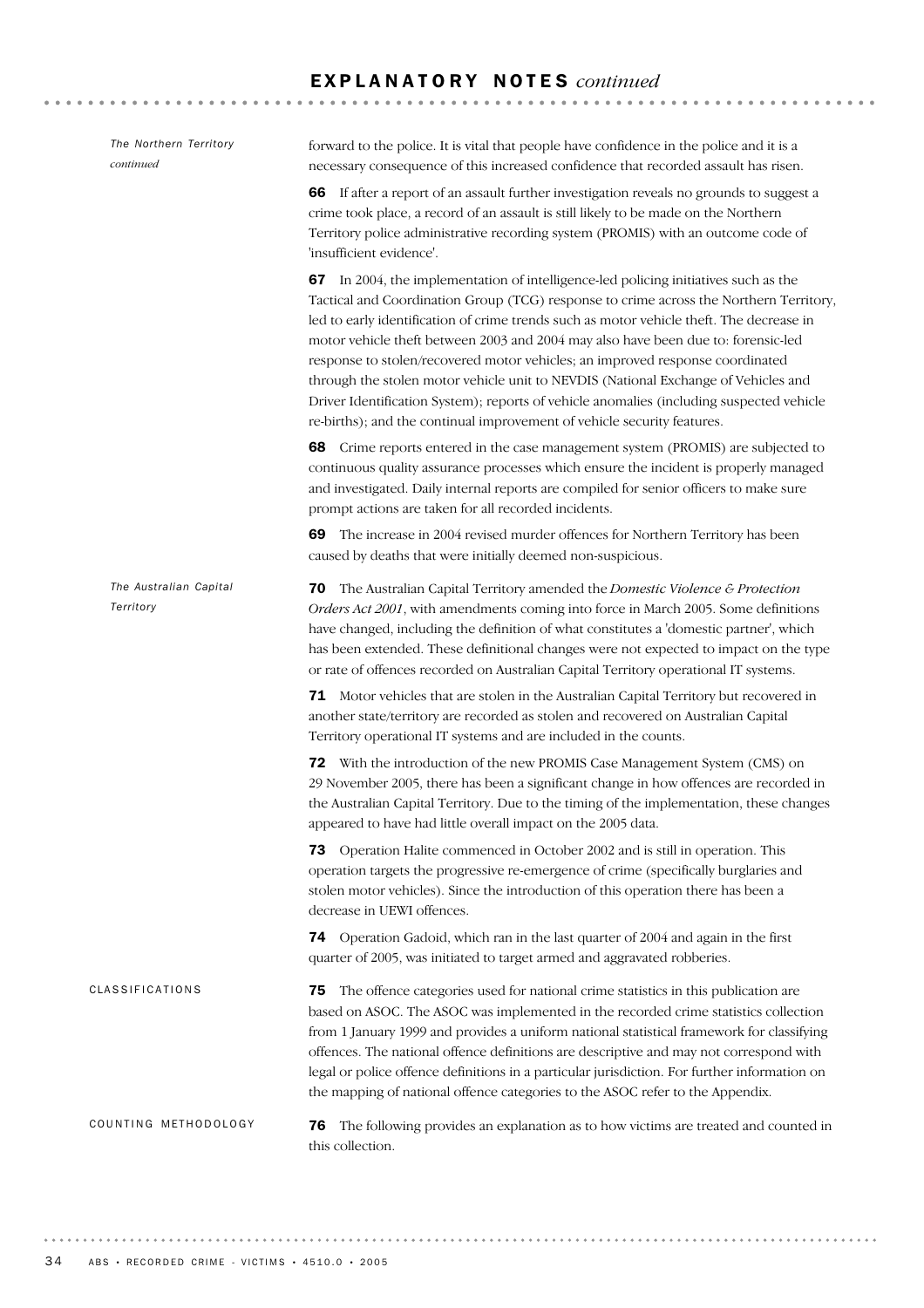COUNTING METHODOLOGY *continued*

77 Data are compiled on the basis of the date an offence is reported to police and recorded within a reference period. This corresponds to either the date the offence was reported to police by a member of the public or when it was detected by police. The report date may not necessarily be the date when the offence occurred. This is particularly the case for homicide and related offences and sexual assault offences, where in some instances the time difference between when the offence(s) occurred and the report/detection date may be substantial.

78 A victim of a criminal incident is classified to the most serious offence of one of the offence categories in scope of this collection (see paragraphs 3 to 9 for offences in scope). Victims of multiple offences may be counted more than once if the offences fall into separate ASOC divisions. The most serious offence within an ASOC division is the one with the lowest ASOC code. For example, Murder (0111) is a more serious offence than Manslaughter (0131).

79 Victims can be a person, premise or organisation depending on the type of offence.

80 If multiple offences per victim fall within the same ASOC division the victim is counted only once to the most serious offence within that division.

81 Examples of where a victim of multiple offences would be counted once in the same ASOC division are:

- ! If a person is indecently assaulted (one form of sexual assault) and then raped (another form of sexual assault), one victim would be counted for aggravated sexual assault, i.e. the rape. The indecent assault offence would not be counted.
- ! A victim of an attack by several offenders or a victim repeatedly assaulted by the same offender would be counted once for assault.
- ! The same victim is repeatedly abused over a period of time (i.e. long term abuse) and reports all instances of abuse to police at a point in time. The exception to this rule is where the victim reports these incidents to police at different times, then a count is made for each separate report.
- ! If a bank with several customers present is robbed one robbery is counted with the victim being the bank. If personal property is also taken from two customers there would be three victims; the bank and the two customers.
- ! One victim is counted for each motor vehicle stolen. For example, if five cars are stolen from a car yard, this is counted as five motor vehicle thefts.
- ! One victim is counted for each person/organisation victimised for other theft.
- 82 For the offence of UEWI the following applies:
	- ! One victim is counted for each place/premise victimised. A place/premise can consist of either a single structure (e.g. house), part of a single structure (e.g. flat), or multiple structures (e.g. farmstead with house, barns and sheds). The same property containing the same structure(s) can be counted differently depending on the occupancy arrangements at the time.
	- $\blacksquare$  For multiple structures on the same property with the same occupant(s), one victim is counted regardless of the number of separate structures unlawfully entered with intent. This would apply to a house with attached or unattached garage and a backyard shed located on the one property; and warehouses occupied by a sole organisation located on the same property.
	- ! For multiple structures on the same property, but occupied by more than one household or organisation, one victim is counted for each separate household or organisation. Where a business premise has an attached residence that is occupied by the same person(s), the registered business is considered to be a separate victim.

*Division category*

*Counting within an ASOC*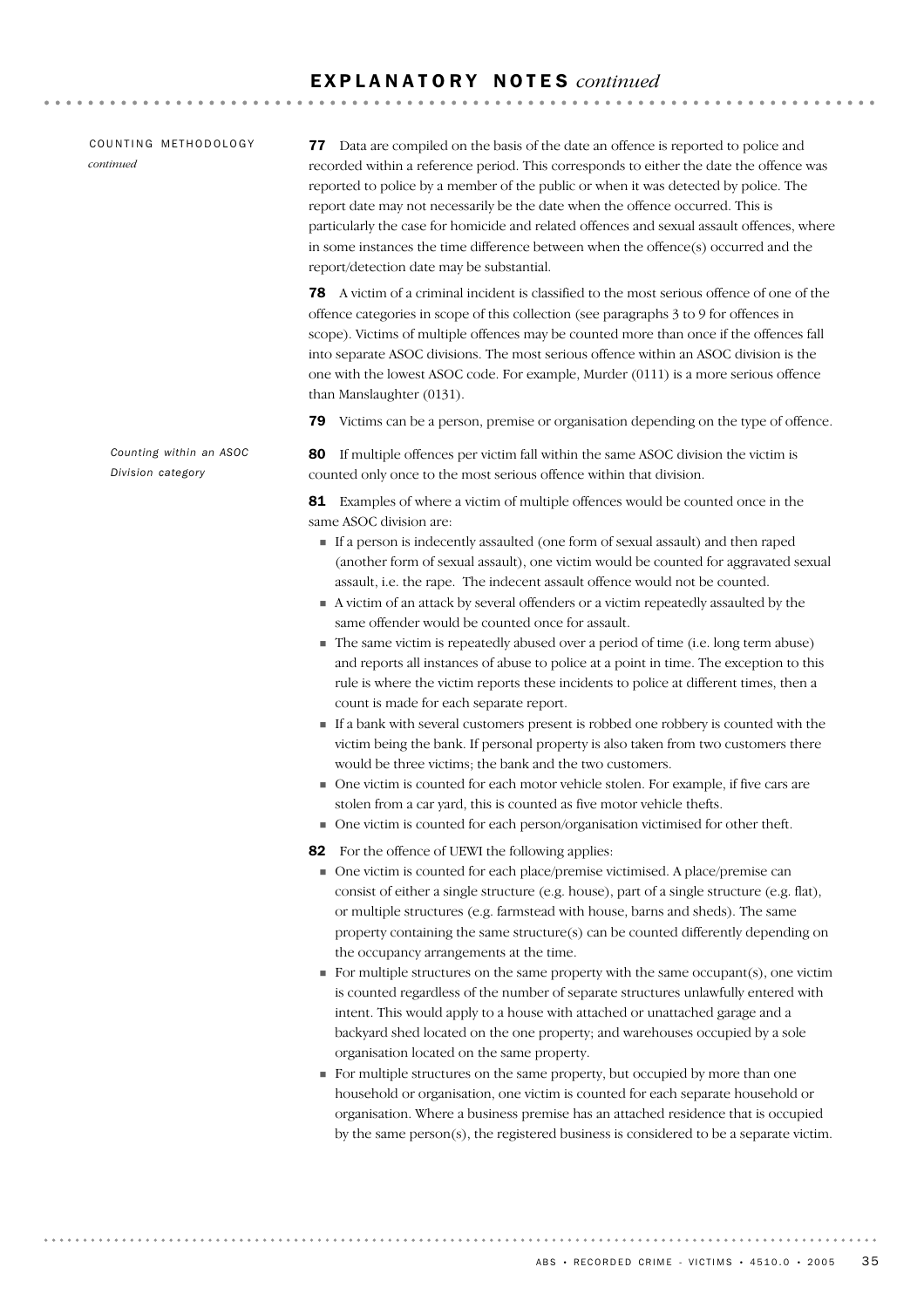| Counting within an ASOC<br>Division category continued | In the case of UEWI to individual areas in a building that is rented, leased or<br>occupied separately, one victim is counted for each separate tenant/owner. For<br>example, in a block of 10 flats leased by 10 different tenants where three flats are<br>unlawfully entered, there would be a count of three UEWIs. If unlawful entry to the<br>building itself is recorded, an additional offence of UEWI to that building is counted.<br>This instance would apply to apartments in one building; offices of several<br>commercial firms in one business building; shops in a shopping complex; hotel<br>rooms; and lodging houses.                                                                                                                                                                                                                                                                                                                                                                   |
|--------------------------------------------------------|-------------------------------------------------------------------------------------------------------------------------------------------------------------------------------------------------------------------------------------------------------------------------------------------------------------------------------------------------------------------------------------------------------------------------------------------------------------------------------------------------------------------------------------------------------------------------------------------------------------------------------------------------------------------------------------------------------------------------------------------------------------------------------------------------------------------------------------------------------------------------------------------------------------------------------------------------------------------------------------------------------------|
| Counting across national<br>offence categories         | 83 If a victim is subjected to multiple offences during the same criminal incident the<br>victim may be counted more than once. If the multiple offences fall under different<br>ASOC divisions then the victim will be counted under the most serious offence of each<br>relevant ASOC division category. For example, a person kidnapped and murdered will be<br>counted twice under the national counting rule; once in the kidnapping/abduction ASOC<br>category and once in the murder ASOC category.                                                                                                                                                                                                                                                                                                                                                                                                                                                                                                  |
| RATES                                                  | <b>84</b> Rates per 100,000 of the Estimated Resident Population (ERP) are presented in<br>tables 1 and 3 (refer to Australian Demographic Statistics, June 2005 (cat. no. 3101.0)).<br>As the population changes over time, the denominator used for the calculation of rates<br>will vary, depending on the reference period. The ERP for the midpoint of each<br>reference period is used to calculate the rates. Rates for the period<br>1 January to 31 December 2005 have been calculated on the basis of the preliminary June<br>2005 ERP estimates, while rates for the period 1 January to 31 December 2004 have been<br>recalculated based on revised June 2004 ERP estimates. Rates expressed per 100,000<br>persons generally accord with international and state and territory practice.                                                                                                                                                                                                       |
|                                                        | 85 Results of the 2001 Census of Population and Housing have been used to<br>benchmark the ERP data for 2001-2005. ERP estimates for 1996-2000 have been<br>benchmarked on the 1996 Census of Population and Housing. It is not anticipated that<br>the different benchmarks will have a noticeable impact on the victimisation rates at the<br>national and state and territory levels.                                                                                                                                                                                                                                                                                                                                                                                                                                                                                                                                                                                                                    |
|                                                        | The risk of victimisation varies depending on the age and sex of the victim. These<br>86<br>statistics include details of the age and sex of the victim, and age and sex specific<br>victimisation rates have been included in table 3. These are calculated using estimates of<br>the age and sex breakdown of the population. For the offence categories of robbery and<br>blackmail/extortion, where the victim may be a person or an organisation, victimisation<br>rates have been provided for person victims only in table 3.                                                                                                                                                                                                                                                                                                                                                                                                                                                                        |
| INDEXES                                                | 87 An index is a convenient way of comparing values over time. The index allows<br>comparison of two values of recorded crime for a common offence within a jurisdiction.<br>Indexes are provided to assist in interpreting change over time within jurisdictions.<br>Indexes should not be used to make direct comparisons between jurisdictions.                                                                                                                                                                                                                                                                                                                                                                                                                                                                                                                                                                                                                                                          |
|                                                        | 88 In order to compare two values of recorded crime it is necessary to designate one<br>of the time periods as the 'reference' period and setting its value to 100.0. (This period is<br>referred to as the base period or year as it is the first period for constructing the index).<br>The index for all other periods (i.e. the comparison values) is calculated by determining<br>the ratio of the comparison period value to the reference period value and then<br>multiplying by 100.0. For example, suppose the recorded crime rate was 200 victims per<br>100,000 population for a particular offence at 2001 (period 1), and for 2002 (period 2) it<br>was 300 victims per 100,000 population. 2001 (period 1) would be designated as the<br>reference value or base year giving an index of 100.0 (200/200x100). The index value for<br>2002 (period 2) or the comparison value becomes 150.0 (300/200x100). The movement<br>between 2001 (base year) and 2002 (comparison value) would be 50%. |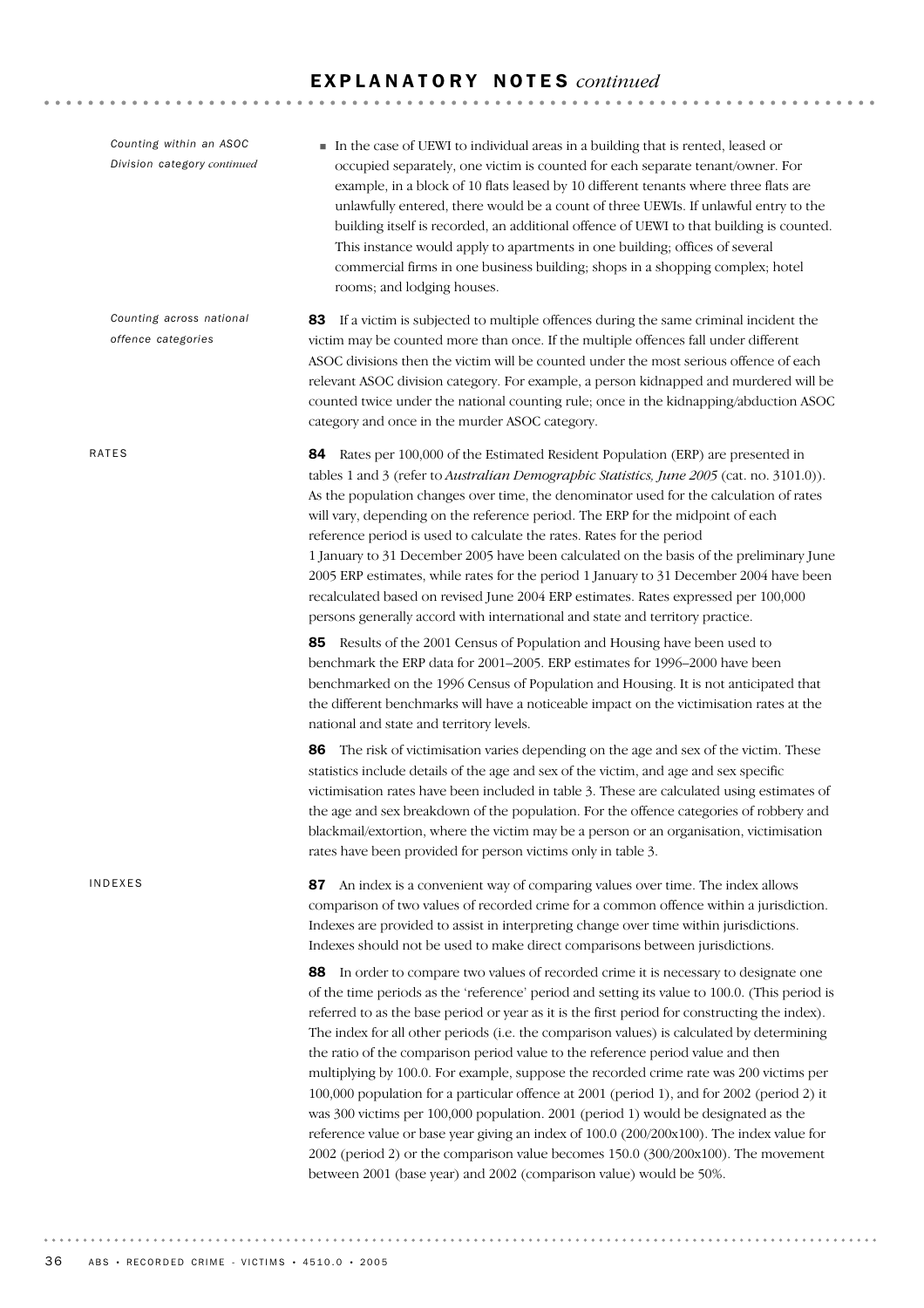| <b>INDEXES</b> continued                 | 89 For this publication, the indexes refer to victimisation rates per 100,000 persons<br>and 2001 has been selected as the base year.                                                                                                                                                                                                                                                                                                                                                                                                                                                                                                                                                                                                                                                                                                                                                 |
|------------------------------------------|---------------------------------------------------------------------------------------------------------------------------------------------------------------------------------------------------------------------------------------------------------------------------------------------------------------------------------------------------------------------------------------------------------------------------------------------------------------------------------------------------------------------------------------------------------------------------------------------------------------------------------------------------------------------------------------------------------------------------------------------------------------------------------------------------------------------------------------------------------------------------------------|
|                                          | 90 Movements in indexes from one period to another can be expressed either as<br>changes in index points or as percentage changes.                                                                                                                                                                                                                                                                                                                                                                                                                                                                                                                                                                                                                                                                                                                                                    |
| CONFIDENTIALITY                          | <b>91</b> The data presented in this publication have been confidentialised to prevent<br>identification of victims. Cells with small values have been randomly adjusted. These<br>adjustments do not impair the value of the tables as a whole.                                                                                                                                                                                                                                                                                                                                                                                                                                                                                                                                                                                                                                      |
| REVISIONS                                | 92 Statistics produced on the basis of date reported may be affected over time by lags<br>in completing and/or processing some crime reports. Where offences reported in the<br>reference year are not processed for inclusion in the national statistics until the following<br>year, revised data are included in subsequent publications and noted accordingly.<br>Revisions for 2004 have occurred for all states and territories except New South Wales<br>and South Australia.                                                                                                                                                                                                                                                                                                                                                                                                  |
| COMPARISONS TO OTHER<br>ABS DATA         | 93 Another major source of measuring crime is the ABS 2005 National Crime and<br>Safety Survey which is complementary to the recorded crime victims collection. This<br>survey collects information directly from individuals and households about their<br>experiences of crime, the extent to which incidents of crime were subsequently reported<br>to police and perceptions of neighbourhood problems and feelings of safety for a broad<br>selected set of offences (see Crime and Safety, Australia, 2005 (cat.no. 4509.0)).                                                                                                                                                                                                                                                                                                                                                   |
|                                          | 94 As different methods are used, caution should be exercised in making any direct<br>comparisons. The Information Paper: Measuring Crime Victimisation, Australia: The<br>Impact of Different Collection Methodologies (cat. no. 4520.0) was released by the ABS<br>in 2004. The main aim of this paper is to increase community understanding of the<br>nature of crime measurement in Australia and why the findings from different data<br>sources may differ. The paper outlines national crime victimisation statistics available<br>from several different sources in the Australian context (including Recorded Crime -<br>Victims) and draws comparisons between the statistics from these sources. The paper<br>also describes methodological differences between survey sources and the possible<br>impacts of the methodological differences between the survey vehicles. |
| COMPARISONS TO OTHER<br>SOURCES          | <b>95</b> The statistics presented in this publication may be different from those published<br>by police forces in individual states and territories. Different definitions of offences (see<br>Glossary) and counting methodology (see paragraphs 76 to 83) will result in variations.<br>National recorded crime victims statistics are compiled on a victim basis in that they<br>count the number of victims for each individual ASOC division offence category, rather<br>than the number of breaches of the criminal law.                                                                                                                                                                                                                                                                                                                                                      |
| REFERENCE PERIOD                         | 96 National crime statistics are produced annually on a calendar year basis. The<br>reference period for this publication relates to offences that have been reported to<br>police between 1 January and 31 December 2005. Data compiled on a financial year basis<br>are also available from the ABS.                                                                                                                                                                                                                                                                                                                                                                                                                                                                                                                                                                                |
| ADDITIONAL DATA                          | 97 A set of additional tables containing state and territory wafers of some of the tables<br>in this publication, as well as a financial year table for 2004-05, are available. For further<br>information, contact the National Centre for Crime and Justice Statistics (NCCJS) by<br>email at <crime.justice@abs.gov.au>.</crime.justice@abs.gov.au>                                                                                                                                                                                                                                                                                                                                                                                                                                                                                                                                |
| RELATED PUBLICATIONS<br>ABS publications | 98<br>Other ABS publications which may be of interest include:<br>Australian Demographic Statistics (cat. no. 3101.0) - issued quarterly<br>Australian Social Trends (cat. no. 4102.0) - issued annually<br>Australian Standard Offence Classification (cat. no. 1234.0) - irregular<br>Causes of Death, Australia (cat. no. 3303.0) - issued annually                                                                                                                                                                                                                                                                                                                                                                                                                                                                                                                                |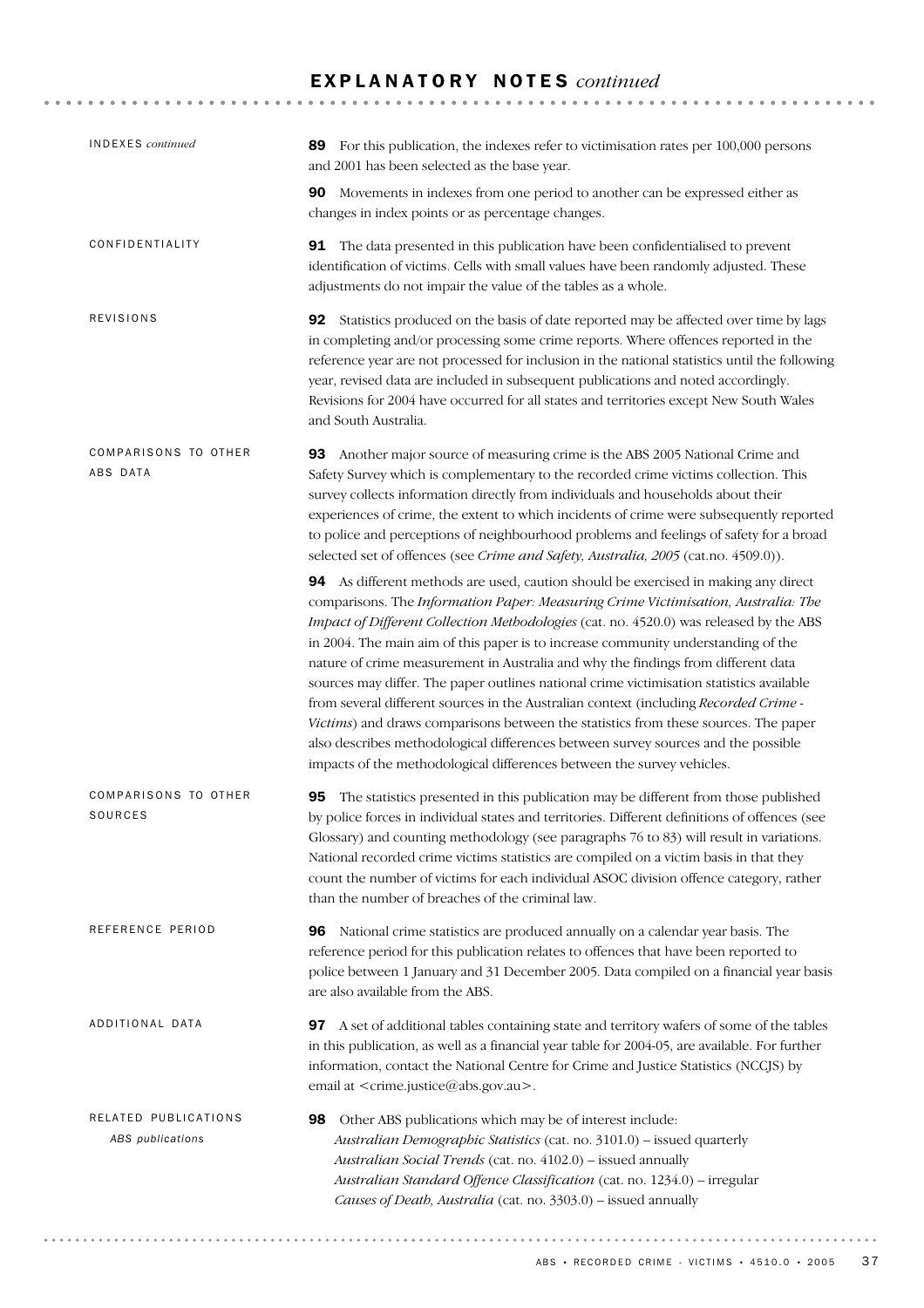| ABS publications continued | Corrective Services, Australia (cat. no. 4512.0) - issued quarterly<br>Crime and Safety, Australia (cat. no. 4509.0) - irregular<br>Crime and Safety, New South Wales (cat. no. 4509.1) - irregular<br>Criminal Courts, Australia (cat. no. 4513.0) – issued annually<br>Information Paper: Measuring Crime Victimisation, Australia: The Impact of<br>Different Collection Methodologies (cat. no. 4520.0) - irregular<br>General Social Survey: Summary Results, Australia (cat. no. 4159.0) - irregular<br>Information Paper: National Information Development Plan for Crime and<br>Justice Statistics 2005 (cat. no. 4520.0) - single issue<br>Measures of Australia's Progress (cat. no. 1370.0) - issued biennially<br>Motor Vehicle Census, Australia (cat. no. 9309.0) - issued annually<br>Personal Safety Survey (cat. no. 4906.0) - issued irregular - expected to be released<br><b>July 2006</b><br><i>Prisoners in Australia</i> (cat. no. 4517.0) – issued annually<br>Sexual Assault in Australia: A Statistical Overview (cat. no. 4523.0) - single issue<br>Year Book Australia (cat. no. 1301.0) – issued annually |
|----------------------------|----------------------------------------------------------------------------------------------------------------------------------------------------------------------------------------------------------------------------------------------------------------------------------------------------------------------------------------------------------------------------------------------------------------------------------------------------------------------------------------------------------------------------------------------------------------------------------------------------------------------------------------------------------------------------------------------------------------------------------------------------------------------------------------------------------------------------------------------------------------------------------------------------------------------------------------------------------------------------------------------------------------------------------------------------------------------------------------------------------------------------------------|
|                            | <b>99</b> Current publications and other products released by the ABS are listed in the<br>Catalogue of Publications and Products (cat. no. 1101.0). The Catalogue is available<br>from the ABS web site <http: www.abs.gov.au="">. The ABS also issues a daily Release<br/>Advice on the web site which details products to be released in the week ahead. The<br/>NCCJS releases a biannual newsletter that is published on the ABS web site.</http:>                                                                                                                                                                                                                                                                                                                                                                                                                                                                                                                                                                                                                                                                                |
| Non-ABS publications       | 100 Non-ABS sources which may be of interest include:<br>Australian Crime Commission, Australian Illicit Drug Report<br>Australian Federal Police, Annual Report<br>Australian Institute of Criminology, List of Publications <http: www.aic.gov.au=""><br/>Crime Research Centre, University of Western Australia, Crime and Justice Statistics<br/>for Western Australia<br/>NSW Bureau of Crime Statistics and Research, New South Wales Recorded Crime<br/><b>Statistics</b><br/>Office of Crime Prevention, Northern Territory Government, Northern Territory<br/>Quarterly Crime and Justice Statistics<br/>Office of Crime Statistics and Research, South Australia, Crime and Justice in South<br/>Australia<br/>Queensland Police Service, Statistical Review<br/>Steering Committee for the Review of Government Service Provision, Report on<br/>Government Services<br/>South Australian Police Department, Statistical Review Annual Report<br/>Tasmanian Department of Police and Public Safety, Annual Report<br/>Victoria Police, Crime Statistics</http:>                                                             |
| ABBREVIATIONS              | Australian Bureau of Statistics<br>ABS -<br>ASOC Australian Standard Offence Classification<br>DiRCS Differences in Recorded Crime Statistics<br>estimated resident population<br>ERP<br>n.e.c. not elsewhere classified<br>n.f.d. not further defined<br>NCCJS National Centre for Crime and Justice Statistics, Australian Bureau of Statistics<br>NCRS National Crime Recording Standard<br>National Crime Statistics Unit<br>NCSU<br>UEWI unlawful entry with intent                                                                                                                                                                                                                                                                                                                                                                                                                                                                                                                                                                                                                                                               |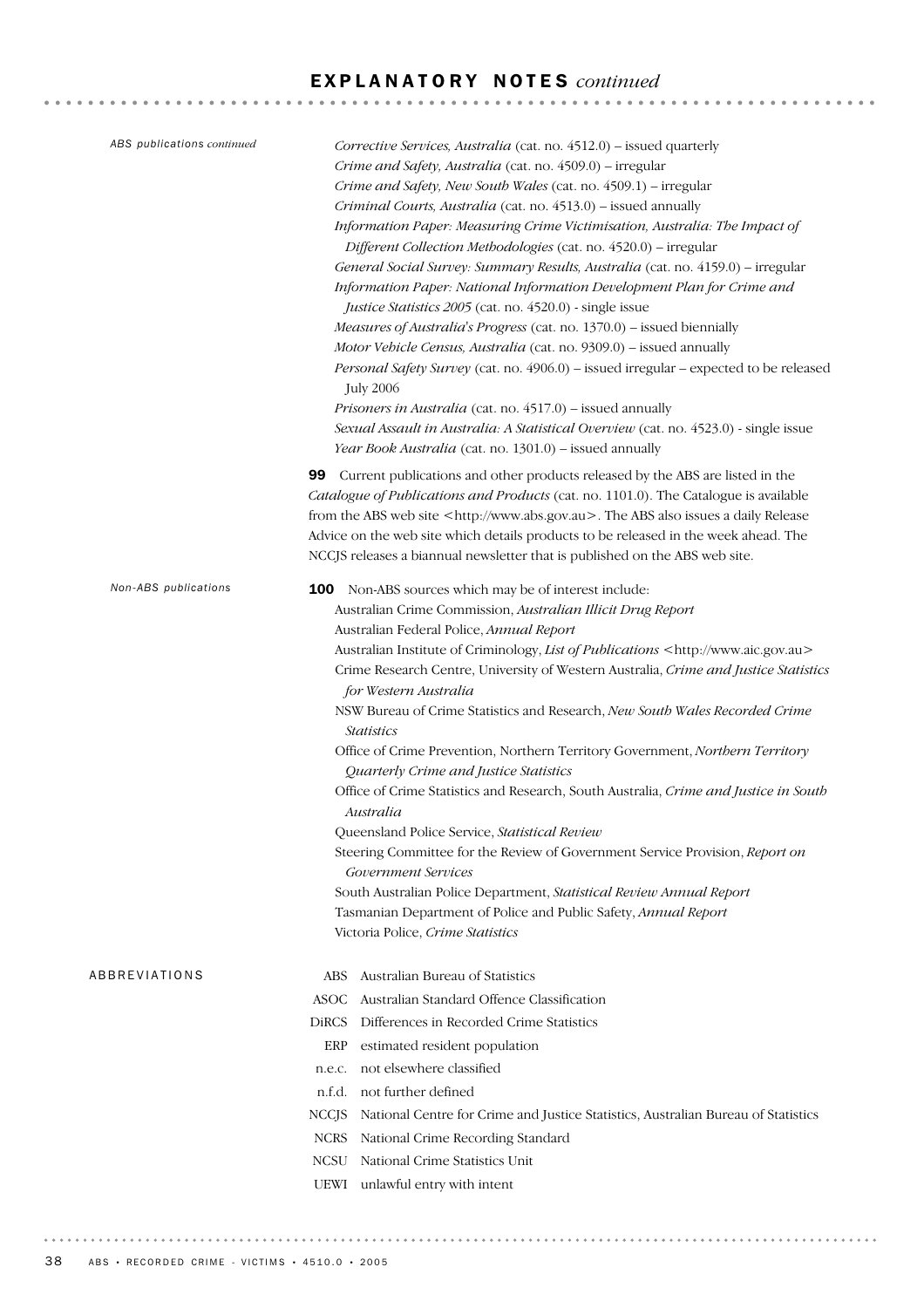### APPENDIX MAPPING OF RECORDED CRIME OFFENCES TO ASOC

*ASOC ASOC National Offence Category Description Offence Code* Homicide and related offences 0111 Murder 0122 Attempted Murder 0131 Manslaughter 0132 Driving Causing Death Assault 0210 Assault Sexual assault **0310** Sexual Assault Kidnapping/abduction 0511 Abduction and Kidnapping Robbery 0610 Robbery Blackmail/extortion 0621 Blackmail and Extortion Unlawful entry with intent <sup>0711</sup> Unlawful Entry with Intent/Burglary, Break and Enter Motor vehicle theft 0811 Theft of a Motor Vehicle 0812 Illegal Use of a Motor Vehicle Other theft 0813 Theft of Motor Vehicle Parts or Contents 0821 Theft from a Person (Excluding by Force) 0823 Theft from Retail Premises 0829 Theft (Except Motor Vehicles), n.e.c. 0841 Illegal Use of Property (Except Motor Vehicles) 

. . . . . . . . . .

. . . . . . . . .

. . . . . . . . . . . . . . .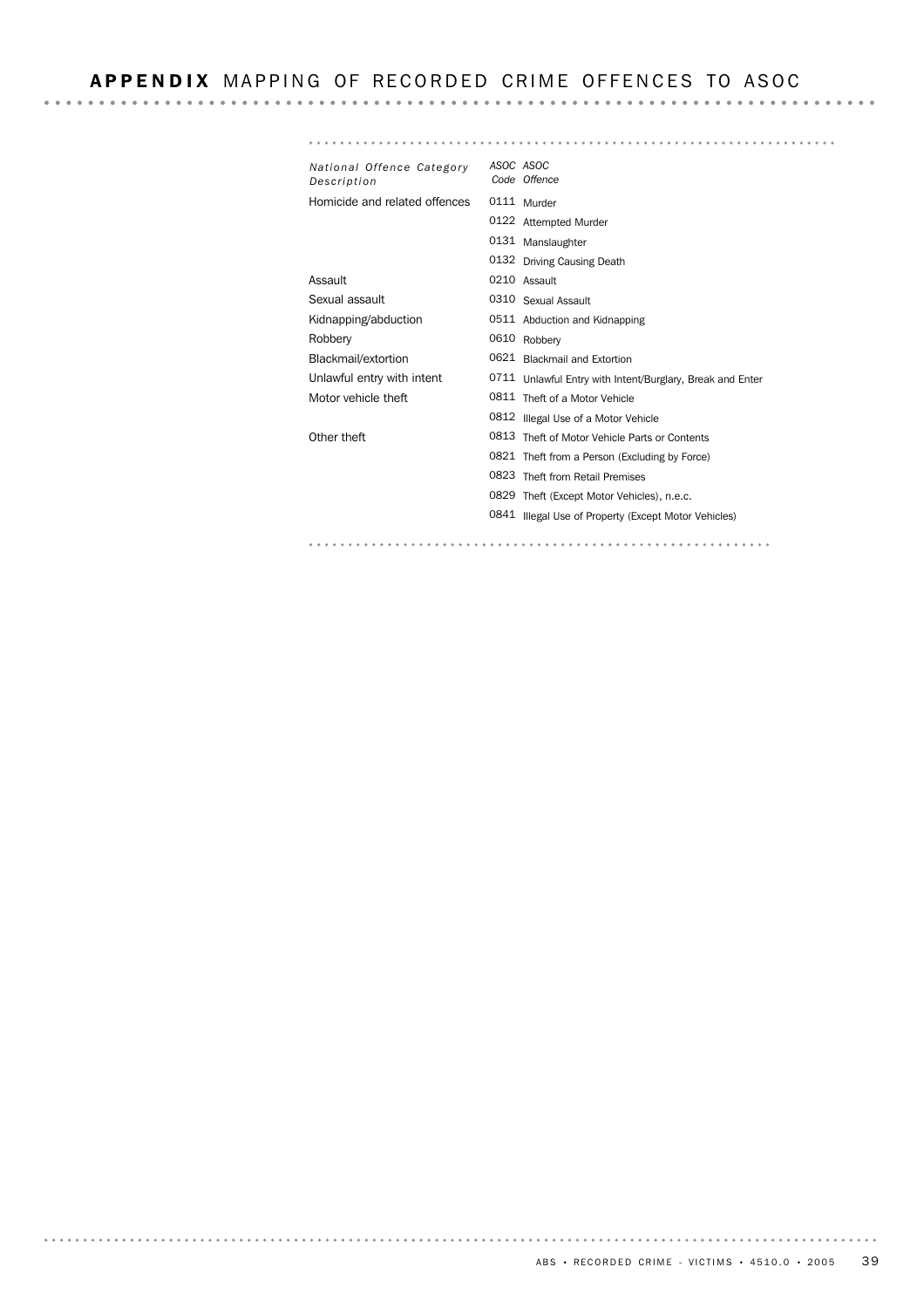## GLOSSARY

| Armed robbery                                        | See Robbery.                                                                                                                                                                                                                                                                                                                                                                                                                                                                                                                                                                                                                                                                                                                                                                                                                                                                 |
|------------------------------------------------------|------------------------------------------------------------------------------------------------------------------------------------------------------------------------------------------------------------------------------------------------------------------------------------------------------------------------------------------------------------------------------------------------------------------------------------------------------------------------------------------------------------------------------------------------------------------------------------------------------------------------------------------------------------------------------------------------------------------------------------------------------------------------------------------------------------------------------------------------------------------------------|
| Assault                                              | The direct (and immediate/confrontational) infliction of force, injury or violence upon a<br>person or persons, or the direct (and immediate/confrontational) threat of force, injury<br>or violence where there is an apprehension that the threat could be enacted.                                                                                                                                                                                                                                                                                                                                                                                                                                                                                                                                                                                                        |
| Attempted murder                                     | The attempted unlawful killing of another person where there is either the intent to kill<br>or to cause grievous bodily harm with the knowledge that it was probable that death or<br>grievous bodily harm would occur (reckless indifference to life) but where death did not<br>actually occur.                                                                                                                                                                                                                                                                                                                                                                                                                                                                                                                                                                           |
| Australian Standard Offence<br>Classification (ASOC) | The ASOC is a hierarchical classification developed by the ABS for use in the collection<br>and publication of crime and justice statistics. It provides a classificatory framework for<br>the comparison of statistics on offences across Australia.                                                                                                                                                                                                                                                                                                                                                                                                                                                                                                                                                                                                                        |
| Blackmail/extortion                                  | The unlawful demanding with intent to gain money, property or any other benefit from,<br>or with intent to cause detriment to, another person accompanied by the use of coercive<br>measures, to be carried out at some point in the future if the demand is not met. This<br>may also include the use and/or threatened use of face-to-face force or violence,<br>provided there is a threat of continued violence if the demand is not met.                                                                                                                                                                                                                                                                                                                                                                                                                                |
|                                                      | Coercive measures include, but are not limited to the threat of:<br>■ force of violence<br>the misuse of authority<br>criminal prosecution<br>• the destruction of a person's reputation or social standing<br>• the destruction of a person's property.                                                                                                                                                                                                                                                                                                                                                                                                                                                                                                                                                                                                                     |
| Driving causing death                                | The unlawful killing of another person without intent to kill, as a result of culpable,<br>dangerous, reckless or negligent driving.                                                                                                                                                                                                                                                                                                                                                                                                                                                                                                                                                                                                                                                                                                                                         |
| Firearm                                              | See Weapon.                                                                                                                                                                                                                                                                                                                                                                                                                                                                                                                                                                                                                                                                                                                                                                                                                                                                  |
| Homicide and related offences                        | The unlawful killing or the attempted unlawful killing of another person. This includes<br>the ASOC groups of Murder (0111), Attempted Murder (0122), Manslaughter (0131) and<br>Driving Causing Death (0132). Excludes Conspiracy to Murder.                                                                                                                                                                                                                                                                                                                                                                                                                                                                                                                                                                                                                                |
| Indexed rate                                         | An index is a convenient way of comparing values over time. The index allows<br>comparison of two values of recorded crime for a common offence within a jurisdiction.<br>Indexes are provided to assist in interpreting change over time within jurisdictions.<br>Indexes should not be used to make direct comparisons between jurisdictions. For this<br>publication, the indexes refer to victimisation rates per 100,000 persons and 2001 has<br>been selected as the base year. For more information refer to Explanatory Notes<br>paragraphs 87 to 90.                                                                                                                                                                                                                                                                                                                |
| Kidnapping/abduction                                 | The unlawful taking away of another person against that person's will, or against the will<br>of any parent, guardian or other person having lawful custody or care of that person.                                                                                                                                                                                                                                                                                                                                                                                                                                                                                                                                                                                                                                                                                          |
| Knife                                                | See Weapon.                                                                                                                                                                                                                                                                                                                                                                                                                                                                                                                                                                                                                                                                                                                                                                                                                                                                  |
| Location                                             | The initial site where an offence occurred, determined on the basis of use or function.<br>Any surrounding land, yard or parking area connected to the building or facility, as well<br>as any other structures existing at the location are assigned to the same category of use.<br>Locations which are multifunctional are categorised according to their primary function,<br>with the exception of a multifunctional location which includes the provision of<br>residential accommodation. Those parts used for residential purposes are classified to<br>'residential' regardless of the main function of the location. Thus, a residential college<br>within university grounds is coded to 'residential' and not 'educational'. The following are<br>categories of locations:<br>Residential: a permanent or semi-permanent dwelling used for private or commercial |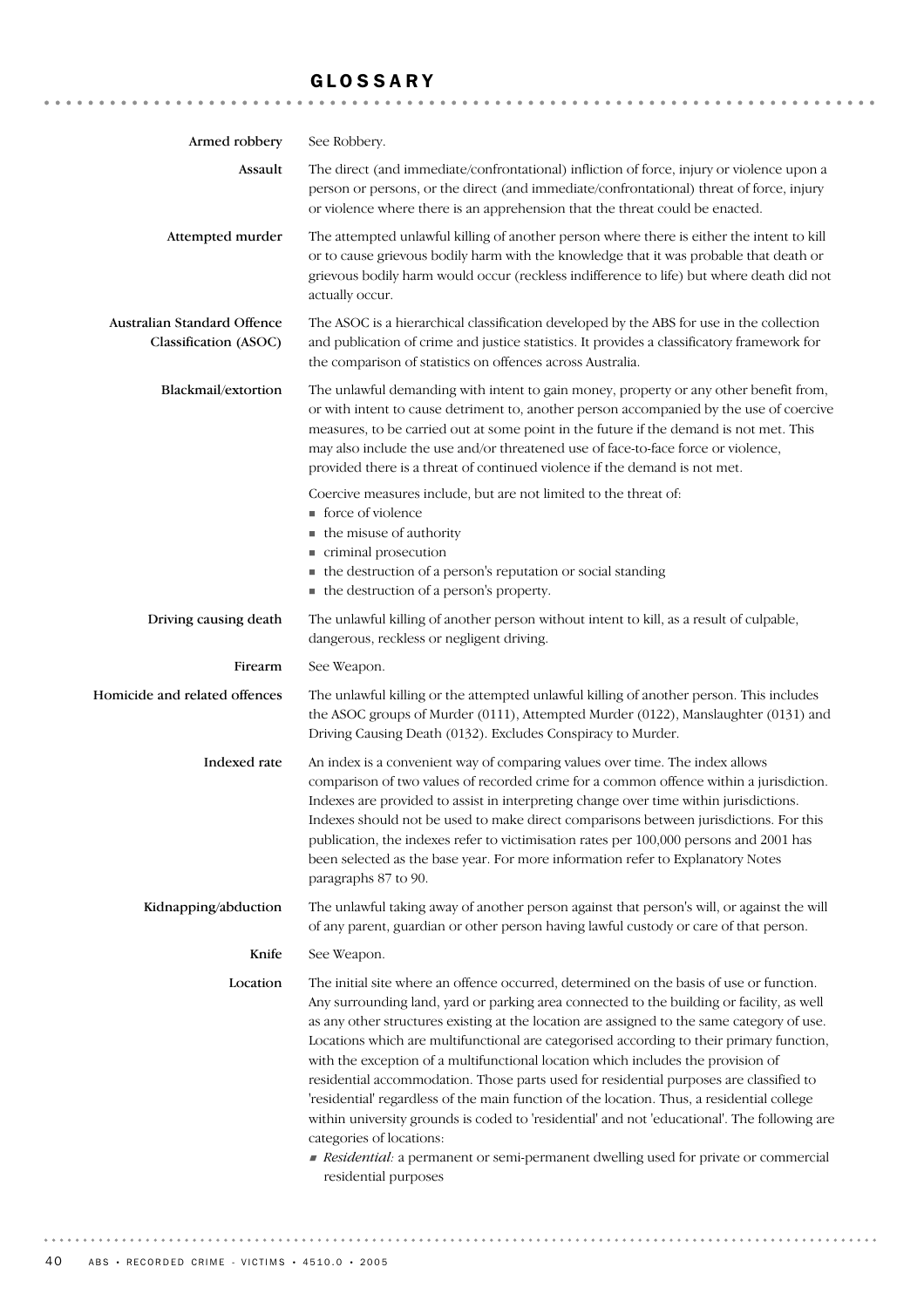## GLOSSARY *continued*

| Location continued       | Community: locations where the primary activity is the provision of services for public<br>use. Includes schools and other educational facilities; hospitals, nursing homes and<br>other health facilities; churches and other religious establishments; car parks, buses,<br>trains, terminals and other transport facilities; police stations, court houses, and other<br>justice facilities; streets and footpaths; and open space not reserved for specific<br>functions or attached to some other facility<br>Other: includes offices and office blocks, banks, shops, service stations, warehouses,<br>factories, farms and recreational facilities.                                                                                                                                                                                                                                                                                                                                                                                                                                                                                                                                                                                                                       |
|--------------------------|----------------------------------------------------------------------------------------------------------------------------------------------------------------------------------------------------------------------------------------------------------------------------------------------------------------------------------------------------------------------------------------------------------------------------------------------------------------------------------------------------------------------------------------------------------------------------------------------------------------------------------------------------------------------------------------------------------------------------------------------------------------------------------------------------------------------------------------------------------------------------------------------------------------------------------------------------------------------------------------------------------------------------------------------------------------------------------------------------------------------------------------------------------------------------------------------------------------------------------------------------------------------------------|
| Manslaughter             | The unlawful killing of another person while deprived of the power of self-control by<br>provocation or under circumstances amounting to diminished responsibility or without<br>intent to kill, as a result of a careless, reckless, negligent, unlawful or dangerous act<br>(other than the act of driving).                                                                                                                                                                                                                                                                                                                                                                                                                                                                                                                                                                                                                                                                                                                                                                                                                                                                                                                                                                   |
| Motor vehicle theft      | The taking of another person's motor vehicle illegally and without permission with the<br>intent of either temporarily or permanently depriving the owner or possessor of the use<br>of the motor vehicle. Excludes attempted motor vehicle theft.                                                                                                                                                                                                                                                                                                                                                                                                                                                                                                                                                                                                                                                                                                                                                                                                                                                                                                                                                                                                                               |
| Murder                   | The unlawful killing of another person where there is either the intent to kill, the intent<br>to cause grievous bodily harm, with the knowledge that it was probable that death or<br>grievous bodily harm would occur (reckless indifference to life), or without intent to kill<br>in the course of committing a crime (felony murder).                                                                                                                                                                                                                                                                                                                                                                                                                                                                                                                                                                                                                                                                                                                                                                                                                                                                                                                                       |
| Offence                  | Any act or omission by a person, persons, organisation or organisations for which a<br>penalty could be imposed by the Australian legal system.                                                                                                                                                                                                                                                                                                                                                                                                                                                                                                                                                                                                                                                                                                                                                                                                                                                                                                                                                                                                                                                                                                                                  |
| Other theft              | Other theft is the taking of another person's property with the intention of depriving the<br>owner of the property illegally and without permission, but without force, threat of<br>force, use of coercive measures, deceit or having gained unlawful entry to any structure<br>even if the intent was to commit theft. Other theft includes the ASOC groups of Theft of<br>Motor Vehicle Parts or Contents (0813), Theft from a Person (Excluding by Force)<br>(0821), Theft from Retail Premises (0823), Theft (Except Motor Vehicles), n.e.c. (0829)<br>and Illegal Use of Property (Except Motor Vehicles 0841).                                                                                                                                                                                                                                                                                                                                                                                                                                                                                                                                                                                                                                                           |
| Outcome of investigation | The stage that a police investigation has reached after a period of 30 days has elapsed<br>since the recording of the incident by police.<br>Investigation not finalised. While no offender has been proceeded against at the time<br>of reporting the outcome, the investigation remains open. It is either being actively<br>pursued by investigators, or is pending/suspended. That is, while not actively being<br>investigated, the case would be reopened if new evidence emerged.<br>Investigation finalised, no offender proceeded against: The reported crime is<br>determined to be unfounded, or has been withdrawn by the complainant, or while an<br>alleged offender has been identified no action is able to be taken due to time<br>limitations, a statute bar applying, diplomatic immunity, incompetence, death, age or<br>imprisonment of the alleged offender.<br>Investigation finalised, offender proceeded against: One or more alleged offenders<br>are intended to be proceeded against in court by arrest, warrant, summons, notice to<br>appear, etc., or the alleged offenders are intended to be proceeded against by the<br>convening of a diversionary conference, the administration of a formal caution or<br>through some other legal process. |
| Robbery                  | The unlawful taking of property, with intent to permanently deprive the owner of the<br>property, from the immediate possession, control, custody or care of a person or<br>organisation, accompanied by the use, and/or threatened use of immediate force or<br>violence.                                                                                                                                                                                                                                                                                                                                                                                                                                                                                                                                                                                                                                                                                                                                                                                                                                                                                                                                                                                                       |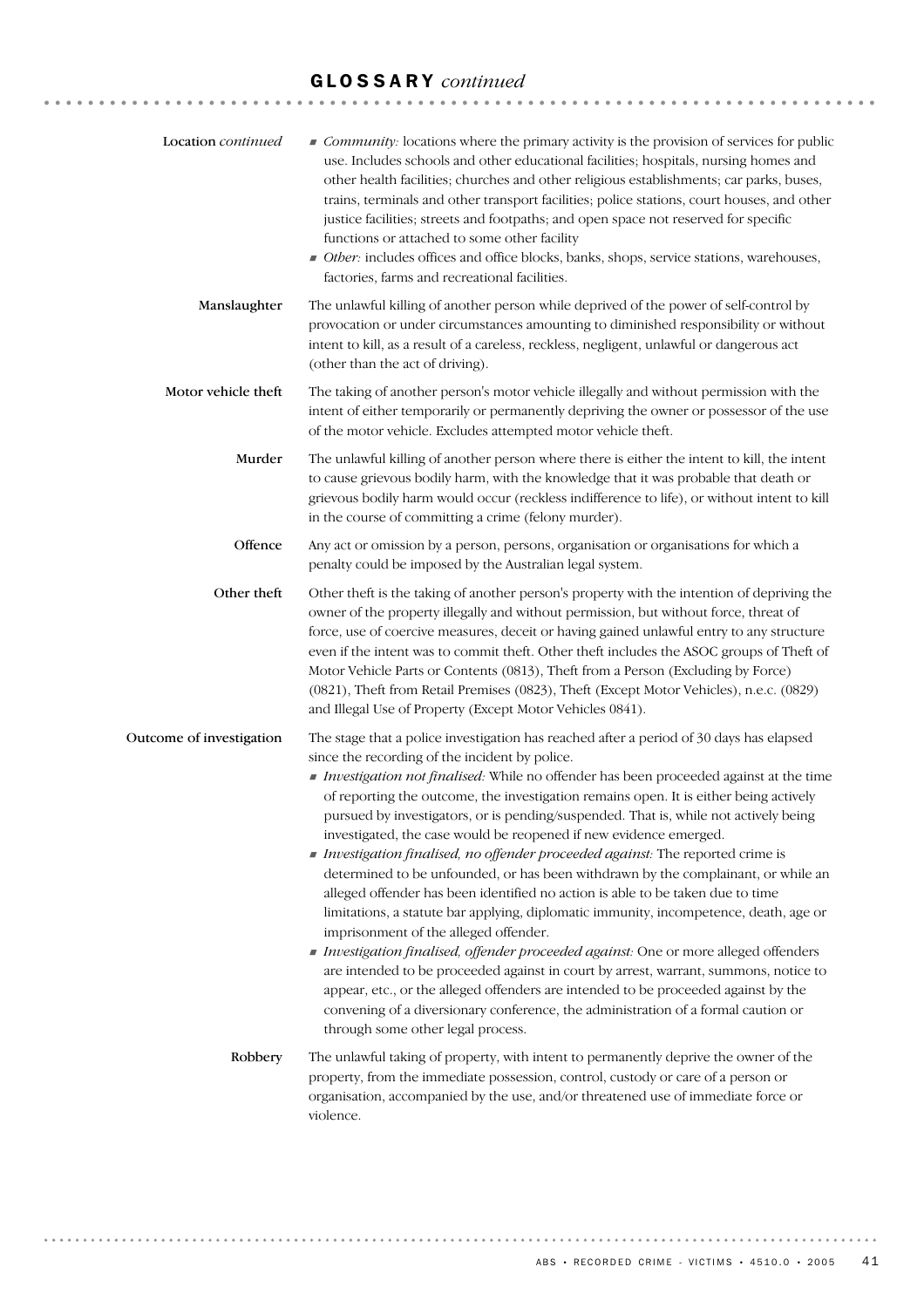# GLOSSARY *continued*

| Robbery continued                    | Robbery has been disaggregated into armed and unarmed by cross classifying total<br>robbery with use of weapon information. Where a weapon was used in the committal of<br>the offence, robbery is classified as armed. Where there was no weapon used in the<br>committal of the offence, or where weapon use was unknown or not stated, robbery is<br>classified as unarmed.                                                                                                                                                                                                                                                                                                                                                                                                                                                                                                                                                                                             |
|--------------------------------------|----------------------------------------------------------------------------------------------------------------------------------------------------------------------------------------------------------------------------------------------------------------------------------------------------------------------------------------------------------------------------------------------------------------------------------------------------------------------------------------------------------------------------------------------------------------------------------------------------------------------------------------------------------------------------------------------------------------------------------------------------------------------------------------------------------------------------------------------------------------------------------------------------------------------------------------------------------------------------|
| Sexual assault                       | Physical contact of a sexual nature directed toward another person where that person<br>does not give consent, gives consent as a result of intimidation or fraud, or consent is<br>proscribed (i.e. the person is legally deemed incapable or giving consent because of<br>youth, temporary/permanent (mental) incapacity or there is a familial relationship).                                                                                                                                                                                                                                                                                                                                                                                                                                                                                                                                                                                                           |
| Statistically significant            | A statistically significant difference is one where there are 19 chances in 20 that the<br>difference noted reflects a true difference between the population groups of interest<br>rather than being the result of sampling variability.                                                                                                                                                                                                                                                                                                                                                                                                                                                                                                                                                                                                                                                                                                                                  |
| Syringe                              | See Weapon.                                                                                                                                                                                                                                                                                                                                                                                                                                                                                                                                                                                                                                                                                                                                                                                                                                                                                                                                                                |
| Unarmed robbery                      | See Robbery.                                                                                                                                                                                                                                                                                                                                                                                                                                                                                                                                                                                                                                                                                                                                                                                                                                                                                                                                                               |
| Unlawful entry with intent<br>(UEWI) | The unlawful entry of a structure with the intent to commit an offence where the entry is<br>either forced or unforced. Excludes shop-stealing and stealing from a house or premise<br>to which the offender has been invited or has legitimate access whereby the intent was<br>unlawful but the entry was not. Also excludes trespass whereby entry is unlawful but<br>there is no intent to commit an offence.                                                                                                                                                                                                                                                                                                                                                                                                                                                                                                                                                          |
|                                      | A structure is a building which is contained by walls and can be secured in some form.<br>This includes, but is not limited to the following:<br>$\blacksquare$ dwelling<br>$\blacksquare$ office<br>$\blacksquare$ bank<br>$\blacksquare$ shop<br>■ factory<br>■ school<br>$\blacksquare$ church.                                                                                                                                                                                                                                                                                                                                                                                                                                                                                                                                                                                                                                                                         |
|                                      | For the purposes of determining the number of counts of UEWI, a place/premise is a<br>single, connected property, containing one or more structures, all of which are occupied<br>by the same person or group of people. The occupant(s) may own, rent, lease or<br>otherwise inhabit the structure(s). For more information refer to Explanatory Notes<br>paragraph 82.<br>There are two offence categories of UEWI:<br>Involving the taking of property: the unlawful entry of a structure with the intent to<br>commit a criminal act, resulting in the taking of property from the structure<br>• Other: the unlawful entry of a structure with the intent to commit a criminal act, but<br>does not result in the taking of property from the structure.                                                                                                                                                                                                              |
| Victim                               | The definition of victim varies according to the offence category:<br>For murder, attempted murder, manslaughter, driving causing death, assault, sexual<br>assault and kidnapping/abduction, the victim is an individual person.<br>• For robbery, the victim may be either an individual person or an organisation. Where<br>the robbery involves an organisation or business, the element of property ownership<br>is the key to determining the number and type of robbery victims. If the robbery only<br>involves property belonging to an organisation, then one victim (i.e. the organisation)<br>is counted regardless of the number of employees from which the property is taken.<br>However, if robbery of an organisation also involves personal property in an<br>employee's custody, then both the organisation and employee(s) are counted as<br>victims.<br>For blackmail/extortion, the victim may be either an individual person or an<br>organisation. |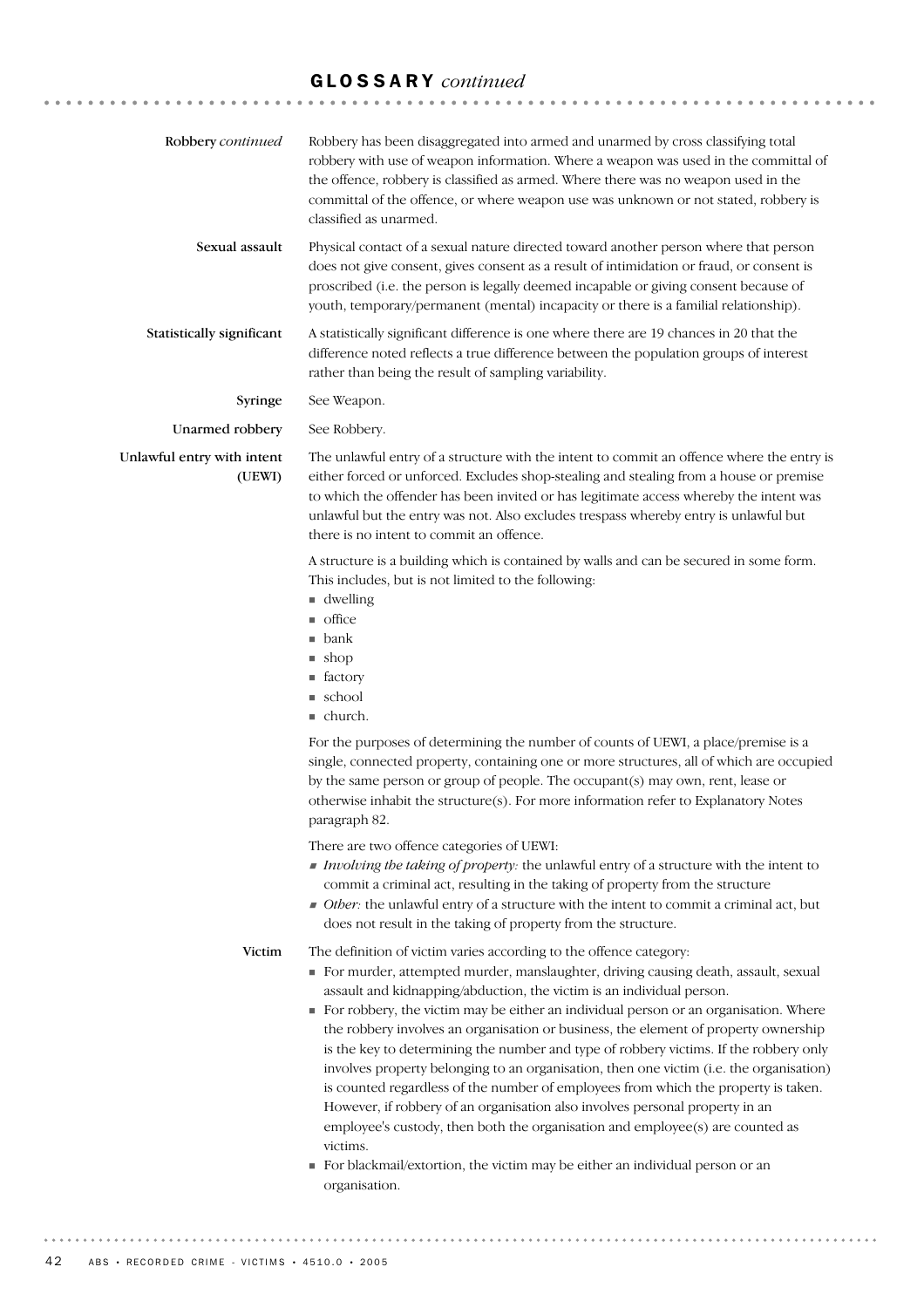# GLOSSARY *continued*

| Victim continued   | For UEWI, the victim is the place/premise which is defined as a single connected<br>property that is owned, rented or occupied by the same person or group of people.<br>For motor vehicle theft, the victim is the motor vehicle.<br>• For other theft, the victim is either an individual person or an organisation.                                                                                                                                                                                                                                                                                                                                                                                                                                                                                                                                                                                                                                                                                                                                                                                                                                                                                                                                                                                                                                                                                                                                                                                                                                                                                                                                                                                                                                                                                                                                                                                                  |
|--------------------|-------------------------------------------------------------------------------------------------------------------------------------------------------------------------------------------------------------------------------------------------------------------------------------------------------------------------------------------------------------------------------------------------------------------------------------------------------------------------------------------------------------------------------------------------------------------------------------------------------------------------------------------------------------------------------------------------------------------------------------------------------------------------------------------------------------------------------------------------------------------------------------------------------------------------------------------------------------------------------------------------------------------------------------------------------------------------------------------------------------------------------------------------------------------------------------------------------------------------------------------------------------------------------------------------------------------------------------------------------------------------------------------------------------------------------------------------------------------------------------------------------------------------------------------------------------------------------------------------------------------------------------------------------------------------------------------------------------------------------------------------------------------------------------------------------------------------------------------------------------------------------------------------------------------------|
| Victimisation rate | Number of victims per 100,000 Estimated Resident Population (ERP). For more<br>information, see Explanatory Notes paragraphs 84 to 86).                                                                                                                                                                                                                                                                                                                                                                                                                                                                                                                                                                                                                                                                                                                                                                                                                                                                                                                                                                                                                                                                                                                                                                                                                                                                                                                                                                                                                                                                                                                                                                                                                                                                                                                                                                                 |
| Weapon             | A weapon is defined as any object used to cause injury or fear of injury. It also includes<br>imitation weapons and implied weapons (e.g. where a weapon is not seen by the victim<br>but the offender claims to possess one). Parts of the body such as fists or feet are not<br>included. The following are categories of weapons:<br>■ Weapon not further defined: where a weapon was used, sighted or implied during the<br>commission of the offence but the nature of the weapon is unknown or cannot be<br>identified<br>Firearm: any potentially lethal, barrelled weapon from which any shot, bullet, or other<br>missile is able, or appears able, to be discharged. This includes but is not limited to:<br>pistol; revolver; rifle; automatic/semi-automatic rifle; shotgun; military firearm; airgun;<br>nail gun; cannon; imitation firearm; implied firearm. This excludes bow and arrow;<br>crossbow; spear gun; blowgun<br>Knife: any cutting instrument consisting essentially of a thin blade attached to a<br>handle. This includes, but is not limited to: ballistic knife, sheath knife, kitchen knife<br>and implied knife. It excludes scythe, sickle sword and axe<br>Syringe (hypodermic needle): a small device consisting of a tube, narrowed at its<br>outlet, and fitted with either a piston or a rubber bulb for drawing in a quantity of fluid<br>and ejecting it in a stream<br>• Other weapon: includes any instrument or substance capable of inflicting damage,<br>injury or death. This includes but is not limited to: sharp instrument; blunt<br>instrument; hammer; axe; bat; iron bar; club; piece of wood; bottle; glass; bow and<br>arrow; crossbow; spear gun; blowgun; rope; wire; chemical; acid; explosive; vehicle;<br>other dangerous article; imitation weapons (excluding firearms, knives and syringes).<br>For table 6, syringe is also included in other weapon. |